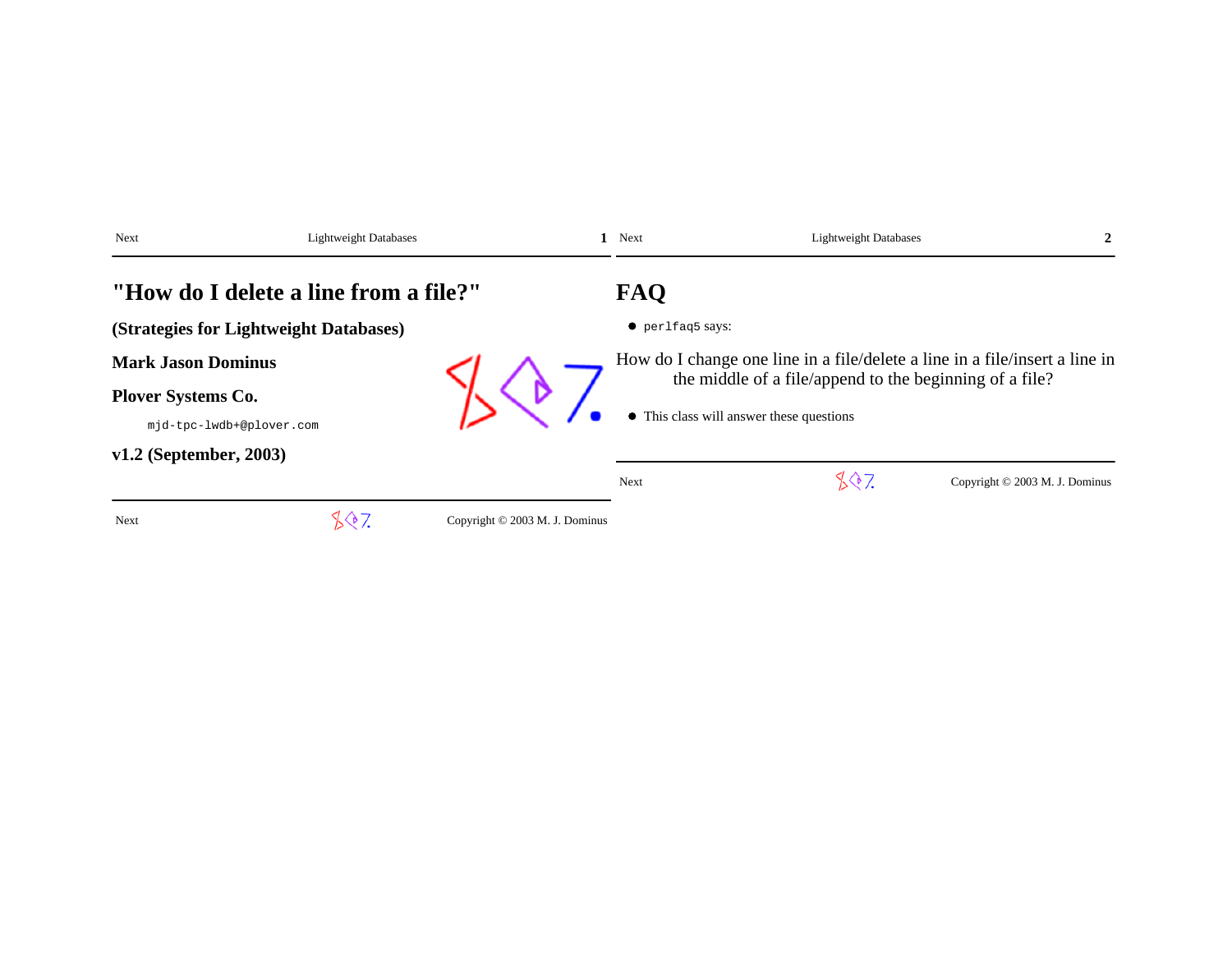| Next                                    | <b>Lightweight Databases</b> |                                | 3 Next             | <b>Lightweight Databases</b>                                           | 4 |
|-----------------------------------------|------------------------------|--------------------------------|--------------------|------------------------------------------------------------------------|---|
| <b>What We'll Do</b>                    |                              |                                | <b>Text Files</b>  |                                                                        |   |
| • Plain text files                      |                              |                                |                    | • Text files are used all the time for lightweight databases           |   |
| O The old 'copy the file' method        |                              |                                |                    | O For example, Unix's /etc/passwd file                                 |   |
| O seek and indexing                     |                              |                                |                    | O Apache's analogous password files                                    |   |
| $O$ Tie:: File<br>• DBM files           |                              |                                | format             | O Databases and spreadsheets dumped into 'CSV' (comma-separated value) |   |
| O DB_File                               |                              |                                | O Server log files |                                                                        |   |
| • Various applications and case studies |                              |                                |                    |                                                                        |   |
|                                         |                              |                                | Next               | 807<br>Copyright © 2003 M. J. Dominus                                  |   |
| Next                                    | 807.                         | Copyright © 2003 M. J. Dominus |                    |                                                                        |   |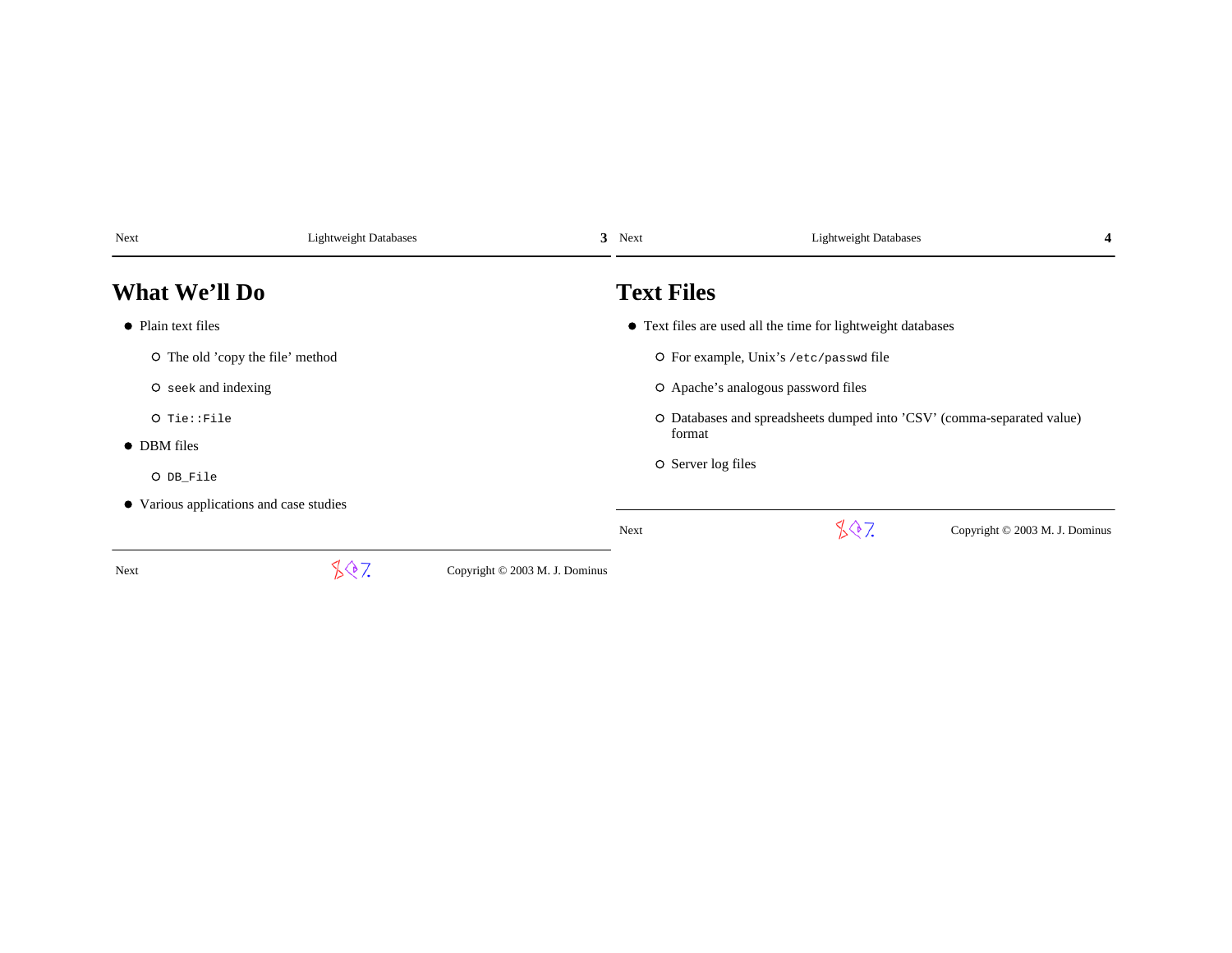| Next                                   | <b>Lightweight Databases</b>                                                   | 5.                                     | Next                       | <b>Lightweight Databases</b>                                                                                                                                                                                                           | 6                              |
|----------------------------------------|--------------------------------------------------------------------------------|----------------------------------------|----------------------------|----------------------------------------------------------------------------------------------------------------------------------------------------------------------------------------------------------------------------------------|--------------------------------|
| <b>Rotating Log File</b>               |                                                                                |                                        | <b>Deleting a User</b>     |                                                                                                                                                                                                                                        |                                |
| • Here's a typical problem:            |                                                                                |                                        | • Another typical problem: |                                                                                                                                                                                                                                        |                                |
|                                        | O Append a line to the end of a log file                                       |                                        |                            | O User billg has been fired                                                                                                                                                                                                            |                                |
|                                        | O But the log file should contain only the most recent 100 lines               |                                        |                            | O We want to remove his account                                                                                                                                                                                                        |                                |
|                                        | O If it's longer than that, the old lines should be removed from the beginning |                                        |                            | O We should delete his entry from the password file                                                                                                                                                                                    |                                |
| $\overline{c}$<br>3.<br>$\cdots$<br>99 | $\overline{c}$<br>3<br>$\Rightarrow$<br>$\Rightarrow$<br>1.11<br>99<br>100     | 2<br>3<br>$\cdots$<br>99<br>100<br>101 |                            | mjd:A21JWJVp5BqDA<br>isi:AlgDcdPxmSOMY<br>tchrist: A3Jye3/wLzQNs<br>lenhard: A4z2KThzpHppE<br>qnat:A51FSA8JrmV6M<br>oznoid:A61i7deO1D.82<br>rspier:B21k7jM.0tjgk<br>billg:B35TsiJGzy/3w<br>layer: B6/E40dz9Dsss<br>maeda:KikFYFOSnGTwM |                                |
| Next                                   | 807                                                                            | Copyright © 2003 M. J. Dominus         | Next                       | 807                                                                                                                                                                                                                                    | Copyright © 2003 M. J. Dominus |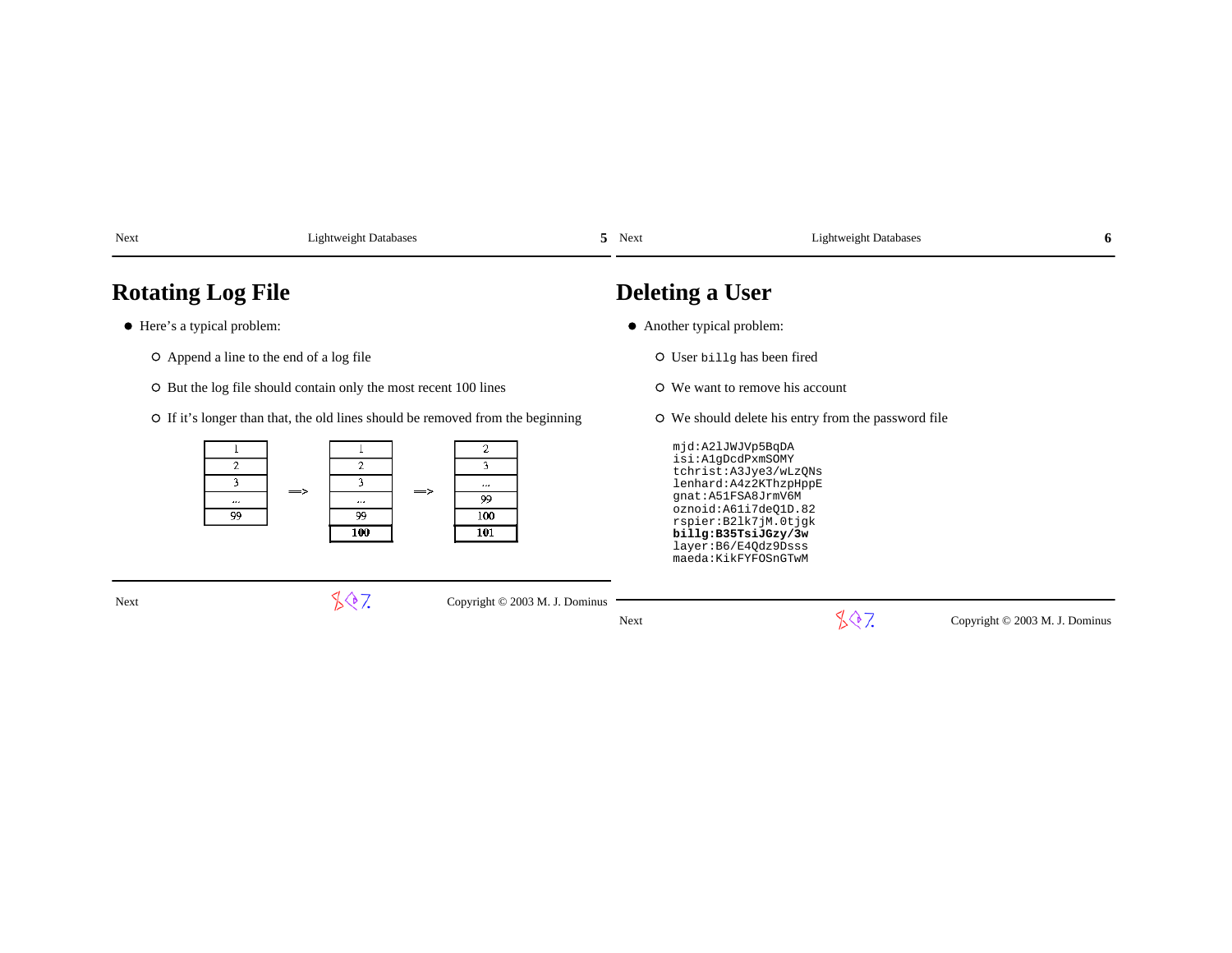| Next | .19htwe19ht<br>Databases<br>. . | <b>Next</b> | Database<br>aghtweight I |  |
|------|---------------------------------|-------------|--------------------------|--|
|      |                                 |             |                          |  |

## **Copy the File**

- The simplest and most often-cited solution is to copy the file
	- O Make the changes as you write the copy
	- $\circ$  Then replace the original with the copy
- For example, deleting billg:

```
sub delete user {

 my ($file, $target_user) = @_;
 open my $rfh, "<", $file or die ...;
 open my $wfh, ">", "$file.tmp" or die ...;while (\leq rfh) {

 my ($user) = split /:/;
 print $wfh unless $user eq $target_user; }
 close $rfh; close $wfh or die ...;
 rename "$file.tmp", $file or die ...;
```
Or appending to a log file:

```
 sub append_log {
 my ($file, @newrecs) = @_;
 open my $rfh, "<", $file or die ...;
 open my $wfh, ">", "$file.tmp" or die ...; my @recs = (<$rfh>, @newrecs);
 splice @recs, 0, @recs-$MAXRECS if @recs > $MAXRECS; print $wfh @recs;
 close $rfh; close $wfh or die ...;
 rename "$file.tmp", $file or die ...; }
```
# **Copy the File**

• Perl's -i option can make this easy:

perl -i -F: -lane 'print unless \$F[0] eq "billg"' .users

 $\bullet$  -i opens the original file for reading



- Then removes it
- The reopens the same name for writing



- Redirects standard output into the new file
- Data written to STDOUT is captured in the file

}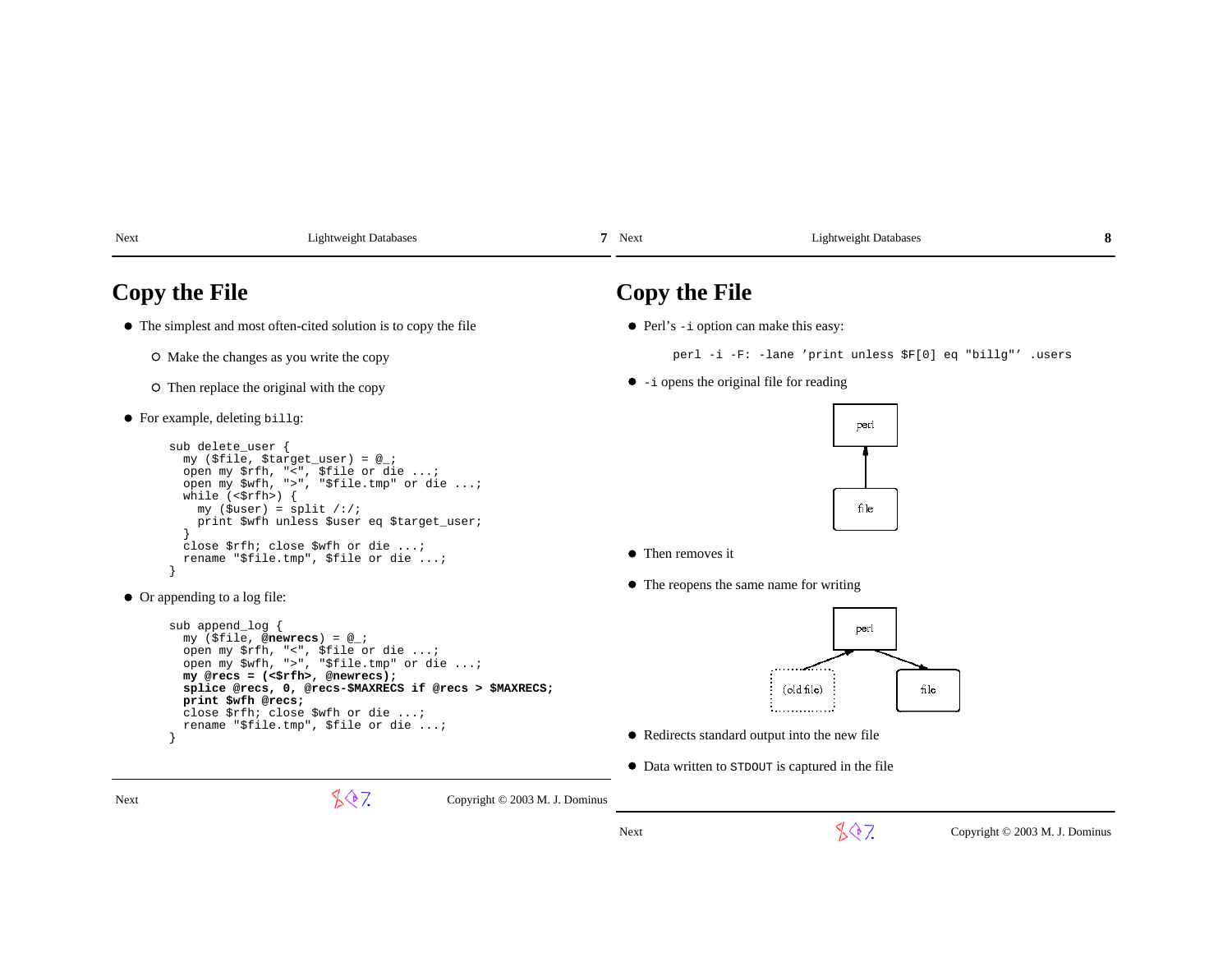| Next<br><b>Lightweight Databases</b>                                            | 9                              | Next                                                                                    | <b>Lightweight Databases</b>                                         | 10                                   |
|---------------------------------------------------------------------------------|--------------------------------|-----------------------------------------------------------------------------------------|----------------------------------------------------------------------|--------------------------------------|
| $-i$ .bak                                                                       |                                |                                                                                         | Using -i inside a program                                            |                                      |
| • Alternatively, you can have Perl leave behind a backup file                   |                                |                                                                                         | perl -i.bak -F: -lane 'print unless \$F[0] eq "billg"' .users        |                                      |
| perl -i.bak -F: -lane 'print unless \$F[0] eq "billg"' .users                   |                                |                                                                                         | • That's all very well as a shell command                            |                                      |
| $\bullet$ This is the same as $-i$                                              |                                |                                                                                         | • What if you want to remove billg as part of a larger Perl program? |                                      |
| • Except Perl does not remove the original file                                 |                                |                                                                                         | • Of course, one option is obviously:                                |                                      |
| O Instead, it renames it to file.bak                                            |                                |                                                                                         |                                                                      |                                      |
| • If Perl crashes partway through, the old data is still available in file. bak |                                | $system(qq\{perl -i \cdot bak -F: -lane$<br>'print unless $\S[0]$ eq "billg"' .users}); |                                                                      |                                      |
| $\circ$ (Or if you decide you don't like the change.)                           |                                |                                                                                         |                                                                      |                                      |
|                                                                                 |                                | <b>Next</b>                                                                             | 807                                                                  | Copyright $\odot$ 2003 M. J. Dominus |
| 507.<br>Next                                                                    | Copyright © 2003 M. J. Dominus |                                                                                         |                                                                      |                                      |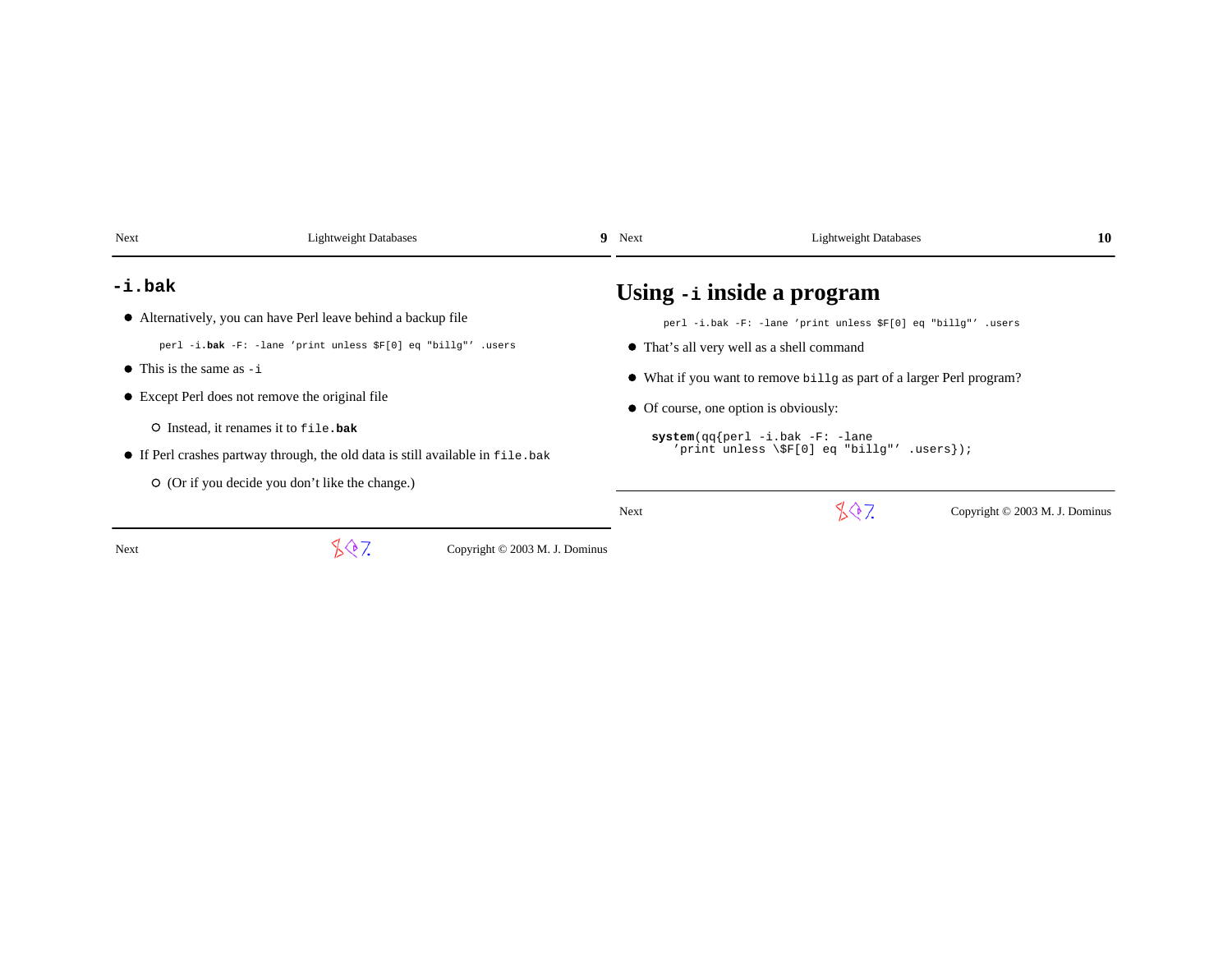| Next                                | <b>Lightweight Databases</b>                                                                                                                                                                                                                                                                         | 11 Next                 | <b>Lightweight Databases</b>                                                                                                                                                                                                                              | 12                             |
|-------------------------------------|------------------------------------------------------------------------------------------------------------------------------------------------------------------------------------------------------------------------------------------------------------------------------------------------------|-------------------------|-----------------------------------------------------------------------------------------------------------------------------------------------------------------------------------------------------------------------------------------------------------|--------------------------------|
|                                     | Using -i inside a program                                                                                                                                                                                                                                                                            | <b>Problems with -i</b> |                                                                                                                                                                                                                                                           |                                |
|                                     | • Using the -i facilities from inside a program requires a little trick                                                                                                                                                                                                                              |                         | $\bullet$ For casual tasks, $-i$ is very handy                                                                                                                                                                                                            |                                |
|                                     | $\bullet$ The files that $-i$ operates on are the ones named in @ARGV                                                                                                                                                                                                                                |                         | • But if Perl crashes or the system goes down in the middle, the data is lost                                                                                                                                                                             |                                |
| $\circ$ (Empty string if no backup) | • The special $\zeta \sim \tau$ variable holds the backup file suffix                                                                                                                                                                                                                                | rewritten               | • Even if Perl <i>doesn't</i> crash, the file is in an inconsistent state while it's being                                                                                                                                                                |                                |
| sub delete user<br>while $(\le)$    | • To engage $-i$ , set up @ARGV and $\zeta$ <sup><math>\uparrow</math></sup> I and run a while $\langle \rangle$ loop:<br>my (\$file, \$target_user) = $@$ ;<br>$local$ $$^{\wedge}I = ".bak";$<br>$local$ @ARGV = $$file$ );<br>$my$ (\$user) = split /:/;<br>print unless \$user eq \$target_user; | • Hair-raising example: | perl -i.bak -F: -lane 'print unless \$F[0] eq "billg"' /etc/passwd<br>• Suppose perl gets swapped out just after it renames /etc/passwd<br>O Now the password file is empty<br>O Anyone can log in with no password<br>• We need a more reliable strategy |                                |
|                                     | • Now the opening and renaming are all implicit                                                                                                                                                                                                                                                      |                         |                                                                                                                                                                                                                                                           |                                |
|                                     | • Use local so that $\zeta$ and @ARGV recover their old values when the function is done                                                                                                                                                                                                             | Next                    | 30 Z                                                                                                                                                                                                                                                      | Copyright © 2003 M. J. Dominus |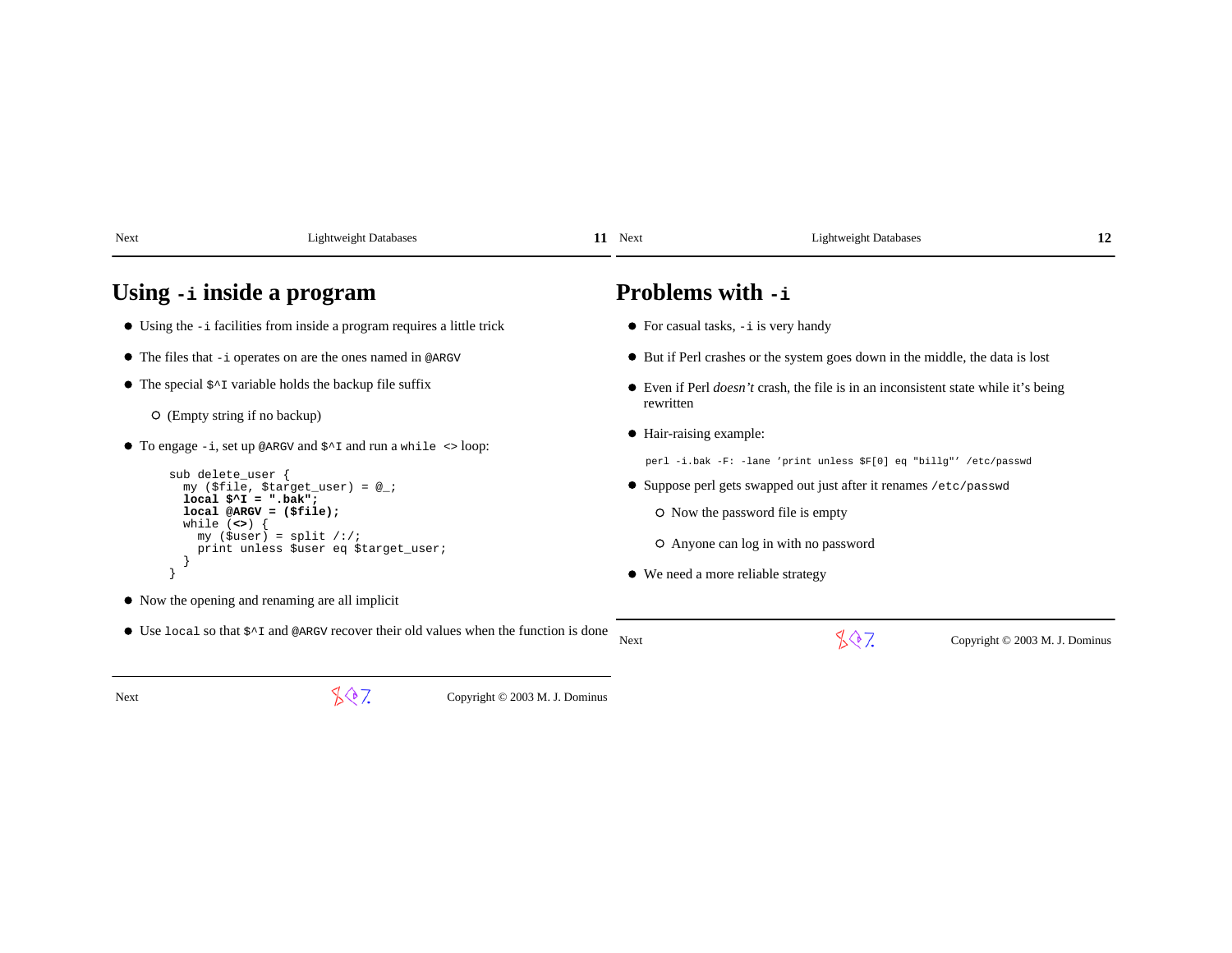Next Lightweight Databases

**13** 

### 13 Next Lightweight Databases

### **Copy With Changes**

• This is something like what -i does:

```
sub delete user {

 my ($file, $target_user) = @_;
 open my $rfh, "<", $file or die ...;
 rename $file, "$file.bak" or die ...;
 open my $wfh, ">", $file or die ...; while (<$rfh>) {
 my ($user) = split /:/;
 print $wfh unless $user eq $target_user; }
 close $rfh; close $wfh; }
```
- The problem is that the rename is too soon
	- We shouldn't replace the old contents with new so early
	- We should wait until the complete new file is in place

Next

 $\sqrt{$}$  7. Copyright © 2003 M. J. Dominus

## **Copy With Changes**

This version (which we saw earlier) is safer:

```
sub delete user {

 my ($file, $target_user) = @_;
 open my $rfh, "<", $file or die ...;
 open my $wfh, ">", "$file.tmp" or die ...; while (<$rfh>) {
 my ($user) = split /:/;
 print $wfh unless $user eq $target_user; }
 close $rfh or die ...;  close $wfh or die ...;
 rename "$file.tmp", $file or die ...; }
```
- rename is guaranteed to be *atomic*:
	- At every instant, exactly one version of the file exists
	- If the function fails, or Perl crashes, the old file is untouched
	- At the moment the rename succeeds, the entire new file is in place
	- (Warning: file.tmp and file must be on the same filesystem)
- Why doesn't -i do it this way?
	- No good reason; coming in 5.10.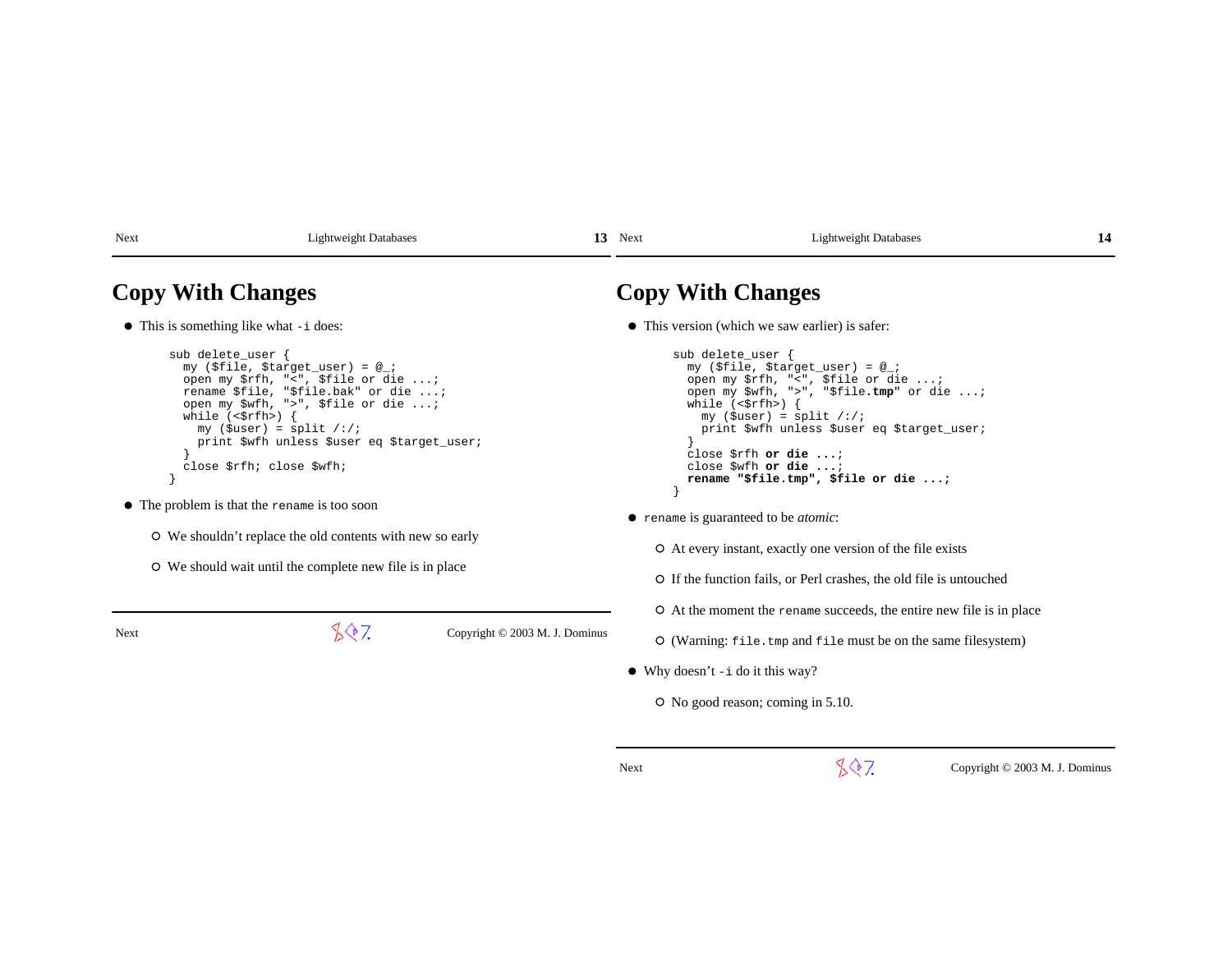| Next                                 | <b>Lightweight Databases</b>                                                                                                             | 15                                                               | Next<br><b>Lightweight Databases</b><br>16                                                                              |
|--------------------------------------|------------------------------------------------------------------------------------------------------------------------------------------|------------------------------------------------------------------|-------------------------------------------------------------------------------------------------------------------------|
| <b>Essential Problem</b>             |                                                                                                                                          |                                                                  | <b>Essential Problem</b>                                                                                                |
|                                      | • Unix filesystems treat files like a sequence of bytes                                                                                  |                                                                  | 2<br>3<br>6<br>9<br>5<br>k<br>е<br>$\mathbf{p}$<br>$\rm e$<br>ı<br>ı                                                    |
| • The basic operations are:          |                                                                                                                                          |                                                                  | $\cdots$                                                                                                                |
|                                      | O read a certain amount of data at the current position                                                                                  |                                                                  | LO.<br>$\mathsf{L}2$<br>15<br>ιı<br>13<br>l4<br>k<br>е<br>a<br>$\mathbf{p}$<br>е<br>$\mathbf{p}$<br>е<br>р<br>$\ddotsc$ |
|                                      | O write a certain amount of data at the current position                                                                                 |                                                                  |                                                                                                                         |
| O seek - adjust the current position |                                                                                                                                          |                                                                  | • But there is no option to <i>insert</i> or <i>remove</i> data                                                         |
|                                      | O truncate the file to a certain length                                                                                                  |                                                                  | O To insert, you must copy the following data forward                                                                   |
| • You can overwrite data in place:   |                                                                                                                                          |                                                                  | O To remove, you must copy the following data backward                                                                  |
|                                      |                                                                                                                                          |                                                                  |                                                                                                                         |
| k<br>ı                               | 10<br>LL.<br>12<br>$\lfloor 3 \rfloor$<br>$\lfloor 4 \rfloor$<br>8<br>i<br>$\mbox{\rm a}$<br>$\mathbf{p}$<br>е<br>$\mathbf{p}$<br>е<br>p | 15<br>е<br>$\ddot{\phantom{0}}$                                  | k<br>е<br>е<br>$\mathbf{p}$<br>ı<br>$\cdots$                                                                            |
|                                      | LO.<br>ιı<br>L <sub>2</sub><br>$\lfloor 3 \rfloor$<br>$\lfloor 4 \rfloor$<br>5<br>Q                                                      | L5                                                               | • (Other OSes may support more powerful operations)                                                                     |
| K                                    | е<br>е<br>a<br>$\mathbf{p}$<br>p<br>C<br>n                                                                                               | $\mathrel{\mathop{\mathrm{e}}\nolimits}$<br>$\perp$<br>$\ddotsc$ |                                                                                                                         |
|                                      |                                                                                                                                          |                                                                  | 807<br>Copyright © 2003 M. J. Dominus<br>Next                                                                           |
| Next                                 | 807.<br>Copyright © 2003 M. J. Dominus                                                                                                   |                                                                  |                                                                                                                         |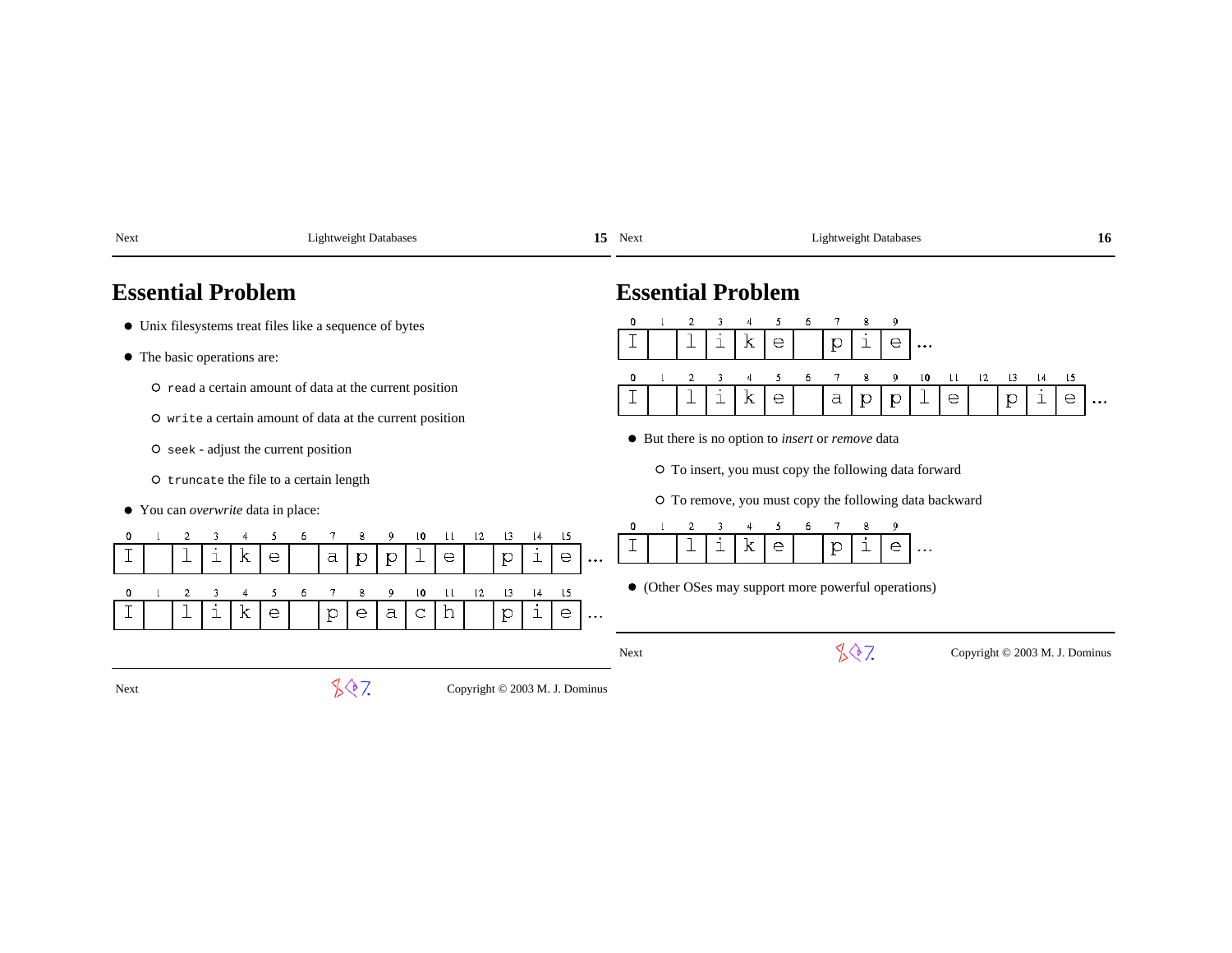| Next                                                    | <b>Lightweight Databases</b>                                                          | 17 Next         | <b>Lightweight Databases</b>                                                      | 18 |
|---------------------------------------------------------|---------------------------------------------------------------------------------------|-----------------|-----------------------------------------------------------------------------------|----|
| <b>Essential Problem</b>                                |                                                                                       |                 | <b>Fundamental Operations</b>                                                     |    |
|                                                         | • Moreover, byte-oriented operations are inconvenient for record-oriented programs    | <b>Read</b>     |                                                                                   |    |
| • Counting the number of bytes is easy:                 |                                                                                       |                 | read(FH, my(\$buffer), \$length);                                                 |    |
| $my$ \$n bytes = $-s$ \$file;                           |                                                                                       |                 | • The standard I/O library enables reading by records                             |    |
| • Counting the number of lines is hard:                 |                                                                                       |                 | O Data is read a block (4k or 8k) at a time into an internal buffer               |    |
| open F, "<", \$file;<br>while $(F)$ {<br>$$n_1$ ines++; |                                                                                       |                 | O read and $\langle \ldots \rangle$ copy data out of the buffer<br>$$record = $ ; |    |
|                                                         | • Reading or writing at a certain byte position is easy:                              | Write           |                                                                                   |    |
|                                                         | seek F, \$B_POSITION, SEEK_SET;                                                       |                 | print FH \$buffer;                                                                |    |
|                                                         | • Reading or writing at a certain line position is hard:                              |                 | • Note the opposite of read is <i>not</i> write; it's print                       |    |
|                                                         | seek $F$ , 0, SEEK SET; \$REC = 1;<br><f> until \$REC++ &gt;= \$L POSITION;</f>       | <b>Truncate</b> |                                                                                   |    |
|                                                         | • The copy-the-file technique is simple, but it always pays the maximum possible cost |                 | truncate FH, \$length;<br>truncate \$filename, \$length;                          |    |

t  $\mathbb{C}^{\mathbb{R}}$  and  $\mathbb{C}^{\mathbb{R}}$  and  $\mathbb{C}^{\mathbb{R}}$  copyright © 2003 M. J. Dominus Next

 $\sqrt{$}$  7. Copyright © 2003 M. J. Dominus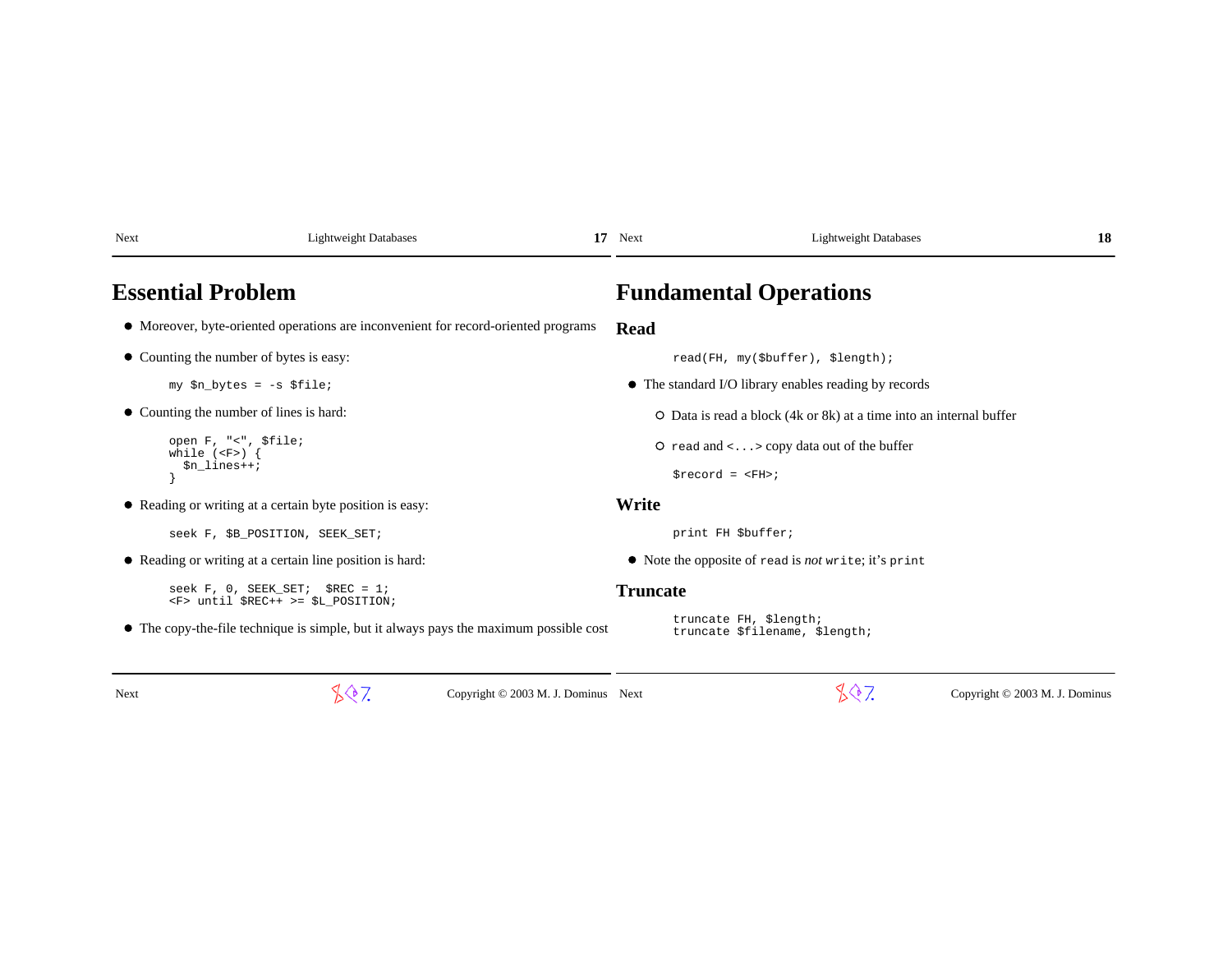| Next                                                                             | <b>Lightweight Databases</b>                        | 19<br>Next                     |                                                                           | <b>Lightweight Databases</b>                                                             | 20 |  |
|----------------------------------------------------------------------------------|-----------------------------------------------------|--------------------------------|---------------------------------------------------------------------------|------------------------------------------------------------------------------------------|----|--|
| <b>Seek</b>                                                                      |                                                     |                                | Costs                                                                     |                                                                                          |    |  |
|                                                                                  | • seek adjusts the current position of a filehandle |                                |                                                                           | • We'll see many different methods for searching and maintaining flat files              |    |  |
|                                                                                  | use Fcntl ':seek';<br># For SEEK SET etc.           |                                | • They all have tradeoffs                                                 |                                                                                          |    |  |
| • Absolute position:                                                             |                                                     |                                | • Some support quick searches                                             |                                                                                          |    |  |
|                                                                                  | seek FH, \$position, SEEK_SET;                      |                                | • Some support quick modifications                                        |                                                                                          |    |  |
| • Relative position:                                                             |                                                     |                                | • There's always a tradeoff                                               |                                                                                          |    |  |
|                                                                                  | seek FH, \$position, SEEK_CUR;                      |                                |                                                                           | Copy the file                                                                            |    |  |
|                                                                                  | • Relative to the end of the file:                  |                                | Add record                                                                | S                                                                                        |    |  |
|                                                                                  | seek FH, \$position, SEEK_END;                      |                                | Delete record<br>Modify record                                            | $\cal S$<br>$\boldsymbol{S}$                                                             |    |  |
|                                                                                  | • tell returns the current absolute position:       |                                | $\bullet$ Here S is the size of the file                                  |                                                                                          |    |  |
|                                                                                  | my \$position = tell FH;                            |                                |                                                                           | • This means that it takes about twice as long to deal with a file that is twice as big. |    |  |
|                                                                                  | # read, write, and seek FH here                     |                                |                                                                           |                                                                                          |    |  |
|                                                                                  | seek FH, \$position, SEEK_SET;                      |                                | Successful search<br>Unsuccessful search                                  | S/2<br>S                                                                                 |    |  |
| • This is guaranteed to put the handle back where it was at the time of the tell |                                                     |                                | • On average, we only have to search half the file if the record is there |                                                                                          |    |  |
|                                                                                  |                                                     |                                | • But the whole file if not                                               |                                                                                          |    |  |
| <b>Next</b>                                                                      | 847.                                                | Copyright © 2003 M. J. Dominus |                                                                           |                                                                                          |    |  |

 $\sqrt[4]{7}$  Copyright © 2003 M. J. Dominus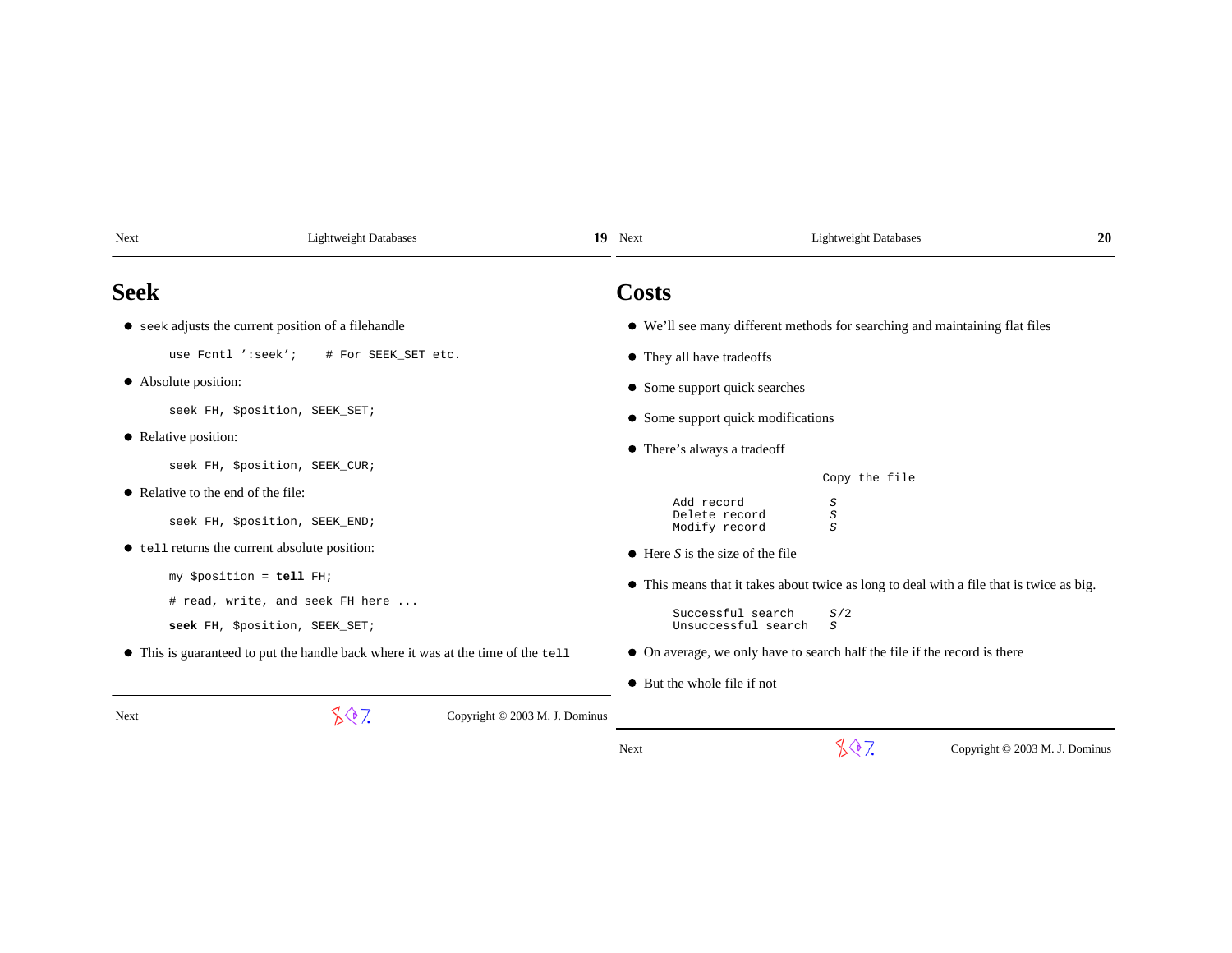| Next                                                                                                                                                                   | <b>Lightweight Databases</b>                                         | 21                             | Next                                                                                                                                                                                                                            | <b>Lightweight Databases</b>                                 | 22 |  |
|------------------------------------------------------------------------------------------------------------------------------------------------------------------------|----------------------------------------------------------------------|--------------------------------|---------------------------------------------------------------------------------------------------------------------------------------------------------------------------------------------------------------------------------|--------------------------------------------------------------|----|--|
| <b>Adding Records</b>                                                                                                                                                  |                                                                      |                                | <b>Sorted Order</b>                                                                                                                                                                                                             |                                                              |    |  |
| Add record                                                                                                                                                             | $\cal S$                                                             |                                |                                                                                                                                                                                                                                 | • If we keep the file in sorted order, searching is faster   |    |  |
|                                                                                                                                                                        | • With a plain flat text file, there's a shortcut for adding records |                                | • We can use a <i>binary search</i>                                                                                                                                                                                             |                                                              |    |  |
| • Adding a record at the <i>end</i> of the file is very cheap                                                                                                          |                                                                      |                                |                                                                                                                                                                                                                                 | O This is the method we use for searching the telephone book |    |  |
| Append to beginning<br>Append to middle<br>Append to end                                                                                                               | S<br>S                                                               |                                | $\bullet$ Idea:                                                                                                                                                                                                                 | O Look at a record near the middle of the file               |    |  |
| • The code looks like this:<br>sub add_user<br>my (\$file, \$new_user_data) = $@$ ;<br>$local *F$<br>open F, ">>", \$file or return;<br>print F \$new_user_data, "\n"; |                                                                      |                                | $\blacksquare$ If the record is too early, look only at the last half of the file<br>$\blacksquare$ If the record is too late, look only at the first half of the file<br>O Repeat on successively smaller segments of the file |                                                              |    |  |
|                                                                                                                                                                        |                                                                      |                                |                                                                                                                                                                                                                                 | $\circ$ The standard Search:: Dict module does this          |    |  |
| Next                                                                                                                                                                   | .Q7.                                                                 | Copyright © 2003 M. J. Dominus |                                                                                                                                                                                                                                 |                                                              |    |  |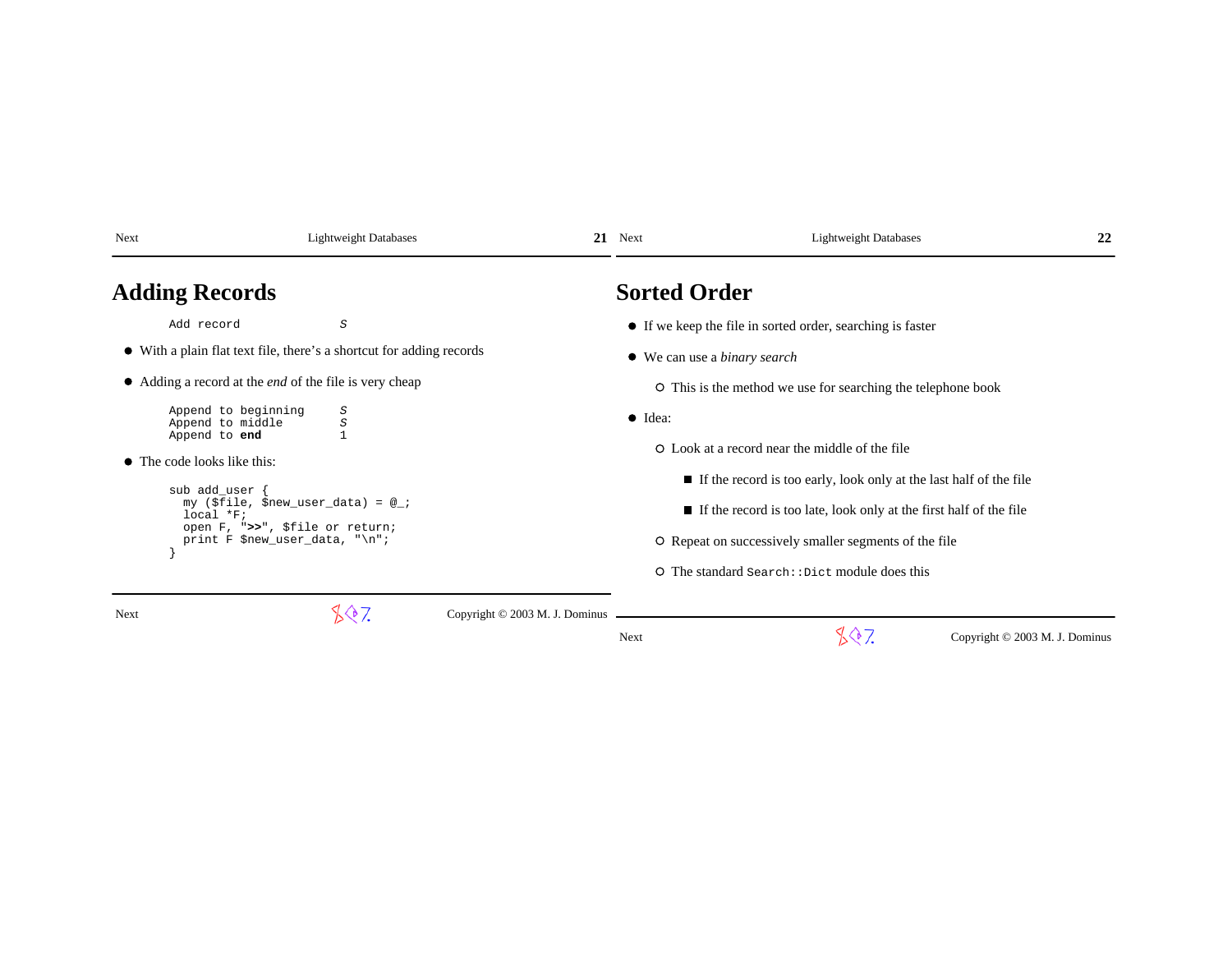|                                | <b>Binary Search</b>                                        | • This function gets a filehandle open to a sorted file                                                                                                                        |                                                                                                                                                                                                                                                                                                                                                                                                                                                                                                                                                                                       |
|--------------------------------|-------------------------------------------------------------|--------------------------------------------------------------------------------------------------------------------------------------------------------------------------------|---------------------------------------------------------------------------------------------------------------------------------------------------------------------------------------------------------------------------------------------------------------------------------------------------------------------------------------------------------------------------------------------------------------------------------------------------------------------------------------------------------------------------------------------------------------------------------------|
|                                |                                                             |                                                                                                                                                                                |                                                                                                                                                                                                                                                                                                                                                                                                                                                                                                                                                                                       |
|                                |                                                             |                                                                                                                                                                                |                                                                                                                                                                                                                                                                                                                                                                                                                                                                                                                                                                                       |
|                                |                                                             | $\bullet$ It finds the first line in the file that is ge $\frac{1}{2}$ key                                                                                                     |                                                                                                                                                                                                                                                                                                                                                                                                                                                                                                                                                                                       |
|                                |                                                             | • Returns that line and leaves $$fh$ positioned at that line                                                                                                                   |                                                                                                                                                                                                                                                                                                                                                                                                                                                                                                                                                                                       |
|                                | sub search {<br>my $(\$fh, \$key) = @_{i}$<br>while $(1)$ { | my $(\$lo, \$hi) = (0, -s \$fh)$ ;                                                                                                                                             |                                                                                                                                                                                                                                                                                                                                                                                                                                                                                                                                                                                       |
| Copyright © 2003 M. J. Dominus | if $(\text{$mid})$ {<br>$\}$ else $\{$<br>else              | my $\sin d = \text{int}((\xi \log 10) + \xi \ln 1)/2$ ;<br>seek \$fh, \$mid-1, SEEK_SET;<br>$my$ \$junk = <\$fh>;<br>seek \$fh, 0, SEEK_SET;<br>$$1o = $mid+1$<br>$$hi = $mid$ |                                                                                                                                                                                                                                                                                                                                                                                                                                                                                                                                                                                       |
|                                |                                                             |                                                                                                                                                                                | my \$start = tell \$fh;<br>$my$ $\frac{1}{2}$ $\frac{1}{2}$ $\frac{1}{2}$ $\frac{1}{2}$ $\frac{1}{2}$ $\frac{1}{2}$ $\frac{1}{2}$ $\frac{1}{2}$ $\frac{1}{2}$ $\frac{1}{2}$ $\frac{1}{2}$ $\frac{1}{2}$ $\frac{1}{2}$ $\frac{1}{2}$ $\frac{1}{2}$ $\frac{1}{2}$ $\frac{1}{2}$ $\frac{1}{2}$ $\frac{1}{2}$ $\frac{1}{2}$ $\frac{1}{2}$ $\frac{1}{2$<br>return unless defined \$rec;<br>chomp \$rec;<br>if $(\frac{\pi}{2})$ == $\frac{\pi}{2}$ = $\frac{\pi}{2}$<br>seek \$fh, \$start, SEEK_SET;<br>return \$rec<br>if $(\$rec$ lt $\$key)$ {<br>• This is search1.pl in your handout |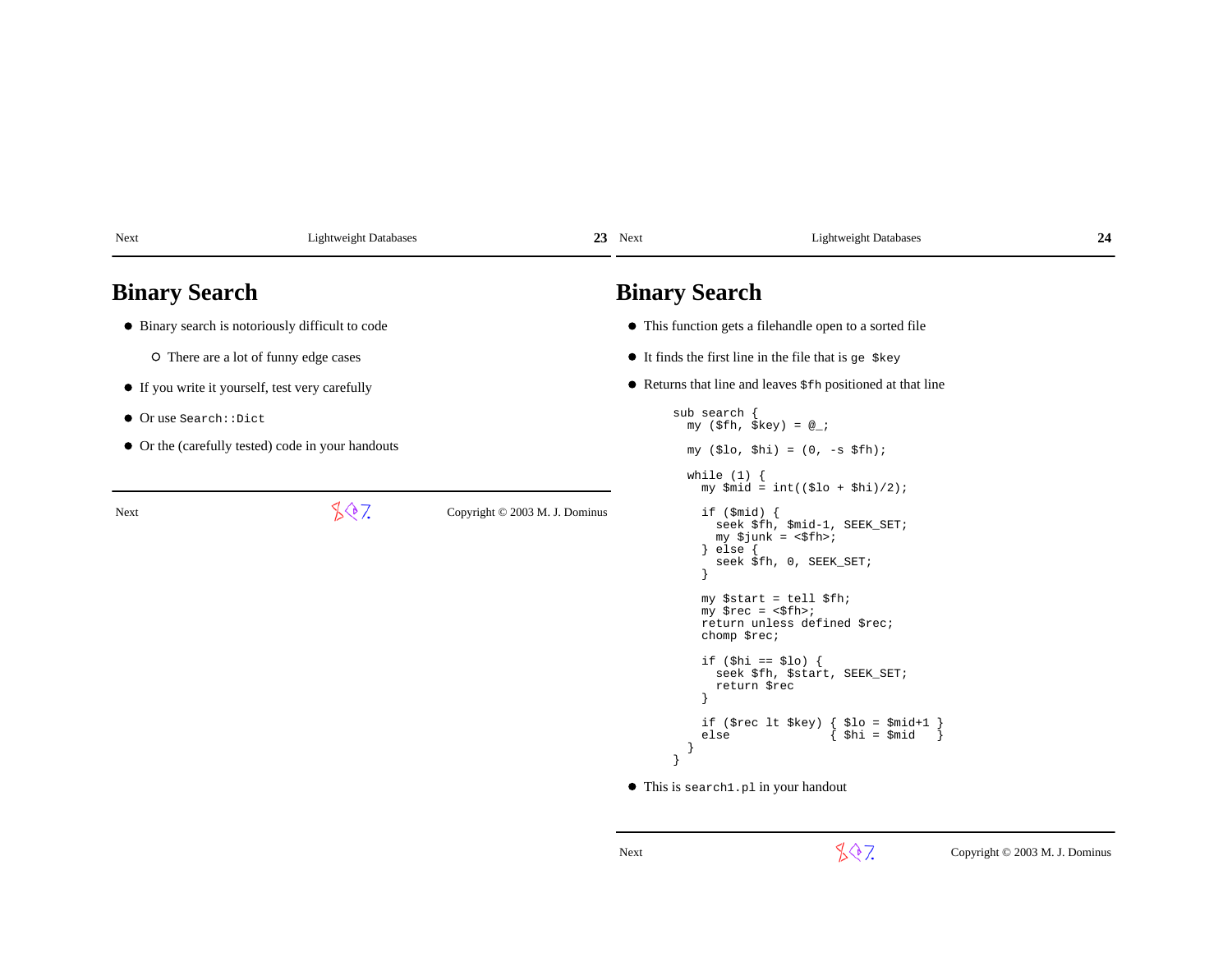| Next                                                                                                                                                                                                                                                                                                                                                                                                                                                                                                                                                                                                    | <b>Lightweight Databases</b>                                                                                                                                    | 25                         | Next                                                                                                                                                                                                                                                                                                                                                      | <b>Lightweight Databases</b>                                | 26                             |
|---------------------------------------------------------------------------------------------------------------------------------------------------------------------------------------------------------------------------------------------------------------------------------------------------------------------------------------------------------------------------------------------------------------------------------------------------------------------------------------------------------------------------------------------------------------------------------------------------------|-----------------------------------------------------------------------------------------------------------------------------------------------------------------|----------------------------|-----------------------------------------------------------------------------------------------------------------------------------------------------------------------------------------------------------------------------------------------------------------------------------------------------------------------------------------------------------|-------------------------------------------------------------|--------------------------------|
|                                                                                                                                                                                                                                                                                                                                                                                                                                                                                                                                                                                                         | <b>Binary Search</b>                                                                                                                                            |                            | <b>Binary Search</b>                                                                                                                                                                                                                                                                                                                                      |                                                             |                                |
|                                                                                                                                                                                                                                                                                                                                                                                                                                                                                                                                                                                                         | $\bullet$ What's with this?                                                                                                                                     |                            |                                                                                                                                                                                                                                                                                                                                                           | $\bullet$ search 3. pl works for any value of $\frac{1}{5}$ |                                |
| if $(\text{$mid})$ {<br>seek \$fh, \$mid-1, SEEK_SET;<br>$my$ \$junk = <\$fh>;<br>else<br>my \$start = tell \$fh;<br>$my$ $\frac{1}{2}$ $\frac{1}{2}$ $\frac{1}{2}$ $\frac{1}{2}$ $\frac{1}{2}$ $\frac{1}{2}$ $\frac{1}{2}$ $\frac{1}{2}$ $\frac{1}{2}$ $\frac{1}{2}$ $\frac{1}{2}$ $\frac{1}{2}$ $\frac{1}{2}$ $\frac{1}{2}$ $\frac{1}{2}$ $\frac{1}{2}$ $\frac{1}{2}$ $\frac{1}{2}$ $\frac{1}{2}$ $\frac{1}{2}$ $\frac{1}{2}$ $\frac{1}{2$<br>• Well, we want the record that starts at or after $\sin$<br>O But \$mid might point into the middle of a record<br>\$mid<br>$$mid-1$<br><b>\$start</b> |                                                                                                                                                                 |                            | $\bullet$ It's similar to the innards of Search: : Dict<br>• It uses binary search only to locate the <i>block</i> that contains the target<br>• Then it does linear search on the block<br>• It's about 75% slower than search1.pl<br>• Also, it might fail if any of the records are longer than a disk block<br>• The code is at the back of your book |                                                             |                                |
|                                                                                                                                                                                                                                                                                                                                                                                                                                                                                                                                                                                                         | <b>JUNK</b><br>$\n\vee$ n<br>$\bullet$ We back up one space in case it <i>doesn't</i> point into the middle:<br><i><b>Smid</b></i><br>$$mid-1$<br><b>Sstart</b> | RECORD<br>$\n\overline{n}$ | Next                                                                                                                                                                                                                                                                                                                                                      | 807                                                         | Copyright © 2003 M. J. Dominus |

 $\bullet$  Note: This trick only works when length( $\frac{\xi}{\xi}$ ) = 1

 $\bar{\chi}_n$ 

 $\sqrt[4]{\sqrt[4]{7}}$  Copyright © 2003 M. J. Dominus

 $\bar{\chi}_{\rm R}$ 

RECORD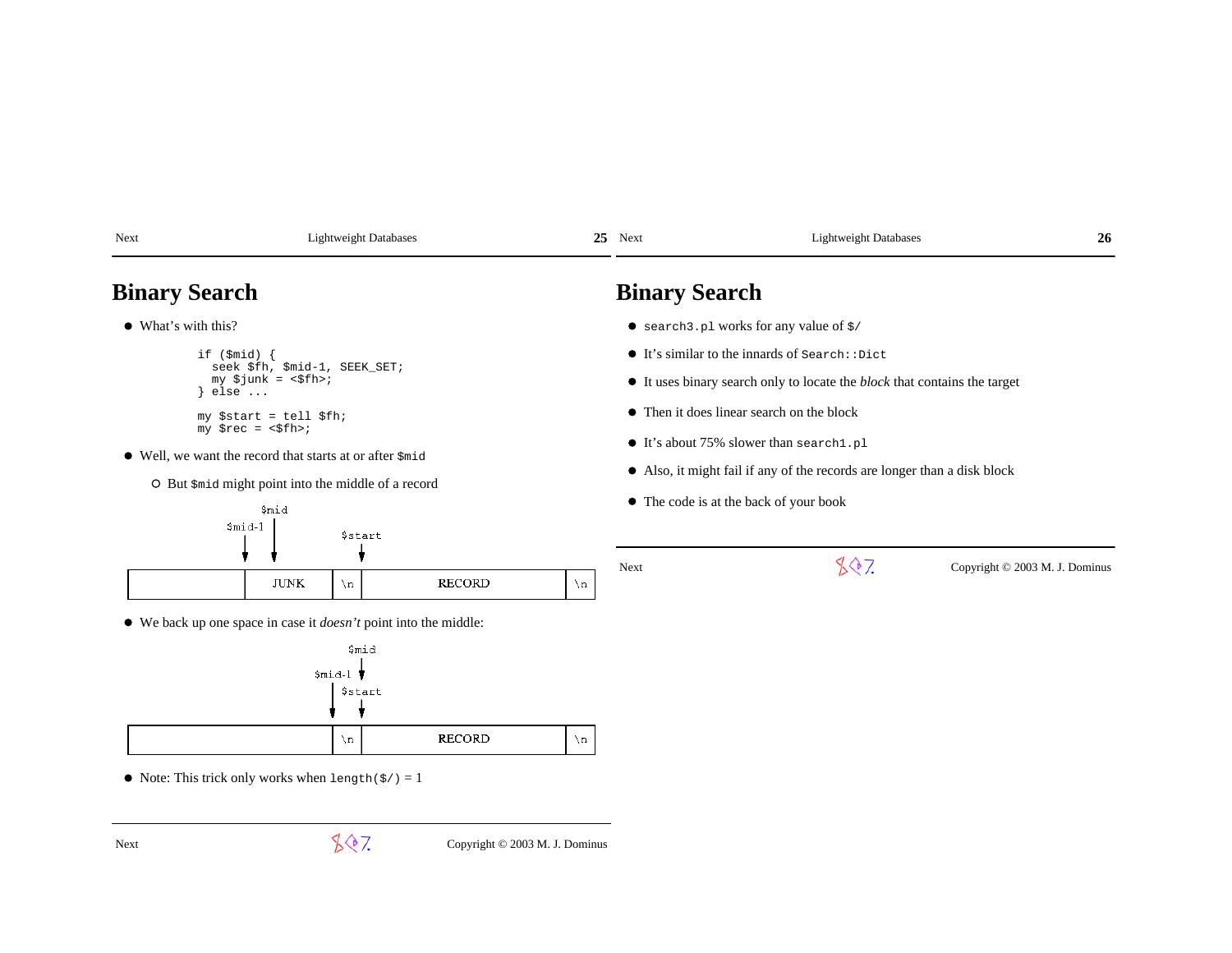| Next                |                                                   | <b>Lightweight Databases</b>                                        | 27 | Next                | <b>Lightweight Databases</b>                                                     | 28 |
|---------------------|---------------------------------------------------|---------------------------------------------------------------------|----|---------------------|----------------------------------------------------------------------------------|----|
| <b>Sorted Order</b> |                                                   |                                                                     |    | <b>Sorted Order</b> |                                                                                  |    |
|                     |                                                   | • Here's a benchmark result comparing linear search against binary: |    |                     | • search2.pl in your handout is like search1.pl, but a little more general       |    |
| Linear:             | user<br>sys<br>9.98<br>0.23                       | total<br>10.21                                                      |    |                     | • It takes a search function that compares records                               |    |
| Binary:             | $0.01 \quad 0.04$                                 | 0.05                                                                |    |                     | O The function should return a negative value if the current record is too early |    |
|                     | • This is on ten randomly selected keys           |                                                                     |    |                     | • search 2 pl finds the first record in the file that is not 'too early'         |    |
|                     | $\bullet$ The target file contained 234,693 lines |                                                                     |    |                     | $\bullet$ For example, if your file is the password file, sorted on field 2:     |    |
|                     |                                                   | • Here's 1000 searches with search1.pl and search3.pl:              |    |                     | search(\*PASSWD,                                                                 |    |
| NULL:<br>Search1:   | 0.00<br>0.00<br>$3.00 \quad 0.44$                 | 0.00<br>3.44                                                        |    |                     | sub $\{ my (\text{suit}) = (split / : /)[1];$<br>$$uid \leq > 119 \}$ ;          |    |
|                     | Search3: 5.58 0.39                                | 5.97                                                                |    |                     | • This locates the first record whose UID is at least 119                        |    |
|                     |                                                   |                                                                     |    |                     |                                                                                  |    |

| Next | Copyright © 2003 M. J. Dominus |                                             | Copyright $\odot$ 2003 M. J.<br>Dominus |
|------|--------------------------------|---------------------------------------------|-----------------------------------------|
|      |                                | Next<br>the contract of the contract of the |                                         |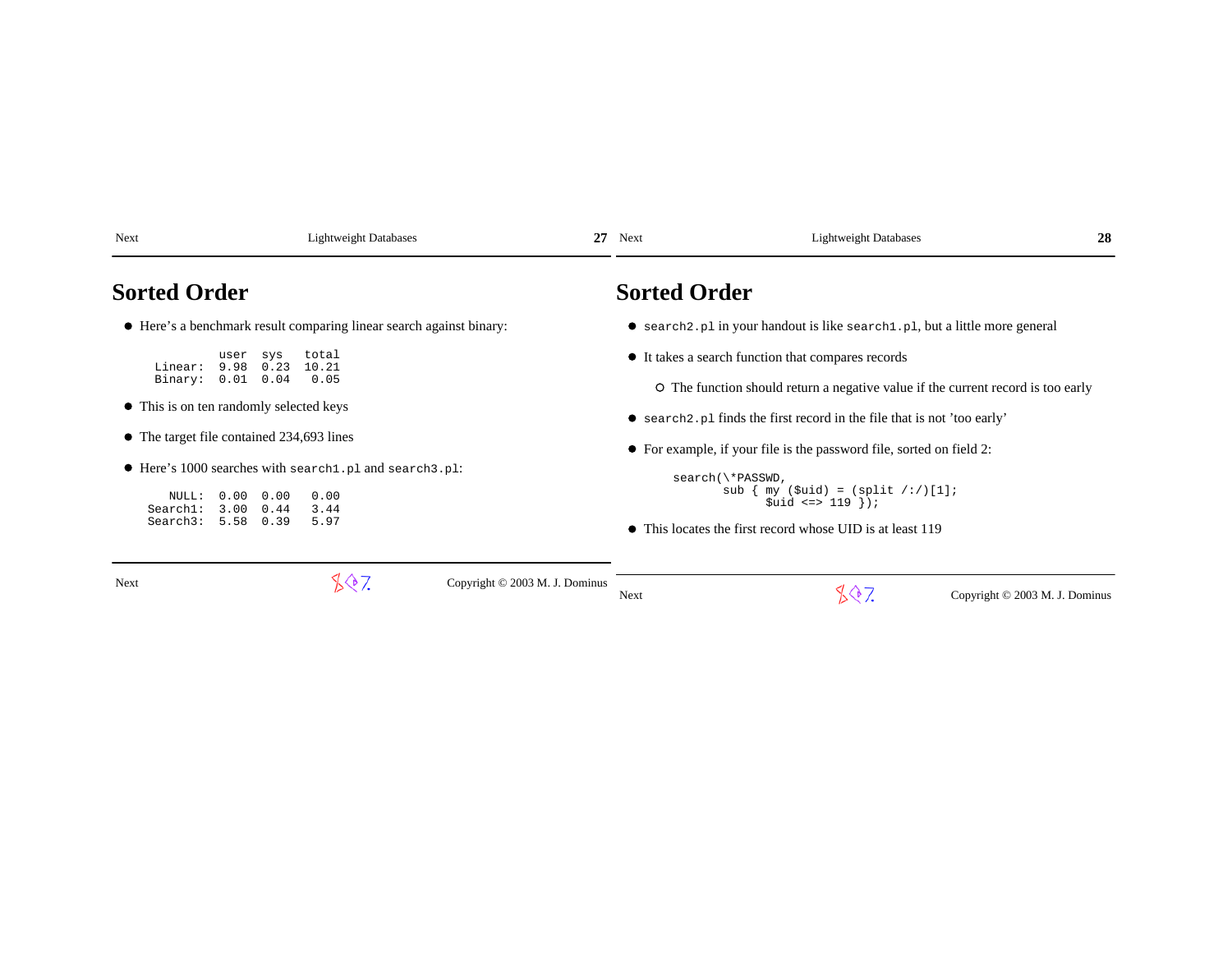| Next                    |                                                 | <b>Lightweight Databases</b>                                        | 29<br>Next               | <b>Lightweight Databases</b>                                       | 30                             |
|-------------------------|-------------------------------------------------|---------------------------------------------------------------------|--------------------------|--------------------------------------------------------------------|--------------------------------|
| <b>Sorted Order</b>     |                                                 |                                                                     | <b>Modifying Records</b> |                                                                    |                                |
|                         |                                                 | • The big drawback of sorted files is that they're hard to update   |                          | • Modifying records in-place is tricky                             |                                |
|                         | • You can't just append a new record at the end |                                                                     |                          | • Because there might not be enough room for the new version       |                                |
| • Comparison:           |                                                 |                                                                     |                          | • Or the new version might not be big enough to fill all the space |                                |
|                         | Unsorted                                        | Sorted                                                              |                          |                                                                    |                                |
| Lookup<br>Add<br>Delete | Slow<br>Fast<br>Slow                            | Fast<br>Slow<br>Slow                                                | Next                     | 807                                                                | Copyright © 2003 M. J. Dominus |
|                         | • An alternative is a hybrid approach           |                                                                     |                          |                                                                    |                                |
|                         | O Have two files, one sorted, one unsorted      |                                                                     |                          |                                                                    |                                |
|                         |                                                 | • For lookups, search the sorted file first, then the unsorted file |                          |                                                                    |                                |
|                         | • To add records, append to the unsorted file   |                                                                     |                          |                                                                    |                                |
|                         |                                                 | • Periodically merge the unsorted file into the sorted one          |                          |                                                                    |                                |

 $\sqrt[4]{7}$  Copyright © 2003 M. J. Dominus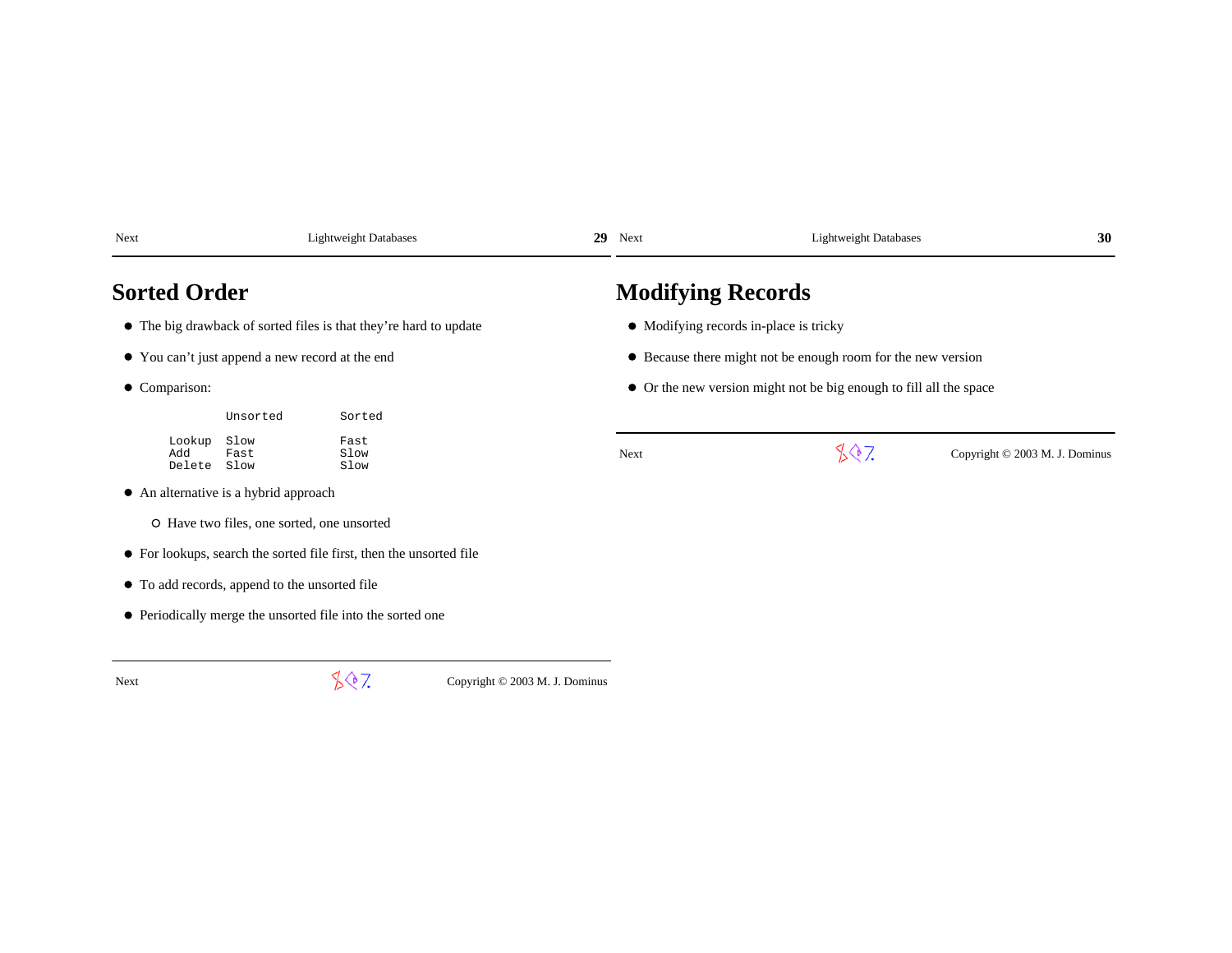| Next | Lightweight Databases |
|------|-----------------------|
|      |                       |

**31** 

31 Next Lightweight Databases **32**

### **Overwriting Records**

Suppose we are replacing a record with another of *exactly* the same length

| 0 1 2 3 4 5 6 7 8 9 10 11 12 13 14 15 16 17 18 19                                           |  |  |  |  |  |  |  |  |  |  |
|---------------------------------------------------------------------------------------------|--|--|--|--|--|--|--|--|--|--|
| $\boxed{b   i   l   l   g   :   B   3   5   T   s   i   J   G   z   y   /   3   w   \ln }.$ |  |  |  |  |  |  |  |  |  |  |
| 0 1 2 3 4 5 6 7 8 9 10 11 12 13 14 15 16 17 18 19                                           |  |  |  |  |  |  |  |  |  |  |
| $B[I[L][L]G]:B[35]T[s[i]J[G]Z[y]/3[w]\in ]$                                                 |  |  |  |  |  |  |  |  |  |  |

- Then we need not rewrite the entire file
- For example:

```
sub uppercase username {

 my ($fh, $username) = @_; seek $fh, 0, SEEK_SET;while (\leq fh>) {

 my ($u, $rest) = split /:/, $_, 2; next unless $u eq $username;
 seek $fh, -length($_), SEEK_CUR; print $fh uc($u); return; } }
```
- We search the file as usual
- When we find the record we want, we back up and overwrite it in place

## **Bytes vs. Positions**

This looks innocuous, but it opens a 55-gallon drum ofworms:

seek \$fh, -length(\$\_), SEEK\_CUR;

- Here we wanted to back up to the beginning of the currentrecord
- This won't always work
- Seek positions don't always correspond to character offsets
- Consider a DOS file:

Next

 I like pie\r\nEspecially apple.\r\n

- After reading the first record, tell is likely to return **12**
- But \$\_ will contain "I like pie\n" (**11** characters)
	- $\circ$  The  $\r \in \mathbb{R}$  is translated to just  $\infty$  on input
- The problem gets much worse with variable-length character encodings like UTF-8

 $\sqrt{$}$  7. Copyright © 2003 M. J. Dominus



Next

 $\sqrt{$}$  7. Copyright © 2003 M. J. Dominus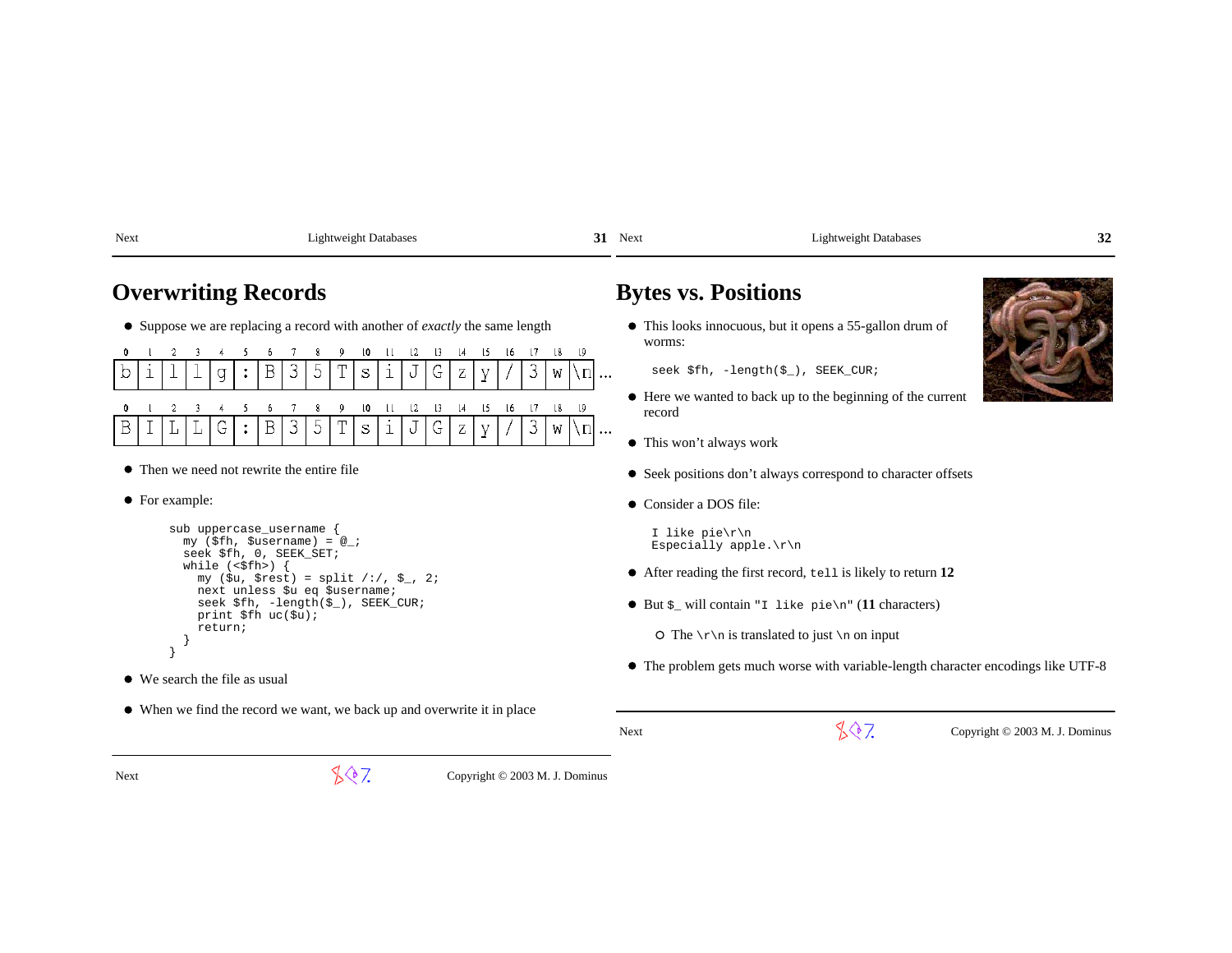| Next                       | <b>Lightweight Databases</b>                                                        | 33 Next            | <b>Lightweight Databases</b>                                                   | 34 |
|----------------------------|-------------------------------------------------------------------------------------|--------------------|--------------------------------------------------------------------------------|----|
| <b>Bytes vs. Positions</b> |                                                                                     | <b>Gappy Files</b> |                                                                                |    |
|                            | • I could probably talk all day about the various problems that come up             |                    | • If we need to modify variable-length records, we can do that                 |    |
|                            | • So instead, we'll have one slide                                                  |                    | • Recall that the problems are:                                                |    |
|                            | $\bullet$ This <i>always</i> works, no matter what:                                 |                    | 1. The new version of the record might not be big enough to fill all the space |    |
|                            | my \$position = tell FH;                                                            |                    | 2. Or there might not be enough room for the new version in the old space      |    |
|                            | # read and write FH here                                                            |                    | $\bullet$ (1) is easy to deal with: Just leave behind some padding characters  |    |
|                            | seek FH, \$position, SEEK_SET;                                                      |                    | $\bullet$ (2) can't be dealt with; the record must move                        |    |
|                            | $\bullet$ This <i>always</i> works, no matter what:                                 |                    |                                                                                |    |
|                            | seek FH, 0, SEEK_SET;                                                               |                    | O Replace it with padding and put the new record at the end                    |    |
|                            | • Bytes and characters are the same on Unix systems when files have 8-bit encodings |                    | • You also have to fix your search function to ignore the padding              |    |
|                            | O (Like ordinary text files, or files with ISO-8859 characters)                     |                    | • Example code is in modify-in-place.pl; example data in MIP                   |    |
|                            | • Ditto for DOS/Windows systems if the filehandle is in <i>binary mode</i> :        |                    |                                                                                |    |
| binmode(FH);               |                                                                                     | Next               | 807<br>Copyright © 2003 M. J. Dominus                                          |    |
|                            |                                                                                     |                    |                                                                                |    |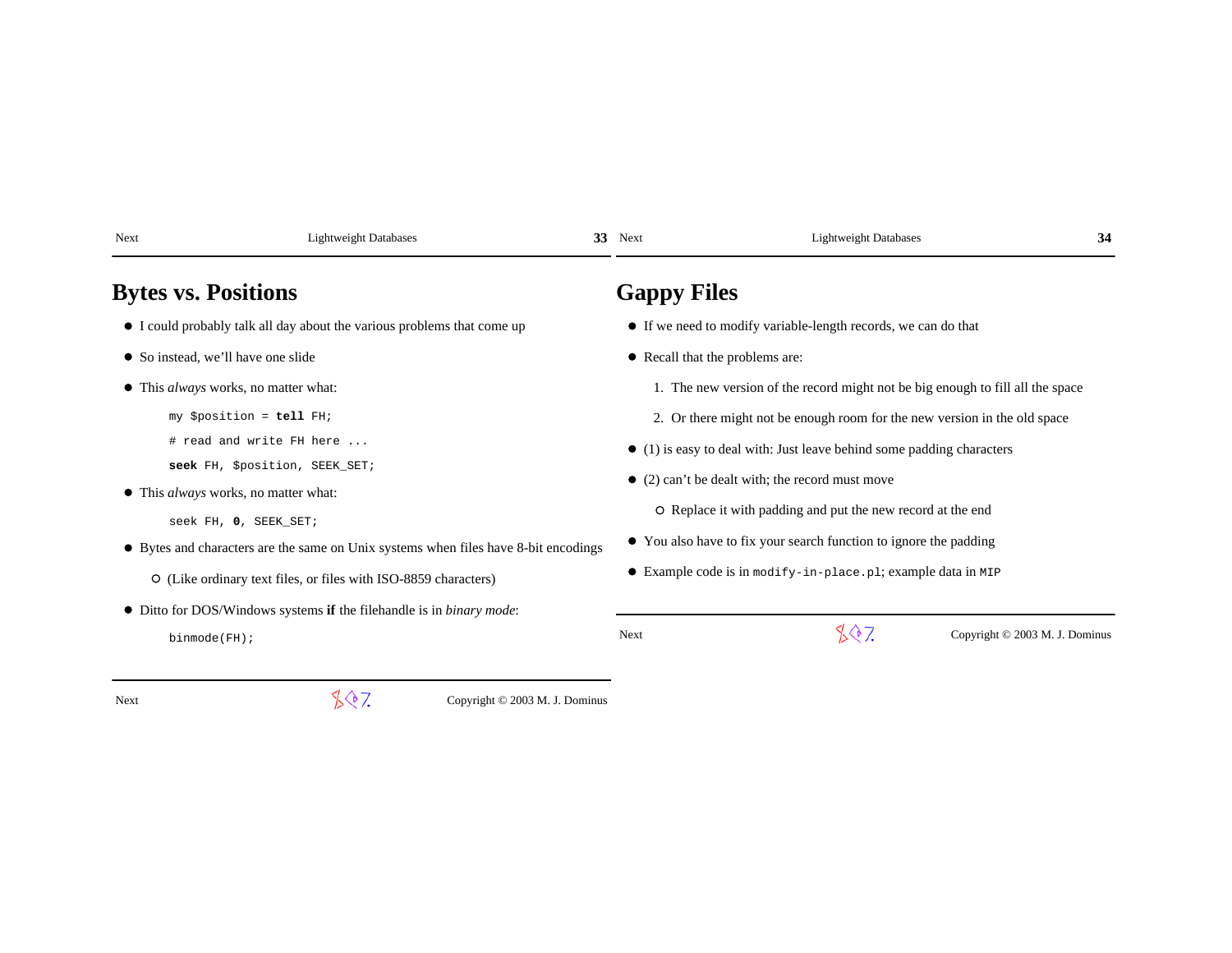| <b>Lightweight Databases</b> |
|------------------------------|
|                              |

| S |  | $35$ Next |
|---|--|-----------|
|   |  |           |

### Lightweight Databases  $\sim$  36

# **Gappy Files**

```
● Searching first:
      sub find {
 my ($fh, $key) = @_;
 seek $fh, 0, SEEK_SET; my $pos = 0;
 while (<$fh>) { chomp;
 next if /^\0*$/; 
 if (index($_, $key) == 0) {seek $fh, $pos, SEEK_SET;
          return $_; }
 $pos = tell $fh; }
 return; }
```
This locates the first record that starts with \$key and returns itAlso leaves \$fh positioned at the start of that recordThe key here is to ignore any line that is all NUL characters

O These represent 'gaps' from which data has been removed

# **Gappy Files**

| sub modify $\{$<br>$my$ (\$fh, \$rec) = $@_{i}$ ;<br>$my$ \$pos = tell \$fh;<br>chomp(my $\delta$ oldrec = $\delta$ fh>);<br>seek \$fh, \$pos, SEEK SET;                  |
|---------------------------------------------------------------------------------------------------------------------------------------------------------------------------|
| if (length \$oldrec == length \$rec) {<br># easy case<br>print \$fh \$rec;                                                                                                |
| } elsif (length \$rec < length \$oldrec) {<br>$my$ Sshortfall = length(Soldrec) - length(Srec);<br>my $$fill = "\0" x ($shortfall-1);$<br>print $$fh$ $$rec, "n", $fill;$ |
| continued                                                                                                                                                                 |
| • In this case, the new record will fit in the old space                                                                                                                  |
| • Say we're changing tchrist: A3Jye3/wLzQNs\n to tom: A3Jye3/wLzQNs\n                                                                                                     |

We actually change it to tom:A3Jye3/wLzQNs**\n\0\0\0**\n

O This is the same length

 $\bullet$  find will ignore the \0\0\0\n 'gap'

Next

 $\sqrt[4]{7}$  Copyright © 2003 M. J. Dominus Next

 $\sqrt{$}$  7. Copyright © 2003 M. J. Dominus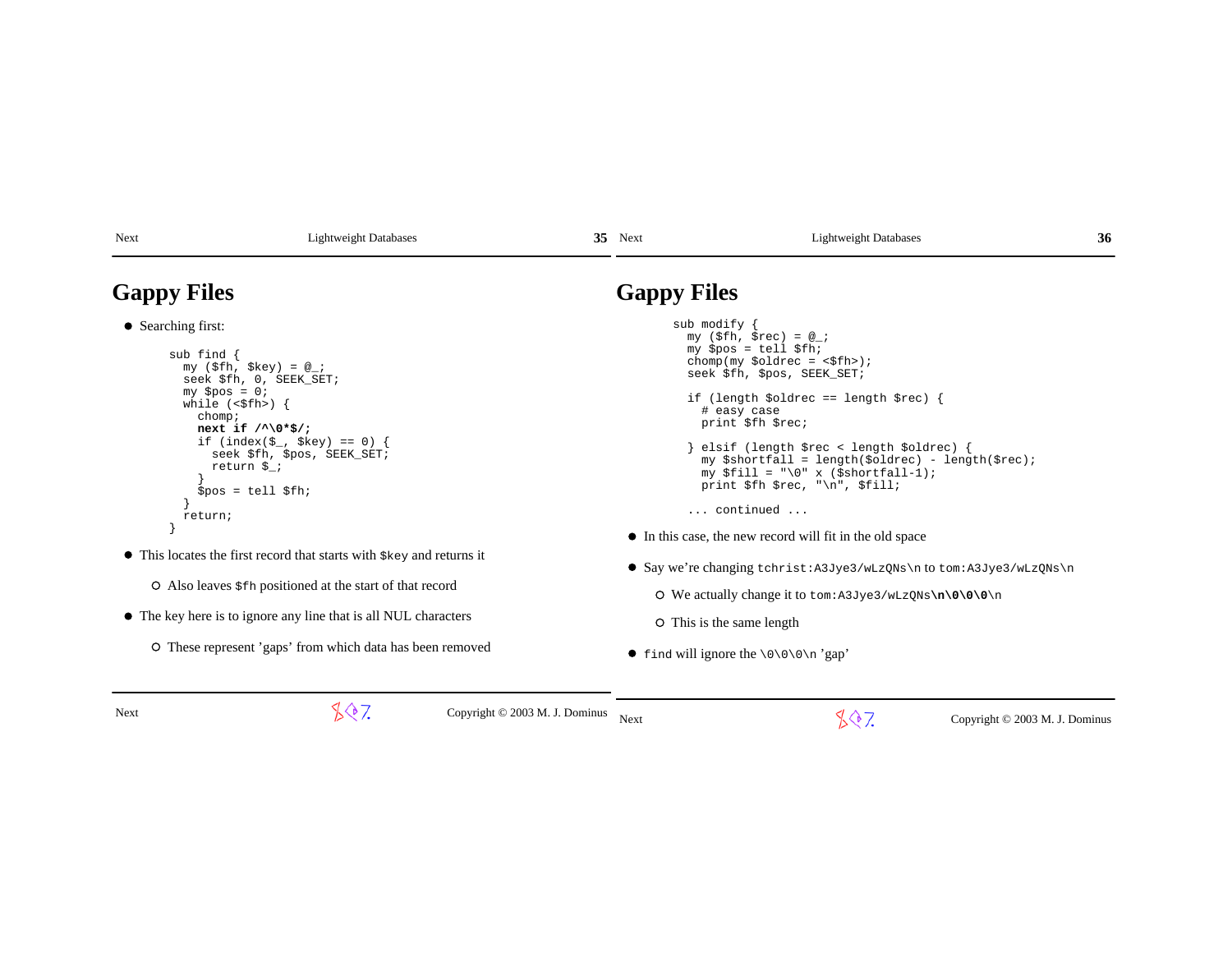| <b>Gappy Files</b>                                             |                                                                                                                                                                                                                                                                                                                                                                              |                                                                                    | <b>Gappy Files</b>                                                                                                                                                                                                                                               |                                                                                                                                                                                                                                                                                |                                |
|----------------------------------------------------------------|------------------------------------------------------------------------------------------------------------------------------------------------------------------------------------------------------------------------------------------------------------------------------------------------------------------------------------------------------------------------------|------------------------------------------------------------------------------------|------------------------------------------------------------------------------------------------------------------------------------------------------------------------------------------------------------------------------------------------------------------|--------------------------------------------------------------------------------------------------------------------------------------------------------------------------------------------------------------------------------------------------------------------------------|--------------------------------|
| sub modify {                                                   |                                                                                                                                                                                                                                                                                                                                                                              |                                                                                    |                                                                                                                                                                                                                                                                  | • A variation: fill the gaps with newlines instead of NULs:                                                                                                                                                                                                                    |                                |
| $\ldots$ continued $\ldots$<br>• Here the new record won't fit | else $\{$ # New record is too big<br>my \$fill = "\0" x length(\$oldrec);<br>print \$fh \$fill;<br>seek \$fh, 0, SEEK_END; # New record goes at the end<br>print $$fh$ $$rec, "n";$<br>O We remove the old record entirely, and put the new one at the end<br>O We replace $qnat:AB1FSABJrmV6M\n\in with$<br>O We put torking ton: $A51FSA8JrmV6M\$ n at the end of the file | $\bullet$ Say we're changing $qnat:AB1FSABJrmv6M\n$ to torkington: A51FSA8JrmV6M\n | $\cdots$<br># easy case<br>print \$fh \$rec;<br>my \$fill = "\n" x \$shortfall;<br>print \$fh \$rec, "\n", \$fill;<br>print \$fh \$fill;<br>print $$fh$ $$rec, "\\n";$<br>$\cdots$<br>• Then have find ignore blank lines<br>$\circ$ See mip2. p1 in the handout | if (length \$oldrec == length \$rec) {<br>elsif (length \$rec < length \$oldrec) {<br>my \$shortfall = length(\$oldrec) - length(\$rec);<br>else $\{$ # New record is too big<br>my $$fill = "\n" x length ($oldrec);$<br>seek \$fh, 0, SEEK_END; # New record goes at the end |                                |
|                                                                |                                                                                                                                                                                                                                                                                                                                                                              | • A sufficiently clever implementation might put something else into the gap later | Next                                                                                                                                                                                                                                                             | 807.                                                                                                                                                                                                                                                                           | Copyright © 2003 M. J. Dominus |
| Next                                                           | 807.                                                                                                                                                                                                                                                                                                                                                                         | Copyright $\odot$ 2003 M. J. Dominus                                               |                                                                                                                                                                                                                                                                  |                                                                                                                                                                                                                                                                                |                                |

37 Next Lightweight Databases

**38**

s 37

Next Lightweight Databases

Next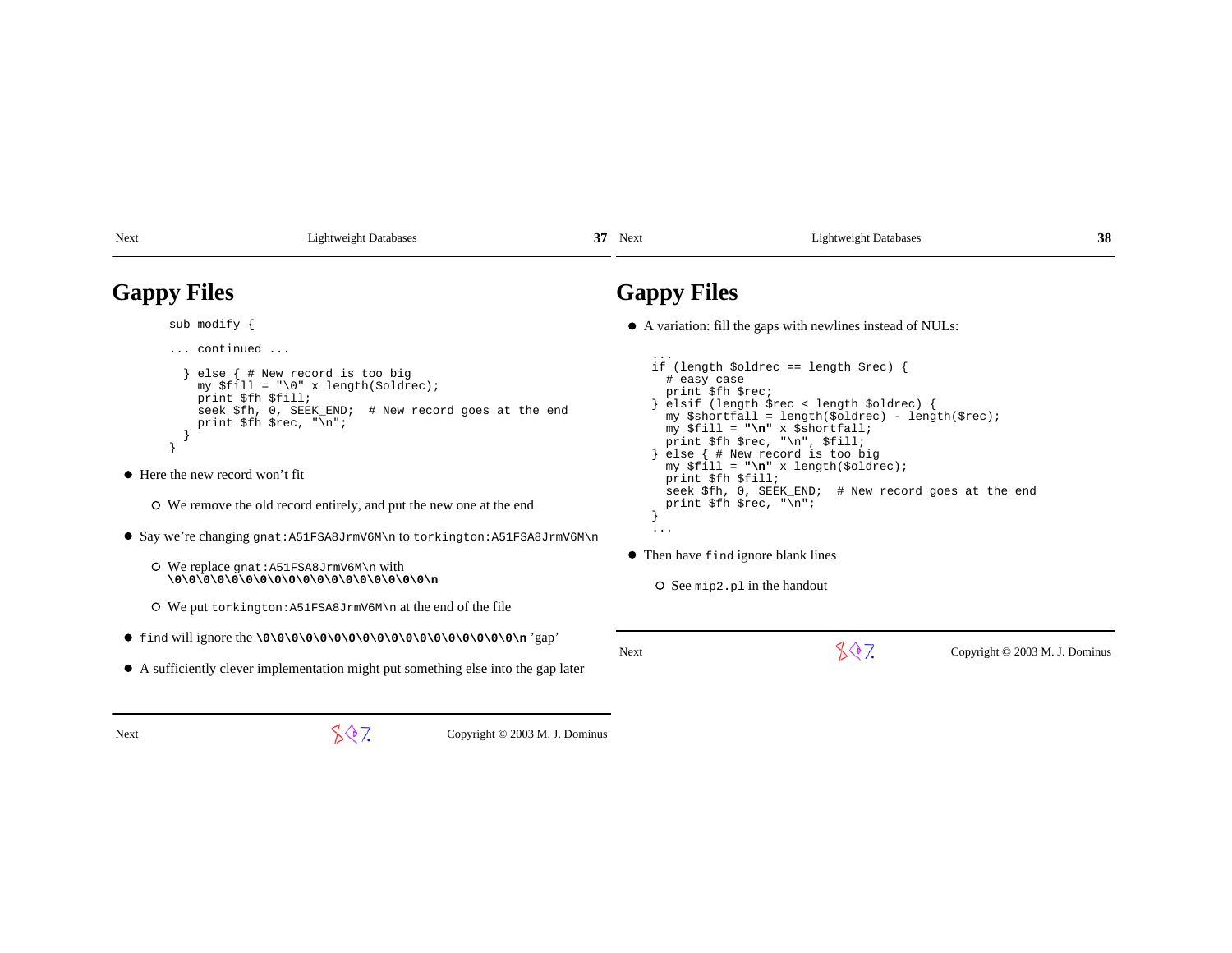| Next                                  | <b>Lightweight Databases</b>                                                                                                                                                | 39 | Next                            | <b>Lightweight Databases</b>                                                                            | 40 |
|---------------------------------------|-----------------------------------------------------------------------------------------------------------------------------------------------------------------------------|----|---------------------------------|---------------------------------------------------------------------------------------------------------|----|
|                                       | <b>Fixed-Length Records</b>                                                                                                                                                 |    |                                 | <b>Fixed-Length Records</b>                                                                             |    |
|                                       | • If all the records are the same length, it becomes easy to modify them                                                                                                    |    | billg<br>mid                    | 666 xyPXkPQTjCjnUGates<br>William<br>119 A12FMTJGN5wpYDominus<br>Mark Jason                             |    |
|                                       | O The 'gappy files' code can dispense with the two hard cases                                                                                                               |    | larry 1<br>$\sim$ $\sim$ $\sim$ | longuser1234530Ubq7V0pV9doLongusername-EarwiggFeatherstonehaughs<br>qQYY3gYY0yAWall<br>Larry            |    |
|                                       | • Suppose the file has the following format:                                                                                                                                |    |                                 | • Code to search for a user now looks like this:                                                        |    |
| O 8-character username                |                                                                                                                                                                             |    |                                 | sub find_user $\{$                                                                                      |    |
| O 5-character user ID                 |                                                                                                                                                                             |    |                                 | $my$ (\$fh, \$user) = $@_{i}$ ;<br>seek \$fh, 0, SEEK SET;<br>while (read(\$fh, my(\$rec), 64) == 64) { |    |
|                                       | O 13-character encrypted password                                                                                                                                           |    |                                 | my (@field) = unpack "A8 A5 A13 A20 A18", \$rec;<br>next unless \$user eq \$field[0];<br>return @field; |    |
| O 20-character surname                |                                                                                                                                                                             |    |                                 | return;                                                                                                 |    |
|                                       | O 18-character given name                                                                                                                                                   |    |                                 |                                                                                                         |    |
| • Each record is exactly 64 bytes     |                                                                                                                                                                             |    |                                 | • unpack gets a <i>format string</i> that describes the data format                                     |    |
|                                       |                                                                                                                                                                             |    |                                 | • As is a space-padded alphabetic field of length 8                                                     |    |
| billg<br>mjd<br>$\mathbf{1}$<br>larry | 666 xyPXkPQTjCjnUGates<br>William<br>119 A12FMTJGN5wpYDominus<br>Mark Jason<br>longuser1234530Ubq7V0pV9doLongusername-EarwiggFeatherstonehaughs<br>qQYY3gYY0yAWall<br>Larry |    |                                 | • Trailing spaces are trimmed off                                                                       |    |
| $\cdots$                              |                                                                                                                                                                             |    |                                 | • a8 is similar, but NUL-padded $(\sqrt[n]{0})$                                                         |    |
|                                       | • Note that fields may now contain spaces or any other data                                                                                                                 |    |                                 |                                                                                                         |    |
|                                       |                                                                                                                                                                             |    | Next                            | 807.<br>Copyright © 2003 M. J. Dominus                                                                  |    |
| <b>Next</b>                           | 847.<br>Copyright © 2003 M. J. Dominus                                                                                                                                      |    |                                 |                                                                                                         |    |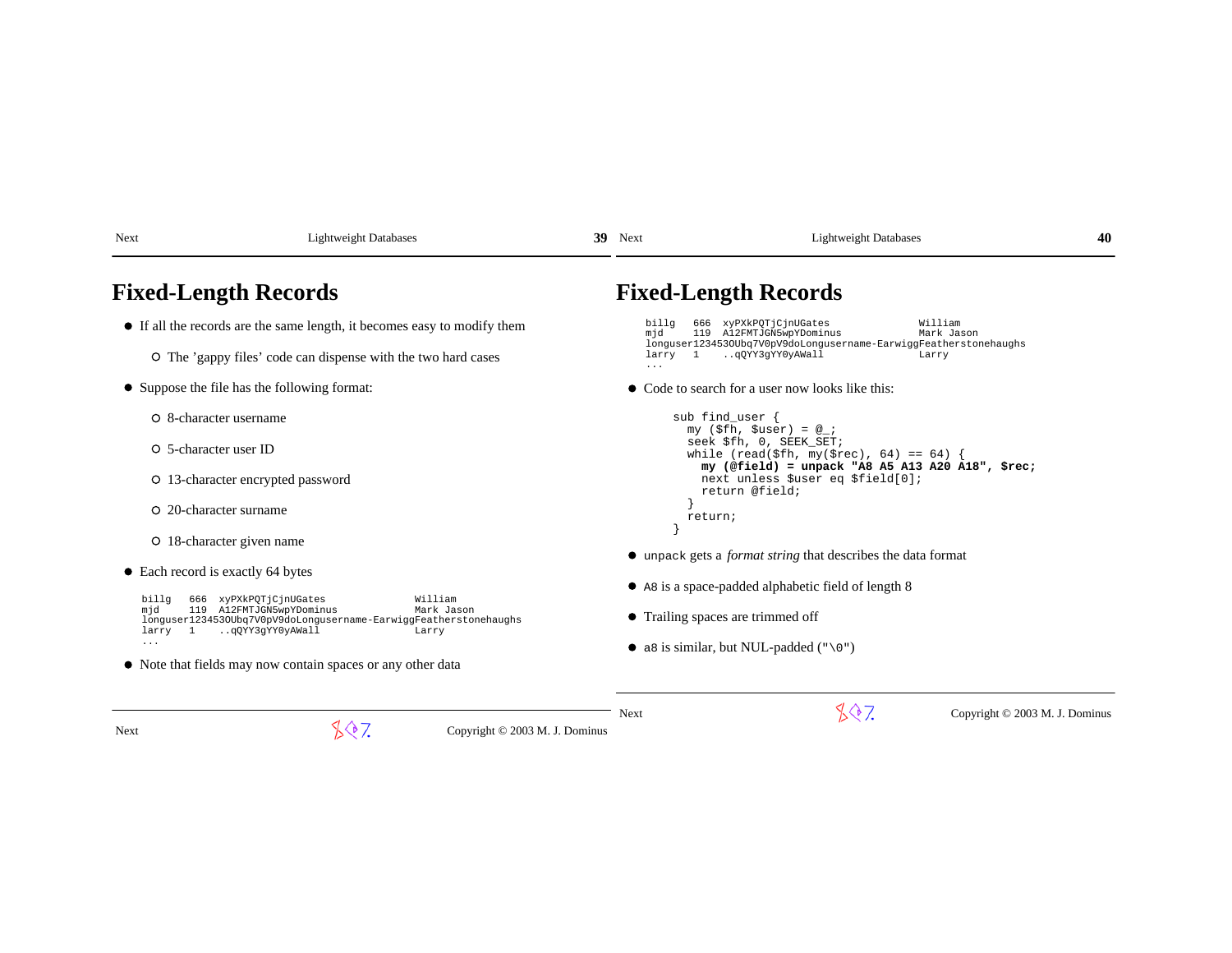| Next | <b>Lightweight Databases</b>                                                                                                                                                                                                                                            |                                | 41 Next | <b>Lightweight Databases</b>                                                                                                                                                                                                                                                                                                 | 42                             |
|------|-------------------------------------------------------------------------------------------------------------------------------------------------------------------------------------------------------------------------------------------------------------------------|--------------------------------|---------|------------------------------------------------------------------------------------------------------------------------------------------------------------------------------------------------------------------------------------------------------------------------------------------------------------------------------|--------------------------------|
|      | <b>Fixed-Length Records</b>                                                                                                                                                                                                                                             |                                |         | <b>Fixed-Length Records</b>                                                                                                                                                                                                                                                                                                  |                                |
|      | while (read(\$fh, my(\$rec), 64) == 64) {<br>$\cdots$<br>• Alternative: Starting in 5.6.0, you may say                                                                                                                                                                  |                                |         | • Searching takes just as long as with variable-length records<br>• The win is when we want to modify a record<br>sub modify_user_data {                                                                                                                                                                                     |                                |
|      | sub find_user {<br>$my$ (\$fh, \$user) = $@_{i}$ ;<br>seek \$fh, 0, SEEK SET;<br>$local$ \$/ = \64;<br>while (\$rec = $\langle$ \$fh>) {<br>my $(\text{ofield})$ = unpack "A8 A5 A13 A20 A18", \$rec;<br>next unless \$user eq \$field[0];<br>return @field;<br>return; |                                |         | my (\$fh, \$user, @newdata) = @_;<br>unless (find_user( $$fh, $user)$ ) {<br>seek \$fh, 0, SEEK END; # Move to end of file<br>print \$fh pack "A8 A5 A13 A20 A18", \$user, @newdata;<br>• Before, modifying was difficult in general<br>O The only easy way was to copy the entire file<br>O Now modifying in-place is cheap |                                |
| Next | 807.                                                                                                                                                                                                                                                                    | Copyright © 2003 M. J. Dominus |         |                                                                                                                                                                                                                                                                                                                              |                                |
|      |                                                                                                                                                                                                                                                                         |                                | Next    | 807.                                                                                                                                                                                                                                                                                                                         | Copyright © 2003 M. J. Dominus |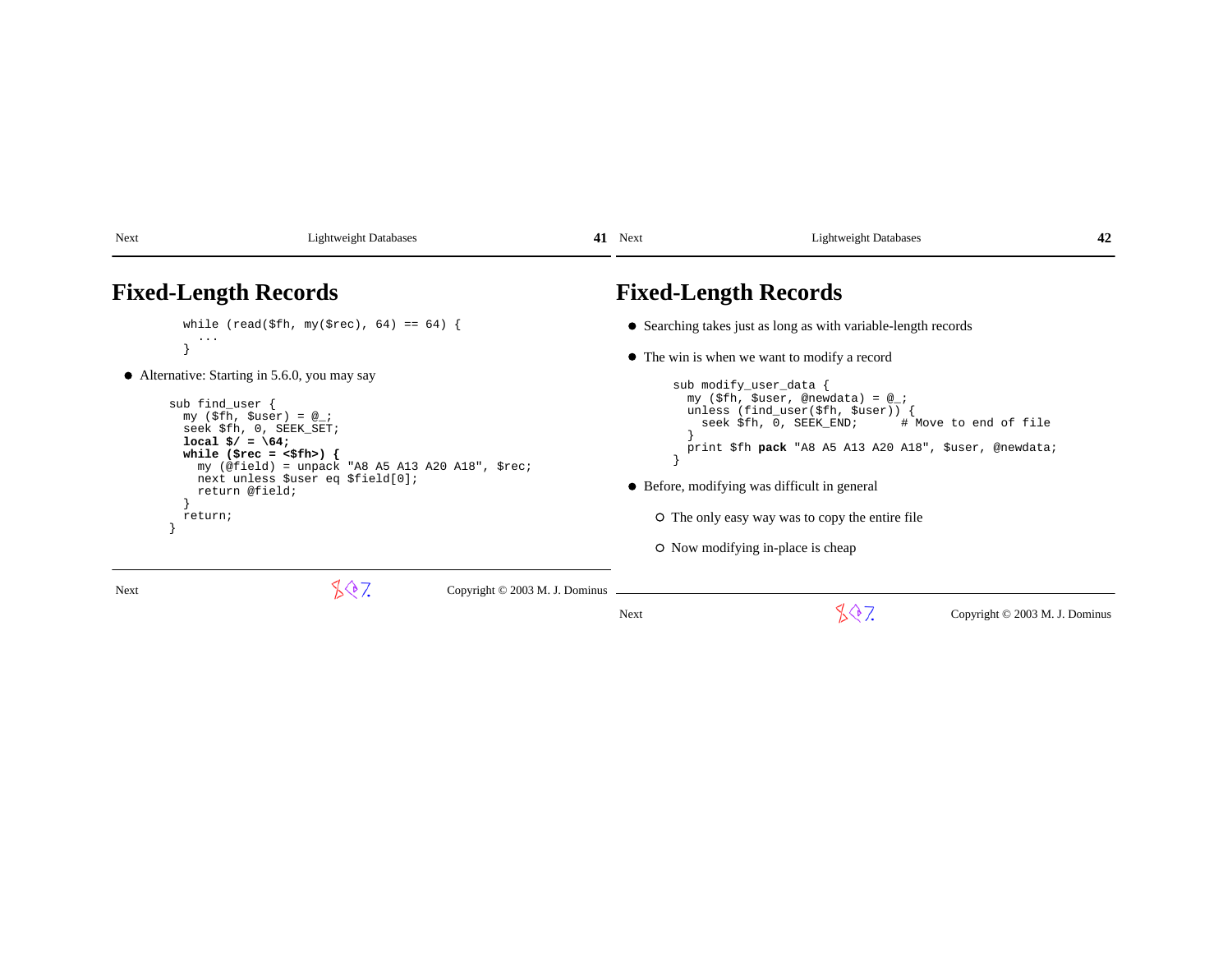| <b>Numeric Indices</b>                                                                                                                                                                                                                                                                                                                                                                                                                                                                                                                                                                                                                                                                                                                                                                                                                                                                                                                                                                               | lastlog                                                                                                                                                                                                                                                                                                                                                                                                                                                                                                                                                                                                                                                                                                                                                                                                    |
|------------------------------------------------------------------------------------------------------------------------------------------------------------------------------------------------------------------------------------------------------------------------------------------------------------------------------------------------------------------------------------------------------------------------------------------------------------------------------------------------------------------------------------------------------------------------------------------------------------------------------------------------------------------------------------------------------------------------------------------------------------------------------------------------------------------------------------------------------------------------------------------------------------------------------------------------------------------------------------------------------|------------------------------------------------------------------------------------------------------------------------------------------------------------------------------------------------------------------------------------------------------------------------------------------------------------------------------------------------------------------------------------------------------------------------------------------------------------------------------------------------------------------------------------------------------------------------------------------------------------------------------------------------------------------------------------------------------------------------------------------------------------------------------------------------------------|
| • In some cases, we can speed up searching                                                                                                                                                                                                                                                                                                                                                                                                                                                                                                                                                                                                                                                                                                                                                                                                                                                                                                                                                           | • Unix last log records are stored in this way                                                                                                                                                                                                                                                                                                                                                                                                                                                                                                                                                                                                                                                                                                                                                             |
| • Suppose we want to look up usernames by UID<br>$\bullet$ Trick: Record number n holds information for user $\#$ n<br>PLM/VF.estSxwSuper user<br>root<br>qQYY3gYY0yAWall<br>larry 1<br>Larry<br>GARBAGEGARBAGEGARBAGEGARBAGEGARBAGEGARBAGEGARBAGEGARBAGEGARBAGEG<br>GARBAGEGARBAGEGARBAGEGARBAGEGARBAGEGARBAGEGARBAGEGARBAGEGARBAGEG<br>.<br>GARBAGEGARBAGEGARBAGEGARBAGEGARBAGEGARBAGEGARBAGEGARBAGEGARBAGEG<br>GARBAGEGARBAGEGARBAGEGARBAGEGARBAGEGARBAGEGARBAGEGARBAGEGARBAGEG<br>119 A12FMTJGN5wpYDominus<br>Mark<br>mjd<br>GARBAGEGARBAGEGARBAGEGARBAGEGARBAGEGARBAGEGARBAGEGARBAGEGARBAGEG<br>.<br>GARBAGEGARBAGEGARBAGEGARBAGEGARBAGEGARBAGEGARBAGEGARBAGEGARBAGEG<br>666 xyPXkPOTjCjnUGates<br>William<br>billg<br>$\cdots$<br>• Locating a user is now very fast:<br>sub find_user_by_uid {<br>$my$ (\$fh, $Suid$ ) = $@$ ;<br>seek \$fh, \$uid * 64, SEEK SET;<br>if (read(\$fh, my(\$rec), 64) == 64) {<br>my (@field) = unpack "A8 A5 A13 A20 A18", \$rec;<br>return @field;<br>return; | sub get_lastlog_info {<br>$my$ \$user = shift;<br>$$user = getp$ wnam( $$user) if $user = \sqrt{D}/i$<br>return unless defined \$user;<br>open L, "<", "/var/log/lastlog" or return;<br>seek L, 292 * \$user, SEEK SET;<br>return unless read(L, $my(\text{fbuf})$ , 292) == 292;<br>my (\$time, \$tty, \$host) = unpack "i a32 a256", \$buf;<br>return (\$time, \$tty, \$host);<br>• To use:<br>if (my (\$time, \$tty, \$host) = $get\_lastlog_info(shift)$ ) {<br>print "\$user on \$tty from \$host\n\tat ",<br>$scalar(localtime $ . "\n";<br>else {<br>print "\$user never logged in\n";<br>% perl lastlog.pl hkang<br>hkang on pts/18 from evrtwal-ar10-4-61-239-206.evrtwal.dsl-ver<br>at Sat Apr 19 15:45:56 2003<br>% perl lastlog.pl www<br>www never logged in<br>• Complete code in lastlog.pl |
|                                                                                                                                                                                                                                                                                                                                                                                                                                                                                                                                                                                                                                                                                                                                                                                                                                                                                                                                                                                                      | 807<br>Copyright © 2003 M. J. Dominus<br>Next                                                                                                                                                                                                                                                                                                                                                                                                                                                                                                                                                                                                                                                                                                                                                              |

43 Next Lightweight Databases

**44**

**43**

Next Lightweight Databases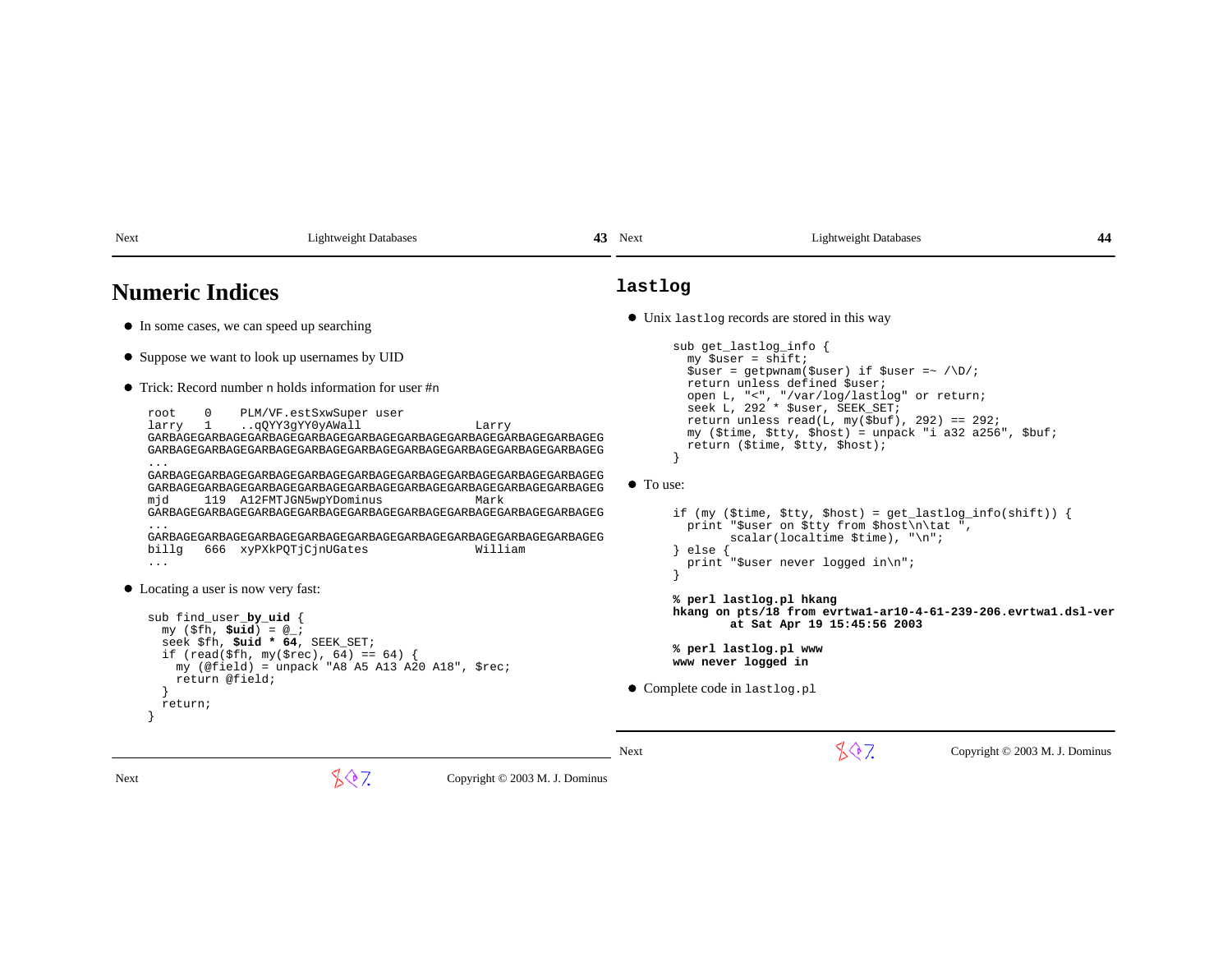| Next                                                                           | <b>Lightweight Databases</b>                                                                                                                                                                                                                                  | 45 | Next                            | <b>Lightweight Databases</b>                                                                                                                                                                                                                                                                                                                              | 46 |
|--------------------------------------------------------------------------------|---------------------------------------------------------------------------------------------------------------------------------------------------------------------------------------------------------------------------------------------------------------|----|---------------------------------|-----------------------------------------------------------------------------------------------------------------------------------------------------------------------------------------------------------------------------------------------------------------------------------------------------------------------------------------------------------|----|
| Indexing                                                                       |                                                                                                                                                                                                                                                               |    | Indexing                        |                                                                                                                                                                                                                                                                                                                                                           |    |
| variable-length records                                                        | • We can combine the speed of fixed-length records with the flexibility of                                                                                                                                                                                    |    | Index File<br>0 <sub>1</sub>    | Main Data File<br>larry:l:qQYY3gYY0yA:Wall:Larry\n                                                                                                                                                                                                                                                                                                        |    |
|                                                                                | • Idea: Make an <i>index</i> that records the position at which each record begins                                                                                                                                                                            |    | 2<br>$\circ$<br>$\cdots$<br>119 | longuser:12345:300bq7V0pV9do:Longusername-Earwigg:Featherstonehaughs\n<br>mjd:119:A12FMTJGN5wpY:Dominus:Mark Jason\n<br>root:0:PLM/VF.estSxw:Super user:\n<br>billg:666:xyPXkPQTjCjnU:Gates:William\n                                                                                                                                                     |    |
|                                                                                | • The index itself is fixed-length                                                                                                                                                                                                                            |    | 666                             |                                                                                                                                                                                                                                                                                                                                                           |    |
| Index File<br>0<br>$\overline{\mathbf{c}}$<br>$\Diamond$<br>119<br>666<br>1.11 | Main Data File<br>-larry:l:qQYY3qYY0yA:Wall:Larry\n<br>longuser:12345:300bq7V0pV9do:Longusername-Earwigg:Featherstonehaughs\n<br>mjd:119:Al2FMTJGN5wpY:Dominus:Mark Jason\n<br>root:0:PLM/VF.estSxw:Super user:\n<br>billg: 666:xyPXkPQTjCjnU:Gates:William\n |    |                                 | • To look up a user by UID:<br>sub find_user_by_uid<br>my $(\$fh, \$index_fn, \$uid) = @_i$<br>seek \$index fh, \$uid * 10, SEEK SET;<br>if (read(\$index_fh, my(\$rec), 10) == 10) {<br>$my$ (\$offset) = unpack "A10", \$rec;<br>seek \$fh, \$offset, SEEK SET;<br>$my$ \$record = <\$fh>;<br>return defined \$record ? split $\ell$ :/, \$record : (); |    |
| Next                                                                           | 807<br>Copyright © 2003 M. J. Dominus                                                                                                                                                                                                                         |    |                                 | return;                                                                                                                                                                                                                                                                                                                                                   |    |

 $887$  Copyright © 2003 M. J. Dominus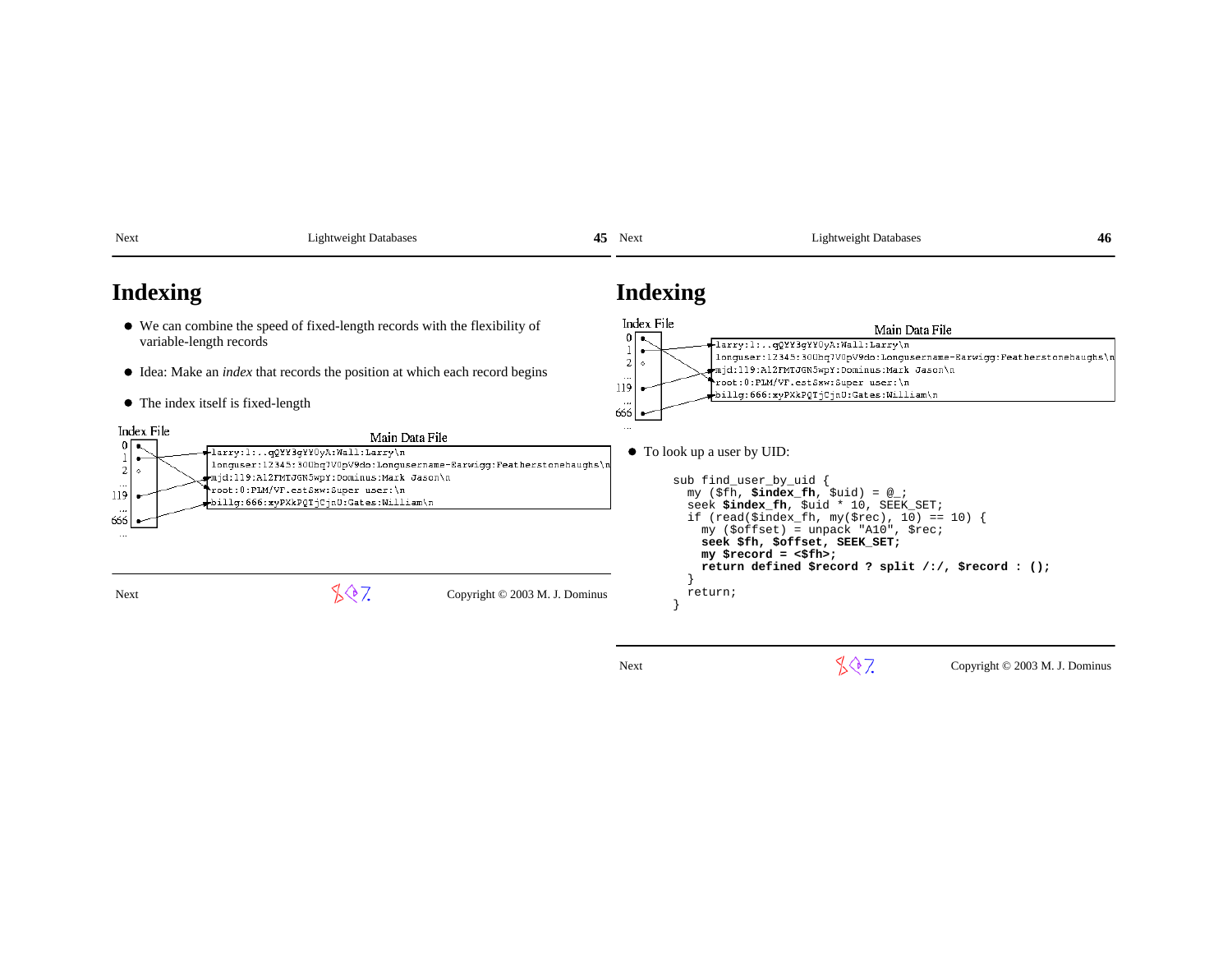| <b>Void Fields</b><br><b>Indexing</b>                                                                                                                                     |                                                               |  |  |  |
|---------------------------------------------------------------------------------------------------------------------------------------------------------------------------|---------------------------------------------------------------|--|--|--|
| • That's great, but where did the index file come from?<br>• There's a potential problem with the previous slide's code                                                   |                                                               |  |  |  |
| • Index files are easy to build:<br>• Suppose there is no user $#2$                                                                                                       |                                                               |  |  |  |
| sub build_index_for_users {<br>• find_user_by_uid will go to the right place in the index<br>my $(\frac{\xi}{\hbar})$ , $\frac{\xi}{\hbar}$ ( $\frac{\xi}{\hbar}$ ) = @_; |                                                               |  |  |  |
| seek \$fh, 0, SEEK SET;<br>O It will read 10 nonsense bytes<br>seek \$index_fh, 0, SEEK_SET;                                                                              |                                                               |  |  |  |
| # Discard old index<br>truncate \$index_fh, 0;<br>$my$ \$pos = tell \$fh;<br>while $(\langle \text{sfh} \rangle)$ {                                                       | O Then it will read from a nonsense position in the data file |  |  |  |
| my $$uid = (split / : /)[1];$<br>• Solution: Fill nonsense fields with a special 'no such user' value:<br>seek \$index_fh, \$uid * 10, SEEK_SET;                          |                                                               |  |  |  |
| print \$index_fh, pack "A10", \$pos;<br>sub build_index_for_users {<br>$$pos = tell $fh;$<br>$my$ (\$fh, \$index_fh) = $@$ ;                                              |                                                               |  |  |  |
| seek \$fh, 0, SEEK_SET;                                                                                                                                                   |                                                               |  |  |  |
| $my$ \$pos = tell \$fh;<br>my @position;                                                                                                                                  |                                                               |  |  |  |
| while $(\langle \$fh \rangle)$<br>my $$uid = (split / : /)[1];$                                                                                                           |                                                               |  |  |  |
| 807<br>$$position[$uid] = $pos;$<br>Copyright © 2003 M. J. Dominus<br>Next<br>$$pos = tell $fh;$                                                                          |                                                               |  |  |  |
| $\bullet$ (Continued)                                                                                                                                                     |                                                               |  |  |  |
|                                                                                                                                                                           |                                                               |  |  |  |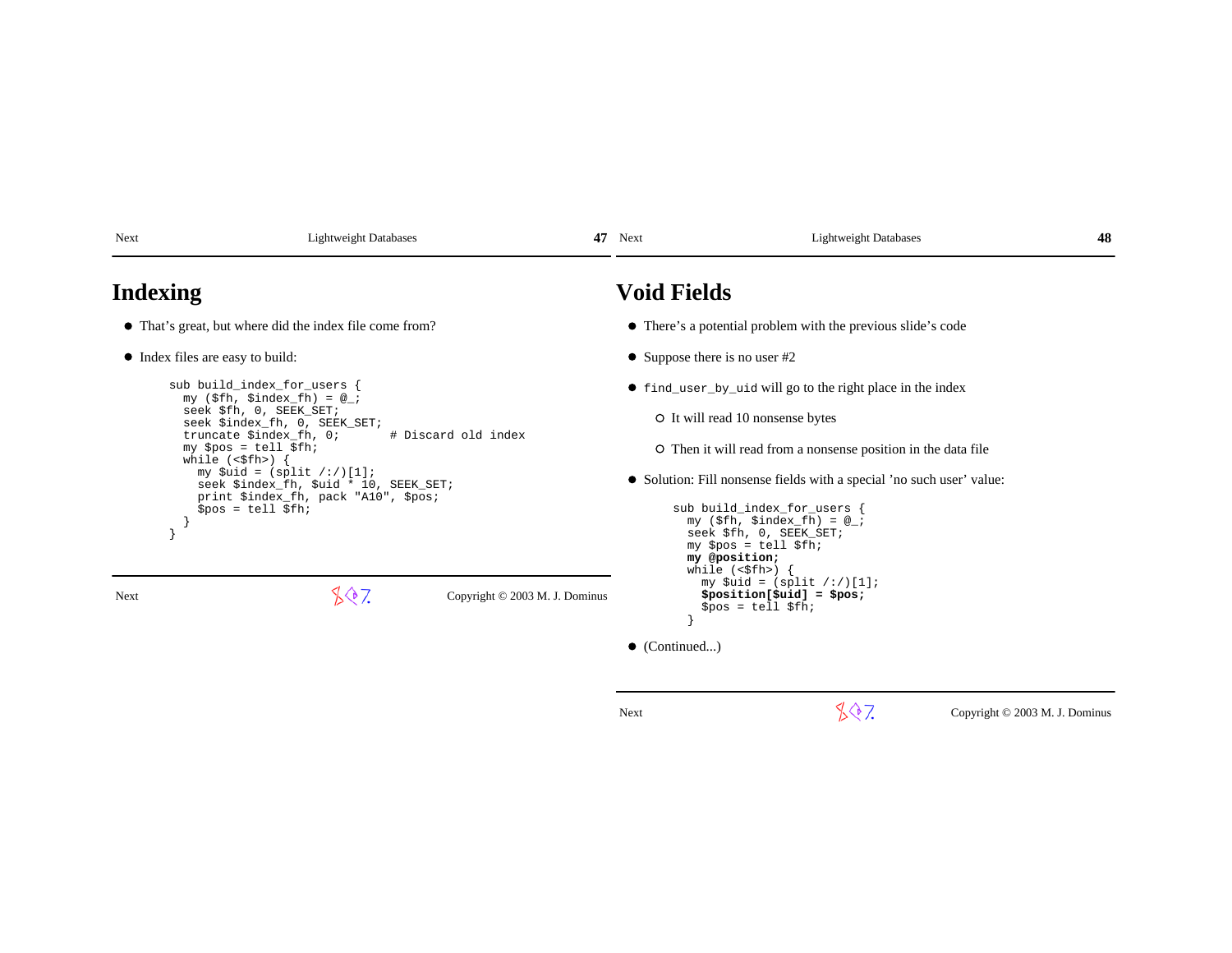| Next                                                                                                                                                                                                                                             | <b>Lightweight Databases</b>           |                                                                                                                                                                                                                                                                                                          | 49 Next | <b>Lightweight Databases</b>                            | 50                             |
|--------------------------------------------------------------------------------------------------------------------------------------------------------------------------------------------------------------------------------------------------|----------------------------------------|----------------------------------------------------------------------------------------------------------------------------------------------------------------------------------------------------------------------------------------------------------------------------------------------------------|---------|---------------------------------------------------------|--------------------------------|
| <b>Void Fields</b>                                                                                                                                                                                                                               |                                        |                                                                                                                                                                                                                                                                                                          |         | <b>Generic Text Indices</b>                             |                                |
| $\bullet$ (Continued)                                                                                                                                                                                                                            |                                        |                                                                                                                                                                                                                                                                                                          |         | • Sometimes the index number is just the record number: |                                |
| seek \$index_fh, 0, SEEK_SET;<br>truncate \$index_fh, 0;<br># Discard old index<br>for (@position) {<br>if (defined) $\{$<br>print $$index_fh$ pack("A10", $$$ );<br>$else$ {<br>print \$index_fh "NoSuchUser";<br>• find_user_by_uid then gets: |                                        | sub build_index_for_text {<br>$my$ (\$fh, \$index_fh) = $@$ ;<br>seek \$fh, 0, SEEK_SET;<br>seek \$index_fh, 0, SEEK_SET;<br>truncate \$index_fh, 0;<br># Discard old index<br>$my$ \$pos = tell \$fh;<br>while $(\langle \$fh \rangle)$ {<br>print \$index_fh, pack "A10", \$pos;<br>$$pos = tell $fh;$ |         |                                                         |                                |
|                                                                                                                                                                                                                                                  | return if my \$offset eq 'NoSuchUser'; |                                                                                                                                                                                                                                                                                                          | Next    | 807.                                                    | Copyright © 2003 M. J. Dominus |
| Next                                                                                                                                                                                                                                             | 807.                                   | Copyright © 2003 M. J. Dominus                                                                                                                                                                                                                                                                           |         |                                                         |                                |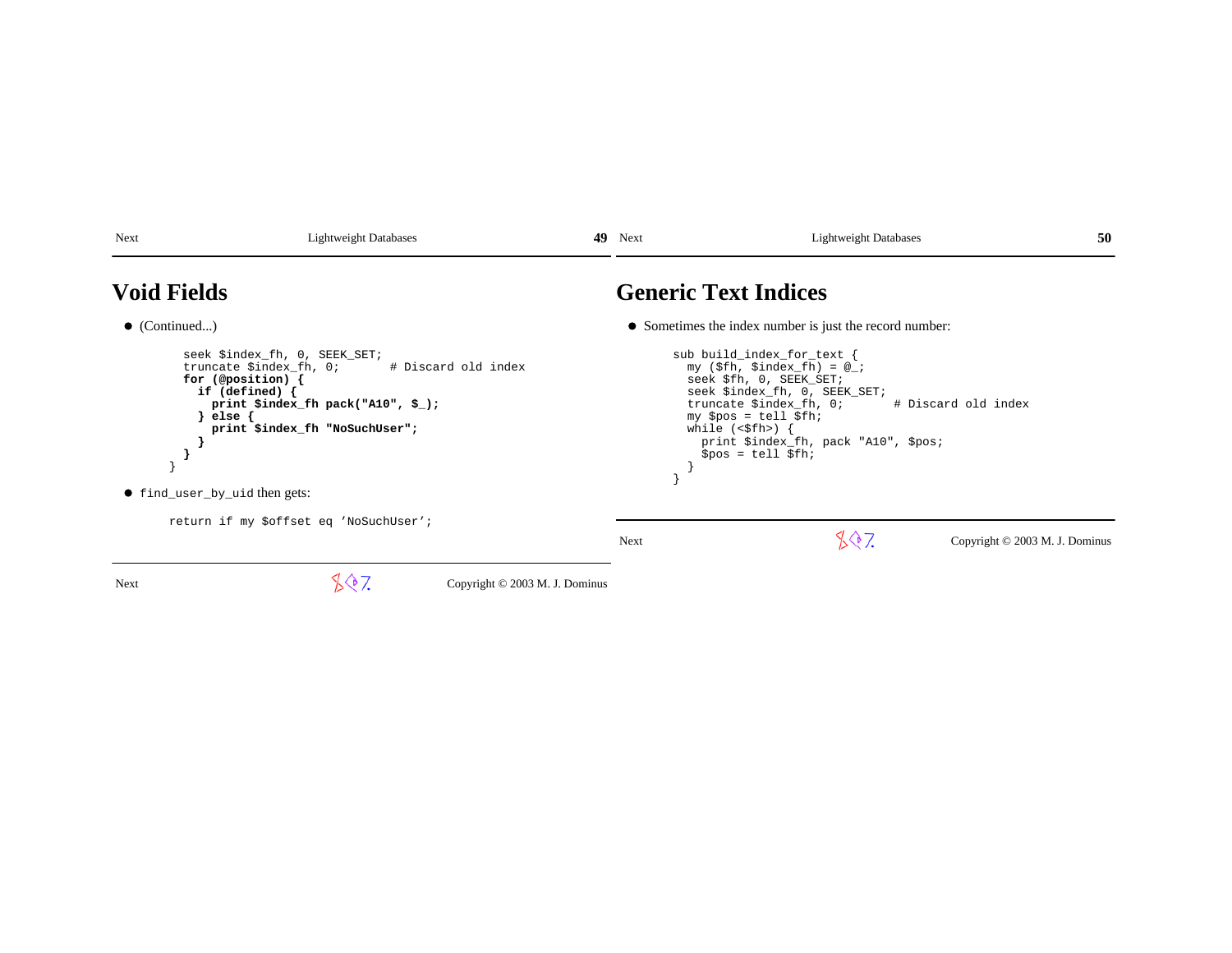| Next                     | <b>Lightweight Databases</b>                                                                         |                                | 51 Next                                                               | <b>Lightweight Databases</b>                                         | 52 |
|--------------------------|------------------------------------------------------------------------------------------------------|--------------------------------|-----------------------------------------------------------------------|----------------------------------------------------------------------|----|
| <b>Packed Offsets</b>    |                                                                                                      |                                | Tie::File                                                             |                                                                      |    |
|                          | • Instead of making index numbers 10-byte strings, use 4-byte machine integers:                      |                                | called Tie::File                                                      | • Perl 5.6.1 introduced a new module                                 |    |
|                          | print \$index_fh, pack "N", \$pos;                                                                   |                                |                                                                       | • It makes a file look like an array                                 |    |
|                          | • Instead of "0", we use " $x00\ x00\ x00$ "<br>• Instead of "1", we use "\x00\x00\x00\x01"          |                                | element                                                               | • Each line in the file becomes an array                             |    |
|                          | • Instead of "10", we use "\x00\x00\x00\x0a"<br>• Instead of "1000000000", we use "\x3b\x9a\xca\x00" |                                | modifies the file                                                     | • Reading or modifying the array reads or                            |    |
| O Benefit: Smaller index |                                                                                                      |                                | • I wrote it because I didn't like the<br>answer to the FAQ question: |                                                                      |    |
|                          |                                                                                                      |                                |                                                                       | How do I change one line                                             |    |
| Next                     | 807.                                                                                                 | Copyright © 2003 M. J. Dominus |                                                                       | in a file?                                                           |    |
|                          |                                                                                                      |                                | have liked:                                                           | • The answer wasn't as helpful as I would                            |    |
|                          |                                                                                                      |                                |                                                                       | Those are operations of a text editor.<br>Perl is not a text editor. |    |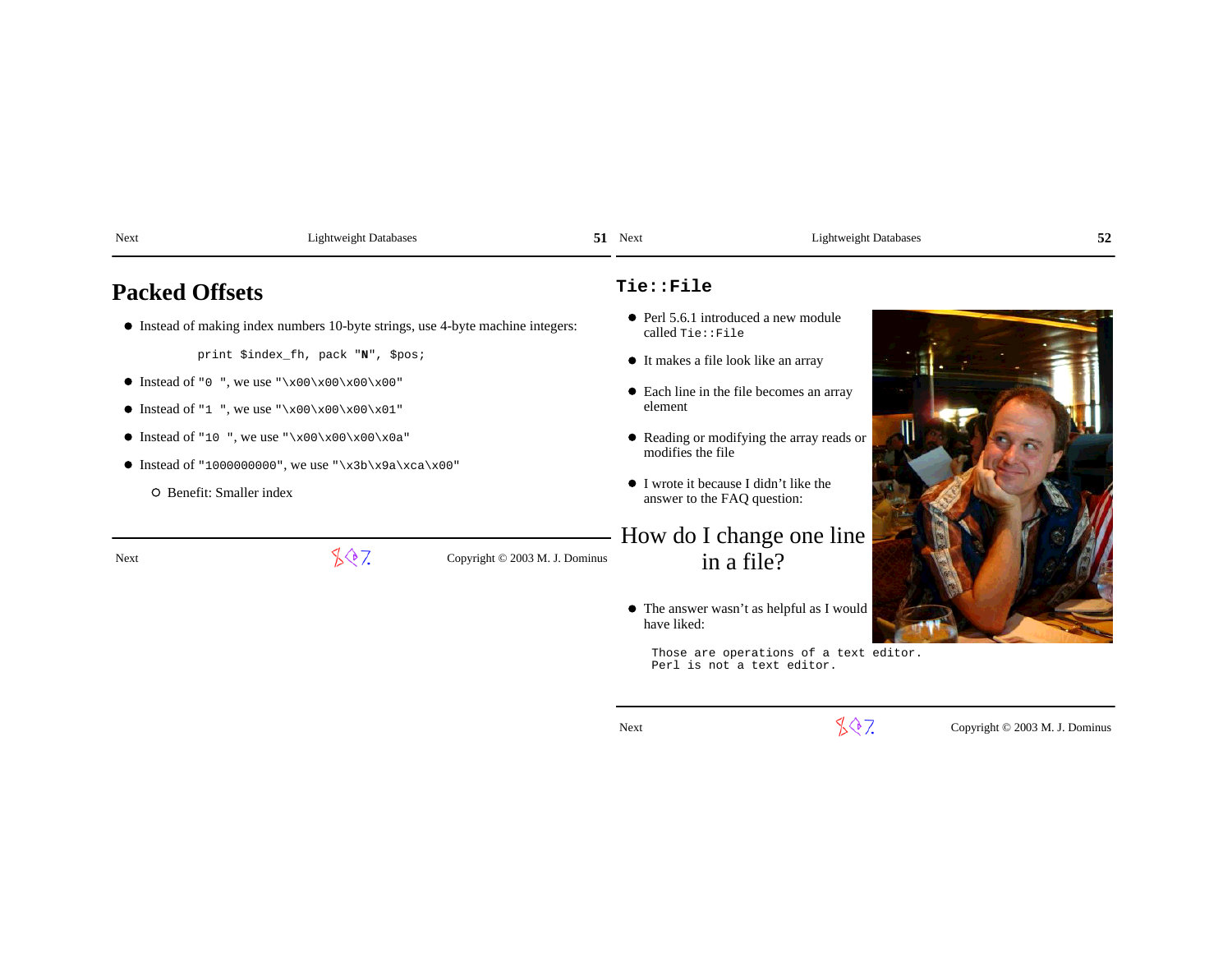| Next                                | <b>Lightweight Databases</b>                                                                |                                | 53 Next                           | <b>Lightweight Databases</b><br>54                                                                                                                                     |  |  |  |
|-------------------------------------|---------------------------------------------------------------------------------------------|--------------------------------|-----------------------------------|------------------------------------------------------------------------------------------------------------------------------------------------------------------------|--|--|--|
| Tie::File Examples                  |                                                                                             |                                |                                   | Tie::File Examples                                                                                                                                                     |  |  |  |
| How do I change one line in a file? |                                                                                             |                                | How do I delete a line in a file? |                                                                                                                                                                        |  |  |  |
| for $(@LINE)$ {<br>last;            | tie @LINE, 'Tie::File', 'my_file.txt' or die ;<br>if (/not a text editor/) {<br>s/not/now/i |                                | or:                               | for $\sin$ (reverse $0$ $\sharp$ HLINE)<br>if $(is\_smide\_answer_to_FAQ(\n$LINE[\n$n]) )$ {<br>splice @LINE, \$n, 1;                                                  |  |  |  |
| <b>Next</b>                         | 807                                                                                         | Copyright © 2003 M. J. Dominus |                                   | $my$ \$spliced = 0;<br>for $\sin(0 \ldots \sin\theta)$ {<br>if (is_snide_answer_to_FAQ(\$LINE[\$n - \$spliced])) {<br>splice @LINE, $\sin - \sin 1i$<br>$$splitced++;$ |  |  |  |
|                                     |                                                                                             |                                | or:                               | @snide = grep is_snide_answer_to_FAQ(\$LINE[\$_])), 0 \$#LINE;<br>for (reverse @snide) { splice @LINE, $\S_$ , 1 }                                                     |  |  |  |
|                                     |                                                                                             |                                | Next                              | 807.<br>Copyright © 2003 M. J. Dominus                                                                                                                                 |  |  |  |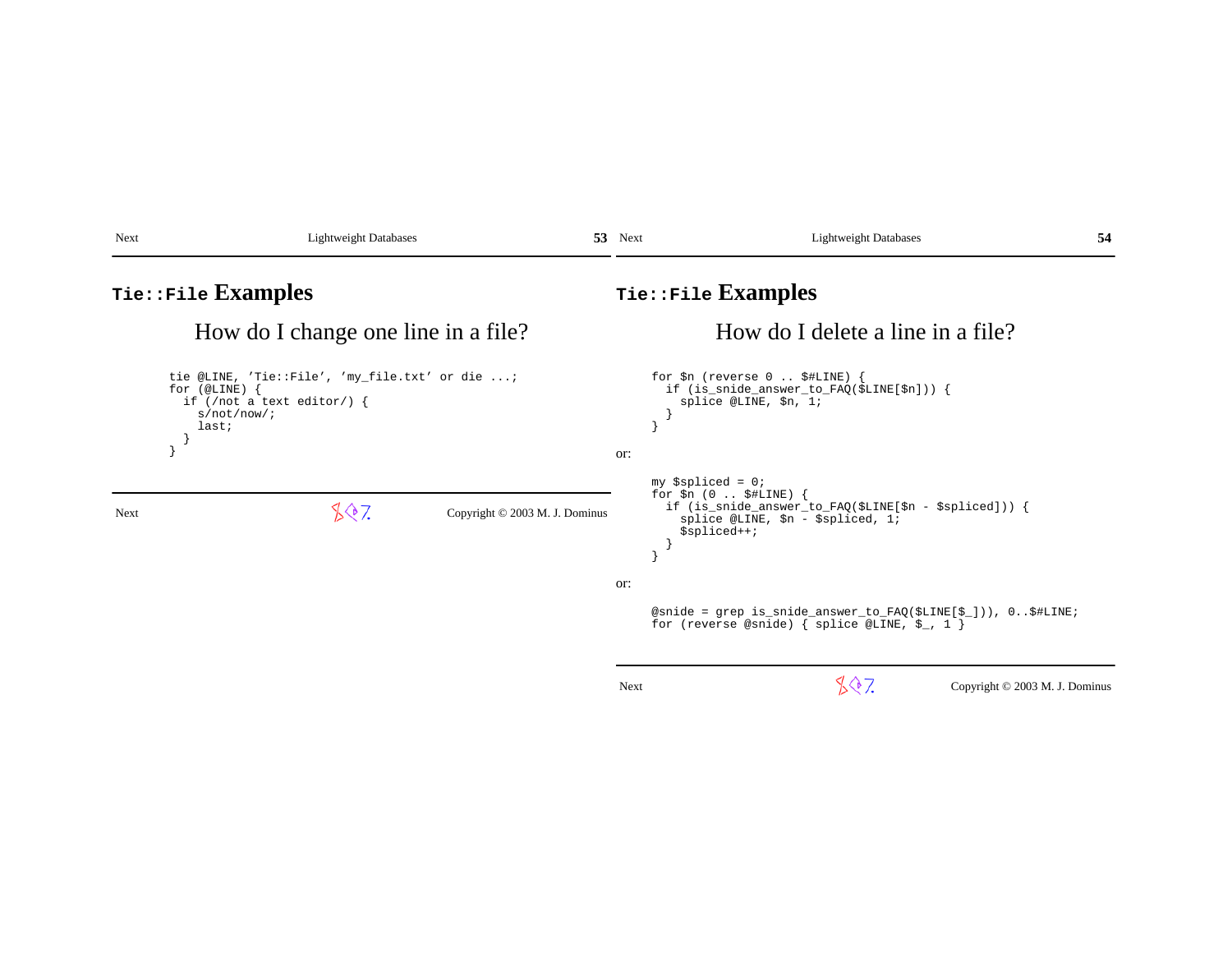| <b>Next</b>                                                                                                                            | <b>Lightweight Databases</b> | 55.                                                                                                            | Next                                        | <b>Lightweight Databases</b> | 56                             |  |
|----------------------------------------------------------------------------------------------------------------------------------------|------------------------------|----------------------------------------------------------------------------------------------------------------|---------------------------------------------|------------------------------|--------------------------------|--|
| Tie::File Examples                                                                                                                     |                              |                                                                                                                | $\texttt{rie::File}$ Examples               |                              |                                |  |
| How do I insert a line in the middle of a file?                                                                                        |                              |                                                                                                                | How do I append to the beginning of a file? |                              |                                |  |
| for my $\sin(0 \ldots \sin(k))$<br>if $(SLINE[Sn] = ~ / < ! -- insert here-->)$ {<br>splice @LINE, \$n+1, 0, \$new_html_text;<br>last; |                              | tie @LOG, 'Tie::File', 'DrainC.log' or die ;<br>unshift @LOG, \$new_record1, \$new_record2, @more_new_records; |                                             |                              |                                |  |
| untie @LINE;                                                                                                                           |                              |                                                                                                                | <b>Next</b>                                 | 807                          | Copyright © 2003 M. J. Dominus |  |
| Next                                                                                                                                   | 807.                         | Copyright © 2003 M. J. Dominus                                                                                 |                                             |                              |                                |  |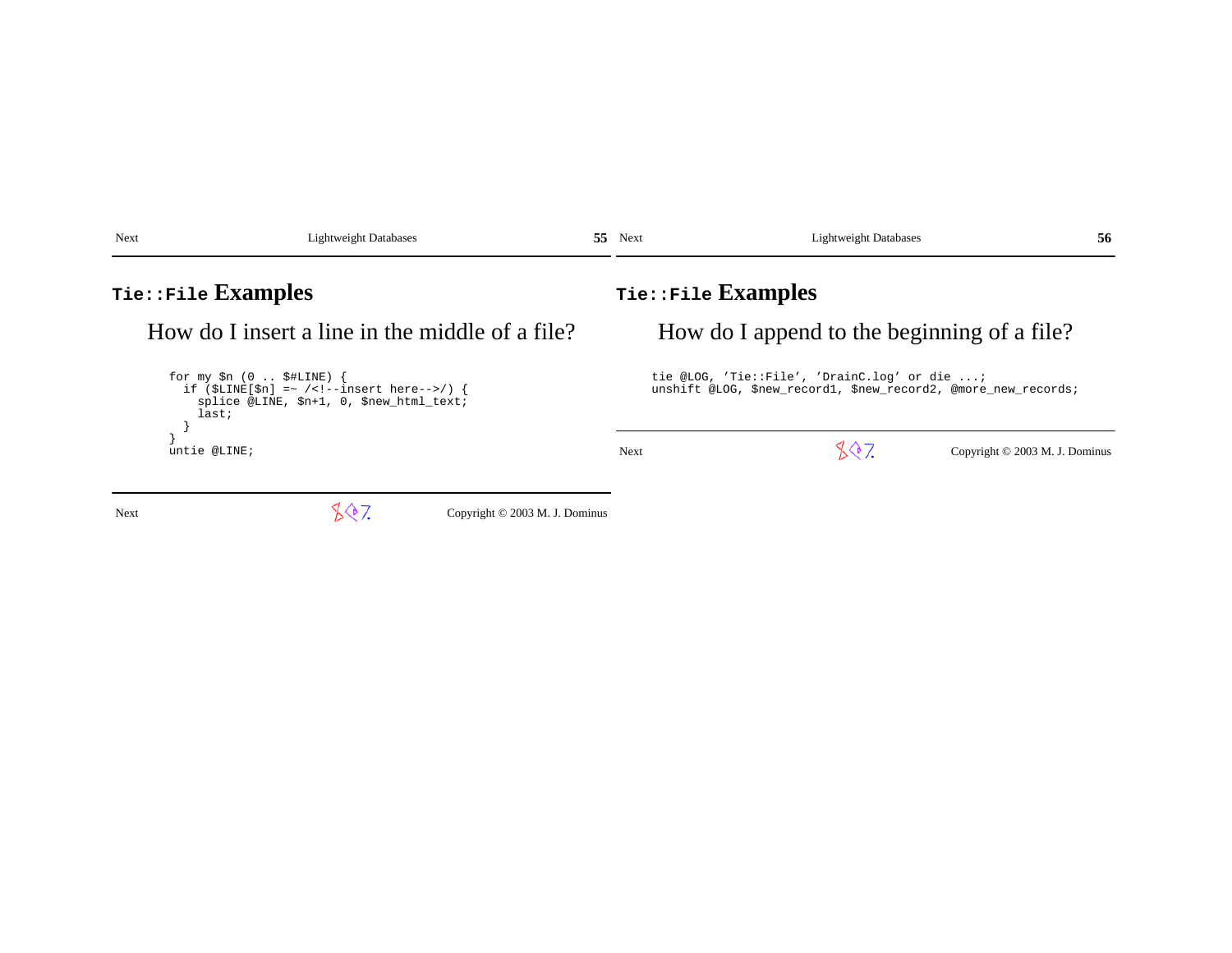| Next | ۹۵۵۰.<br>10 | Nov.<br>1 I VAL | $\alpha$ ntw $\gamma$<br>19hf<br>abases<br>. . | w |
|------|-------------|-----------------|------------------------------------------------|---|
|      |             |                 |                                                |   |

### **Tie::File Examples**

### **What Else?**

Next

tie @FILE, 'Tie::File', \$file or die ...;

**push** @FILE, \$new\_last\_record; my \$old\_last\_record = **pop** @FILE;my \$old\_first\_record = **shift** @FILE;

> # Truncate or extend the file**\$#FILE** = 100;

 # How long is the file?\$n\_lines = **@FILE**;

 # Overwrite the file**@FILE** = qw(I like pie);

 $\sqrt{$}$  7. Copyright © 2003 M. J. Dominus

**delete\_user Revisited**

Here \$file refers to a tied array instead of a filehandle:

```
sub delete user {

 my ($file, $target_user) = @_;
 for my $n (0 .. $#$file) {
 my ($user) = split /:/, $file->[$n]; next unless $user eq $target_user; splice @$file, $n, 1; last; } }\bullet Or we might even use this:
        sub delete_user {
 my ($file, $target_user) = @_;
```

```
 }
```

```
Wasn't that easy?
```
Downside: The short version reads the entire file into memory

@\$file = grep !/^\$target\_user:/, @\$file;

Next

 $\sqrt{$}$ , Copyright © 2003 M. J. Dominus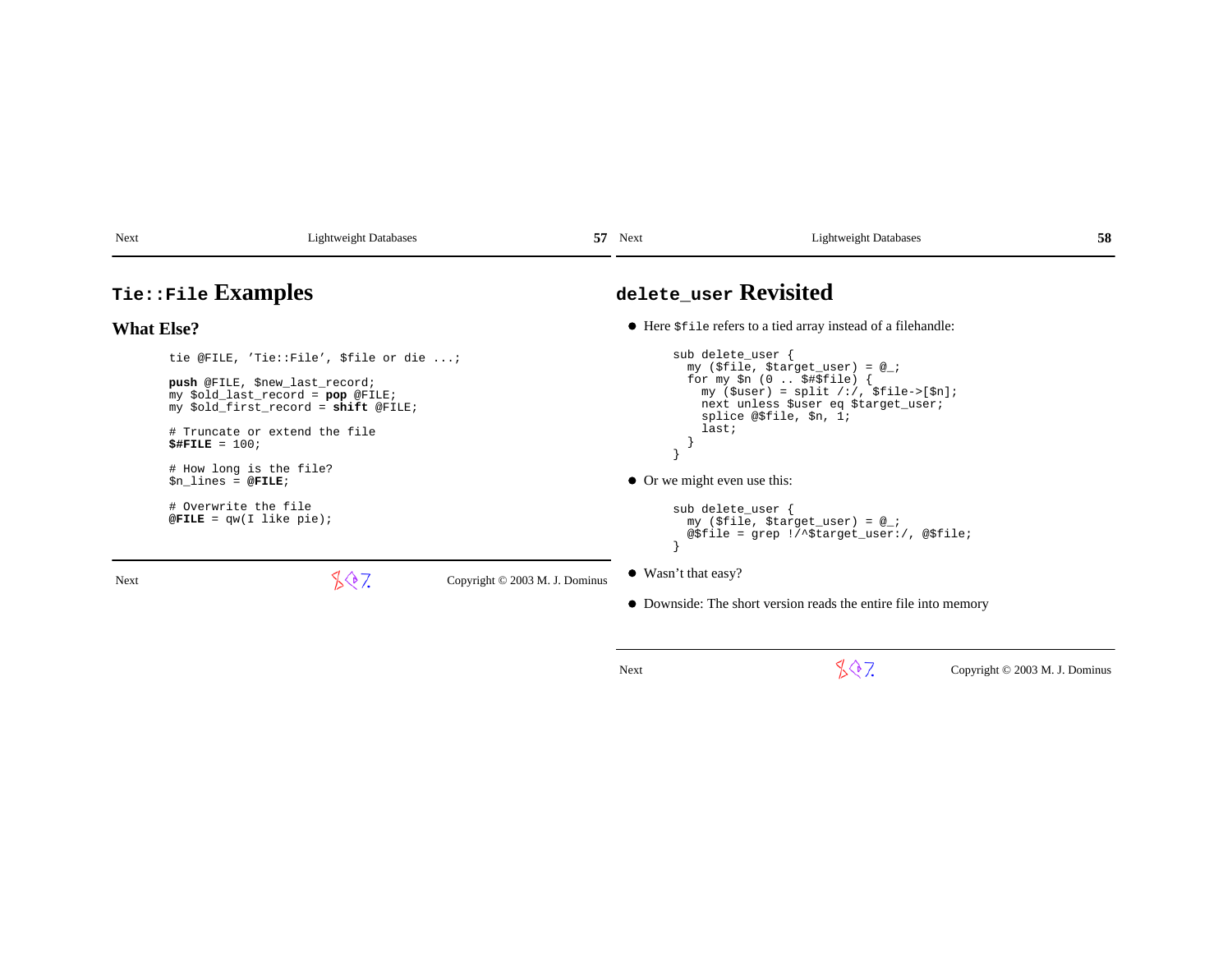| Next                                                                                                                                                                                             | <b>Lightweight Databases</b> |                                | $59$ Next                                                                                                                                  |                                                    | <b>Lightweight Databases</b>                                                            | 60 |
|--------------------------------------------------------------------------------------------------------------------------------------------------------------------------------------------------|------------------------------|--------------------------------|--------------------------------------------------------------------------------------------------------------------------------------------|----------------------------------------------------|-----------------------------------------------------------------------------------------|----|
|                                                                                                                                                                                                  | uppercase_username Revisited |                                | <b>Rotating Log File</b>                                                                                                                   |                                                    |                                                                                         |    |
| • This is even easier:<br>sub uppercase_username {<br>my (\$file, \$username) = $@$ ;<br>for $(\circ$ \$file)<br>last if $s/\text{S}$ username:/\U\$username:/;<br>$\bullet$ It's also efficient |                              | $\bullet$ Tie:: File solution: | 2<br>$\overline{c}$<br>$\overline{2}$<br>3<br>3<br>3.<br><br>$\Rightarrow$<br>$\Rightarrow$<br>99<br><br><br>99<br>99<br>100<br>100<br>101 |                                                    |                                                                                         |    |
| Next                                                                                                                                                                                             | 807.                         | Copyright © 2003 M. J. Dominus | $sub$ $log$ {                                                                                                                              | push @LOG, $@_i$<br>my \$overflow = @LOG - $100$ ; | tie @LOG, 'Tie::File', '/etc/logfile';<br>splice @LOG, 0, \$overflow if \$overflow > 0; |    |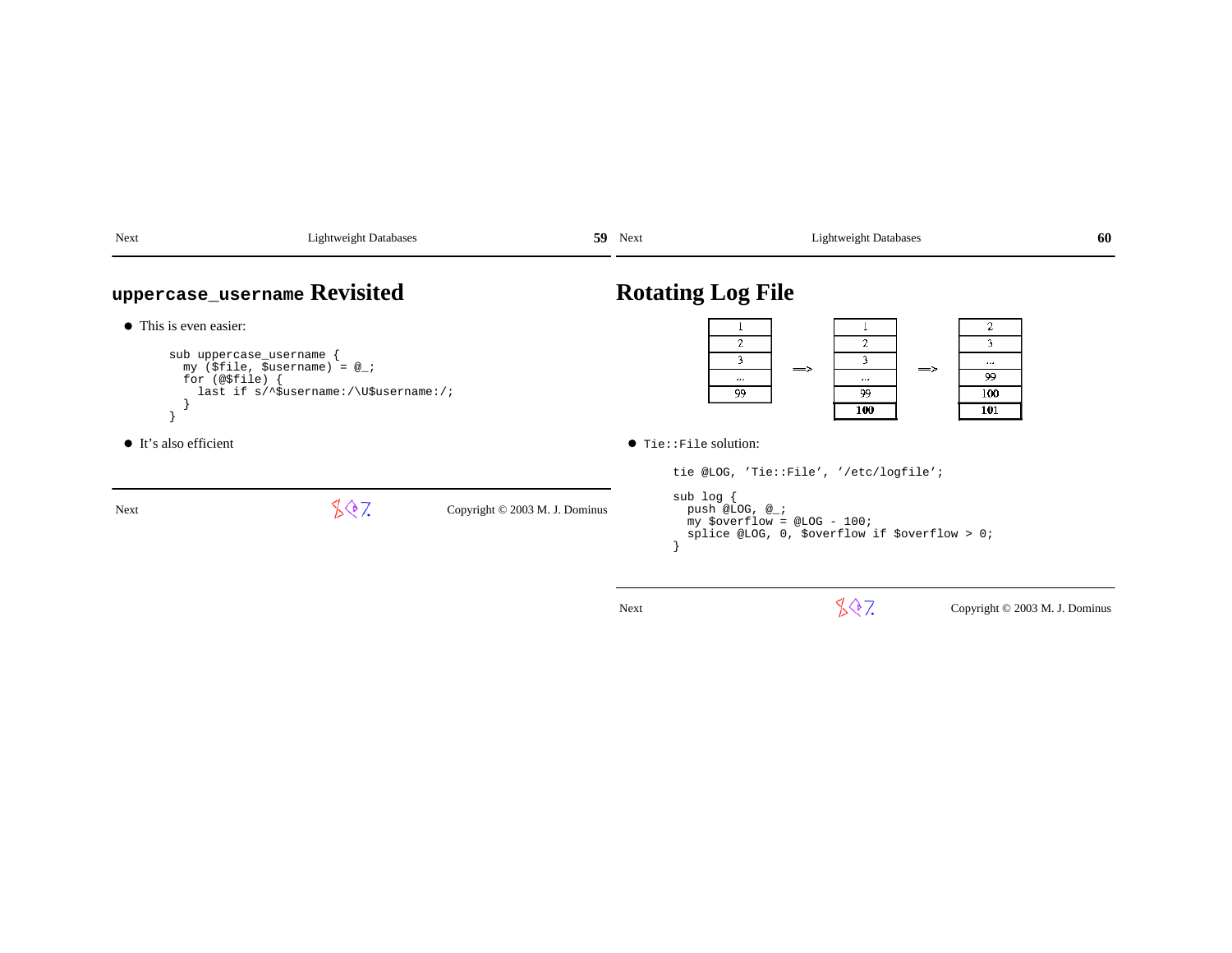| Next | Lightweight Databases | 01 | Next | <b>Lightweight Databases</b> | 62 |
|------|-----------------------|----|------|------------------------------|----|
|      |                       |    |      |                              |    |

### **Most Important Thing to Know About Tie::FileGeneral code is slower than special code**

| • It's for convenience, not performance                            |                                                                                            |                                | $\bullet$ For example:                                                                 |             |                                |  |  |
|--------------------------------------------------------------------|--------------------------------------------------------------------------------------------|--------------------------------|----------------------------------------------------------------------------------------|-------------|--------------------------------|--|--|
|                                                                    | • I worked hard to make it reasonably fast                                                 |                                | sub uppercase_username<br>my (\$file, \$username) = $@$ ;                              |             |                                |  |  |
| • But there's only so much that can be done                        |                                                                                            |                                | for (@\$file)<br>last if $s/\text{S}$ username:/\U\$username:/;                        |             |                                |  |  |
| $SFILE[0]$ =~ $S/\left(\frac{\lambda}{K}\right)$                   |                                                                                            |                                |                                                                                        |             |                                |  |  |
| • This is always going to have to read and rewrite the entire file |                                                                                            |                                | • This builds and maintains an offset table in case you visit any of the early records |             |                                |  |  |
|                                                                    | $\bullet$ Tie:: File must perform reasonably well for many different types of applications |                                |                                                                                        | again       |                                |  |  |
|                                                                    | O This means it's slower than code custom-written for a single application                 |                                | • If you don't, the time spent is wasted                                               |             |                                |  |  |
|                                                                    |                                                                                            |                                | • The first version of uppercase_username didn't have to do that                       |             |                                |  |  |
|                                                                    |                                                                                            |                                |                                                                                        |             |                                |  |  |
| Next                                                               | 807.                                                                                       | Copyright © 2003 M. J. Dominus | Next                                                                                   | $\otimes$ 7 | Copyright © 2003 M. J. Dominus |  |  |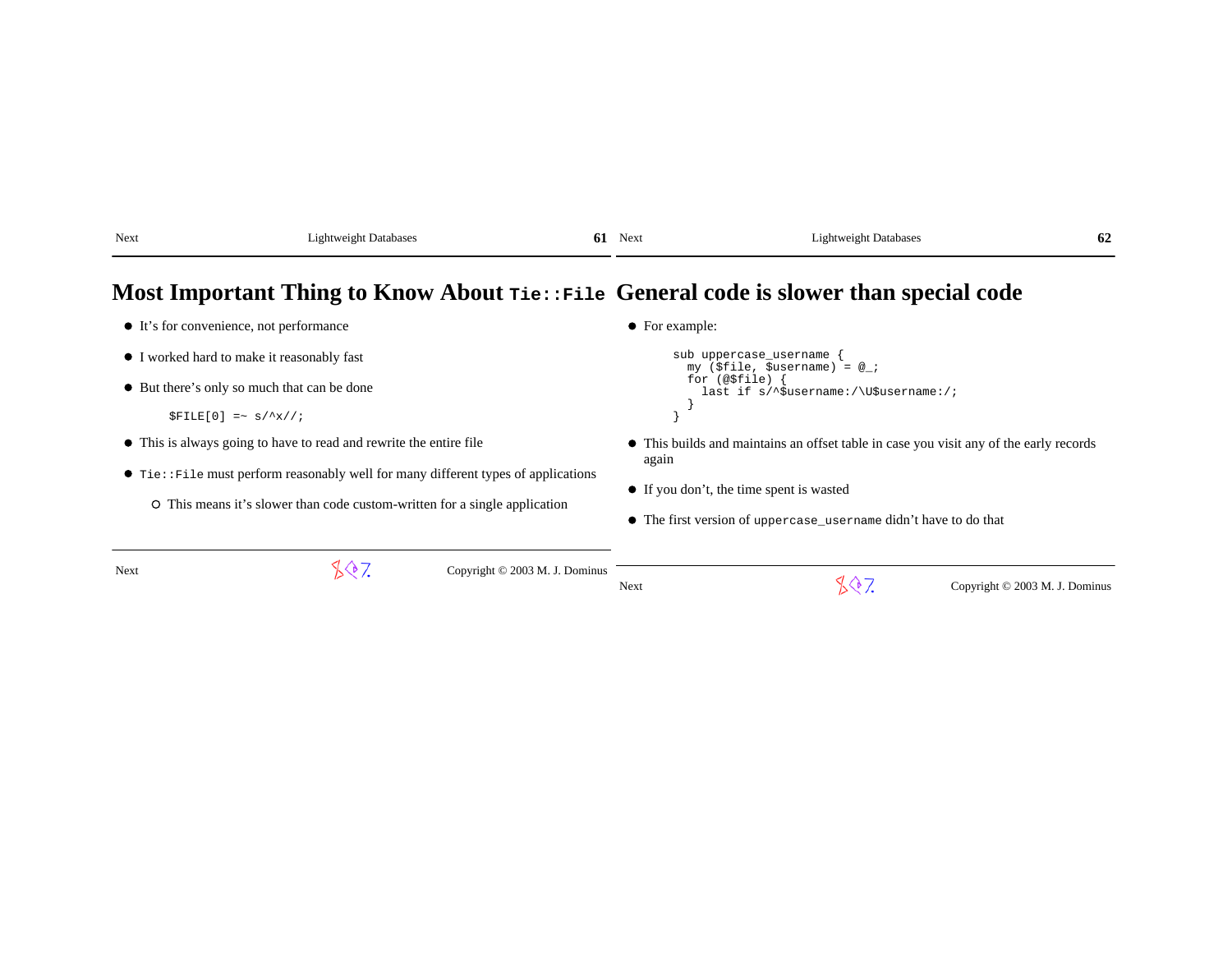| Next                                                                                      | <b>Lightweight Databases</b>                                                                                                                                                                                                                                                                                                                                                                                                                                                                                                                                                                     | 63                             | Next                                                | <b>Lightweight Databases</b>                                                                                                                                                                                                                                                                                                                                                                                         | 64                             |  |  |
|-------------------------------------------------------------------------------------------|--------------------------------------------------------------------------------------------------------------------------------------------------------------------------------------------------------------------------------------------------------------------------------------------------------------------------------------------------------------------------------------------------------------------------------------------------------------------------------------------------------------------------------------------------------------------------------------------------|--------------------------------|-----------------------------------------------------|----------------------------------------------------------------------------------------------------------------------------------------------------------------------------------------------------------------------------------------------------------------------------------------------------------------------------------------------------------------------------------------------------------------------|--------------------------------|--|--|
| Indexing with <b>rie::File</b>                                                            |                                                                                                                                                                                                                                                                                                                                                                                                                                                                                                                                                                                                  |                                | Caching                                             |                                                                                                                                                                                                                                                                                                                                                                                                                      |                                |  |  |
|                                                                                           | $\bullet$ You can use an in-memory hash as an index into a $\text{tie}$ : File file                                                                                                                                                                                                                                                                                                                                                                                                                                                                                                              |                                |                                                     | $\bullet$ Tie::File also maintains an internal <i>read cache</i>                                                                                                                                                                                                                                                                                                                                                     |                                |  |  |
|                                                                                           | • Here, $\frac{1}{2}$ index maps usernames to record numbers:                                                                                                                                                                                                                                                                                                                                                                                                                                                                                                                                    |                                |                                                     | • If you try to read the same record twice, it comes from the read cache                                                                                                                                                                                                                                                                                                                                             |                                |  |  |
| my %index;<br>$my$ \$NEXT_UNREAD = 0;<br>sub find_user {<br>my \$rec;<br>\$NEXT_UNREAD++; | my (\$file, \$user) = $@_{i}$ ;<br>until (exists \$index{\$user}) {<br>$\frac{1}{2}$ rec = $\frac{1}{2}$ file->[ $\frac{1}{2}$ NEXT_UNREAD];<br>return unless defined \$rec;<br>$my$ ( $\xi u$ ) = unpack "A8", $\xi rec$ ;<br>$\frac{1}{2}index{\xi u} = \frac{1}{2}NEXT_UNREAD;$<br>return unpack "A8 A5 A13 A20 A18", \$file->[\$index{\$user}];<br>• Each time this is called, it checks the index for the user you asked for<br>$\circ$ If the user is there, it uses $\text{tie} : \text{File}$ to retrieve the data quickly<br>O If not, it scans the file until it finds what you wanted |                                | $sub$ _fetch {<br>Srec;<br>$\bullet$ Default: 2 MiB | $my$ (\$self, \$n) = $@$ ;<br># check the record cache<br>my \$cached = \$self->{cache}->lookup(\$n);<br>return \$cached if defined \$cached;<br>$$self->{cache}-insert($n, $rec)$<br>if defined \$rec && not \$self->{flushing};<br>$\bullet$ This is supposed to cut down on I/O<br>• You can limit the amount of memory used for the cache:<br>tie @FILE, 'Tie::File', $\frac{1}{2}$ myfile, memory => 200000000; |                                |  |  |
| Next                                                                                      | 807.                                                                                                                                                                                                                                                                                                                                                                                                                                                                                                                                                                                             | Copyright © 2003 M. J. Dominus | Next                                                | 807.                                                                                                                                                                                                                                                                                                                                                                                                                 | Copyright © 2003 M. J. Dominus |  |  |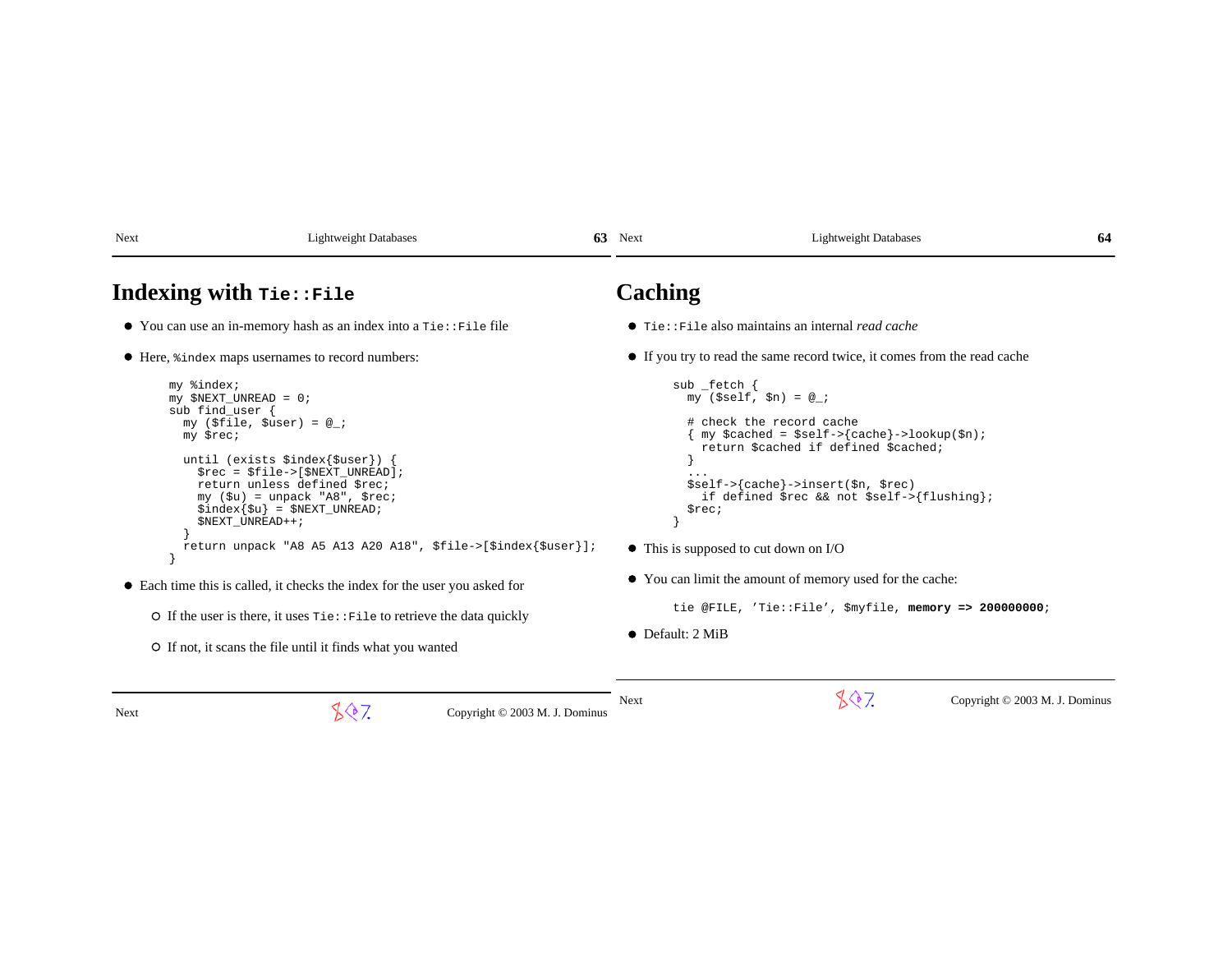Next Lightweight Databases

### **65 65**

### 65 Next Lightweight Databases **66**

### **Caching**

- Donald E. Knuth, a famous wizard, is fond of saying:
- Premature optimization is the root of all evil.
- The cache is a good example of this
- Many common uses of Tie::File have a very low (or zero) cache hit rate

for  $(\text{QFILE}) \{ s / \ldots / \ldots / \}$ 

```
 unshift @FILE, items...;
```
- As a result, the cache just slows things down
- The next release of Tie::File will leave the cache disabled by default
	- It will enable the cache only if it believes this will help performance

## **Tie::File Modification**

 $$FILE[$n] = ~ s/this/that/$$ 

- $\bullet$  Tie::File knows how long each record is
- If you replace a record with one of the same length, it overwrites in place
- If the lengths differ, it must rewrite the tail of the file

 $O$  It uses a block copy algorithm for this

Truncating the file is easy:

 $$$ #FILE = 12;

- This locates the end of record 12 (if necessary) and truncates the file accordingly
- The general problem is very complicated and interesting
	- O New improvements are always coming

Next

 $\sqrt{$}$  7. Copyright © 2003 M. J. Dominus

Next

 $\sqrt{$}$ , Copyright © 2003 M. J. Dominus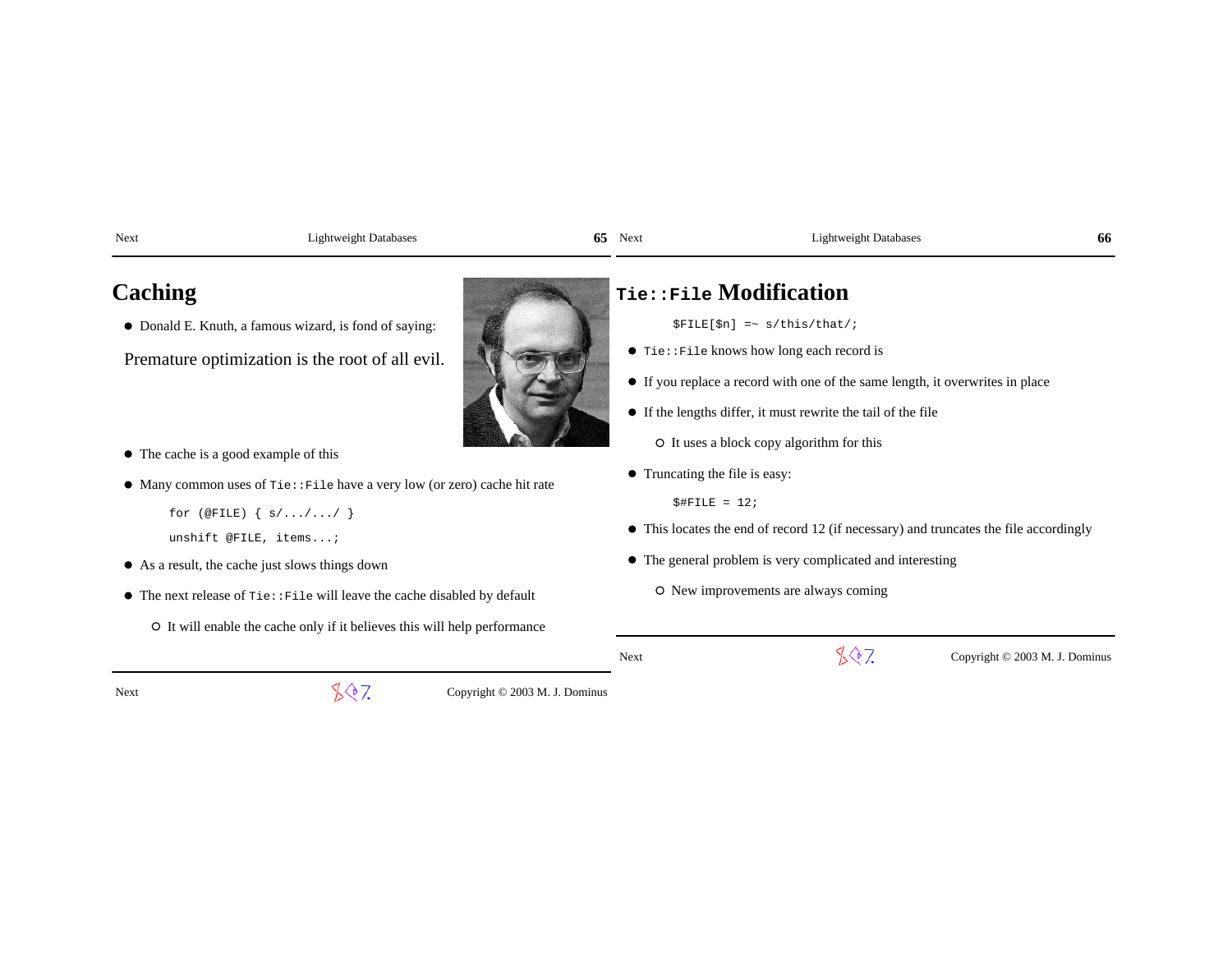| Next                                  | <b>Lightweight Databases</b>                                                                                                                        | 67                             | Next                                                      | <b>Lightweight Databases</b>                                                                                                                                                                                                                                         | 68 |  |  |
|---------------------------------------|-----------------------------------------------------------------------------------------------------------------------------------------------------|--------------------------------|-----------------------------------------------------------|----------------------------------------------------------------------------------------------------------------------------------------------------------------------------------------------------------------------------------------------------------------------|----|--|--|
| <b>Immediate vs. Deferred Writing</b> |                                                                                                                                                     |                                | <b>Deferred Writing</b>                                   |                                                                                                                                                                                                                                                                      |    |  |  |
|                                       | • By default, changes to the array are propagated to the file immediately                                                                           |                                |                                                           | • If performance is more important than immediate writing, you may disable it:                                                                                                                                                                                       |    |  |  |
|                                       | $\circ$ This is called <i>immediate writing</i>                                                                                                     |                                |                                                           | $my$ \$f_obj = tied(@FILE);                                                                                                                                                                                                                                          |    |  |  |
| for $(QFILE)$ {<br>$s/^2 >> 1$        | • In some cases, this will be intolerably slow:                                                                                                     |                                | \$f_obj-> <b>defer;</b><br>for $(QFILE)$ {<br>$s/^2 >> 1$ |                                                                                                                                                                                                                                                                      |    |  |  |
| O This is intolerably slow            | $\bullet$ This modifies record 0, rewriting 0  1000<br>O Then it modifies record 1, rewriting 11000<br>O Then it modifies record 2, rewriting 21000 |                                | $$f_obj->$ flush;                                         | • All writing is done in memory until you call ->flush<br>O (Or until the memory limit you specified is exceeded.)<br>O Then all the writing is done in one batch<br>tie @FILE, 'Tie::File', \$myfile, dw_size => 500000;<br>• Default: Whatever the memory limit is |    |  |  |
| Next                                  | 807.                                                                                                                                                | Copyright © 2003 M. J. Dominus |                                                           |                                                                                                                                                                                                                                                                      |    |  |  |

 $\sqrt[4]{7}$  Copyright © 2003 M. J. Dominus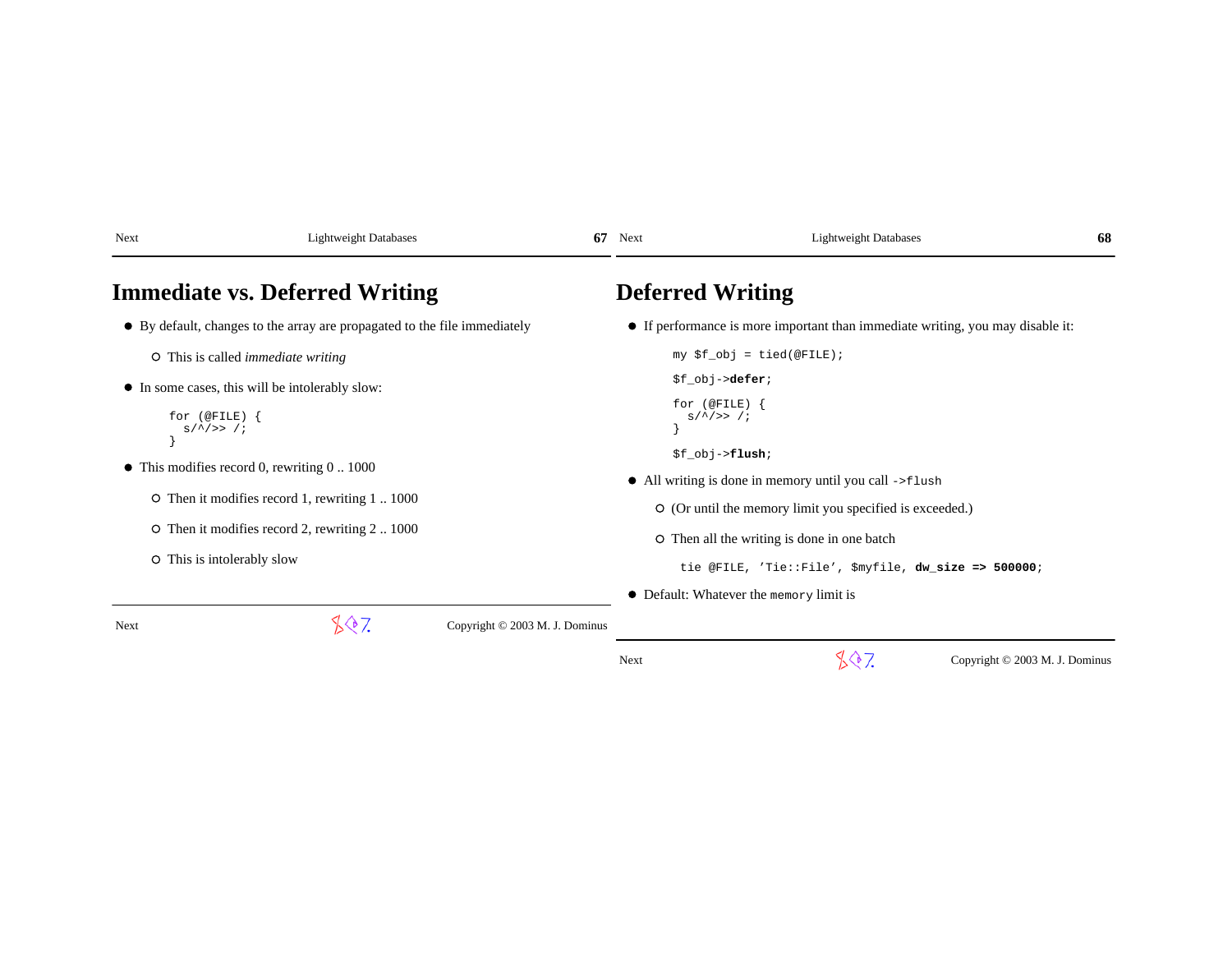| Next                                                                                                                | <b>Lightweight Databases</b>              |  | $69$ Next                                                                        | <b>Lightweight Databases</b>                                                                                               | 70 |  |  |
|---------------------------------------------------------------------------------------------------------------------|-------------------------------------------|--|----------------------------------------------------------------------------------|----------------------------------------------------------------------------------------------------------------------------|----|--|--|
|                                                                                                                     | <b>Autodeferring</b>                      |  |                                                                                  | <b>Miscellaneous Features</b>                                                                                              |    |  |  |
|                                                                                                                     | for $($ @FILE $)$ {<br>$s/^2 >> /;$       |  | • Read-only mode:                                                                | use Fontl 'O RDONLY';<br>tie @FILE, 'Tie::File', \$myfile, mode => 0_RDONLY;                                               |    |  |  |
| • Loops like this are common<br>$\bullet$ Tie: File detects these and enables deferred writing <i>automatically</i> |                                           |  | • Change the record separator string:                                            |                                                                                                                            |    |  |  |
|                                                                                                                     | • Then disables it again when you're done |  | • Tie an open filehandle:                                                        | tie @FILE, 'Tie::File', \$myfile, recsep => ";;";                                                                          |    |  |  |
| • Unless you don't want that:<br>tie @FILE, 'Tie::File', \$myfile, autodefer => 0;                                  |                                           |  | tie @FILE, 'Tie::File', \*STDIN, mode => $0$ RDONLY;<br>$\bullet$ Lock the file: |                                                                                                                            |    |  |  |
| <b>Next</b>                                                                                                         | 807.<br>Copyright © 2003 M. J. Dominus    |  |                                                                                  | use Fontl ':flock';<br>$(tied @FILE) \rightarrow \text{flock}(LOCK\_EX);$<br>• (Locking is another advantage over DB File) |    |  |  |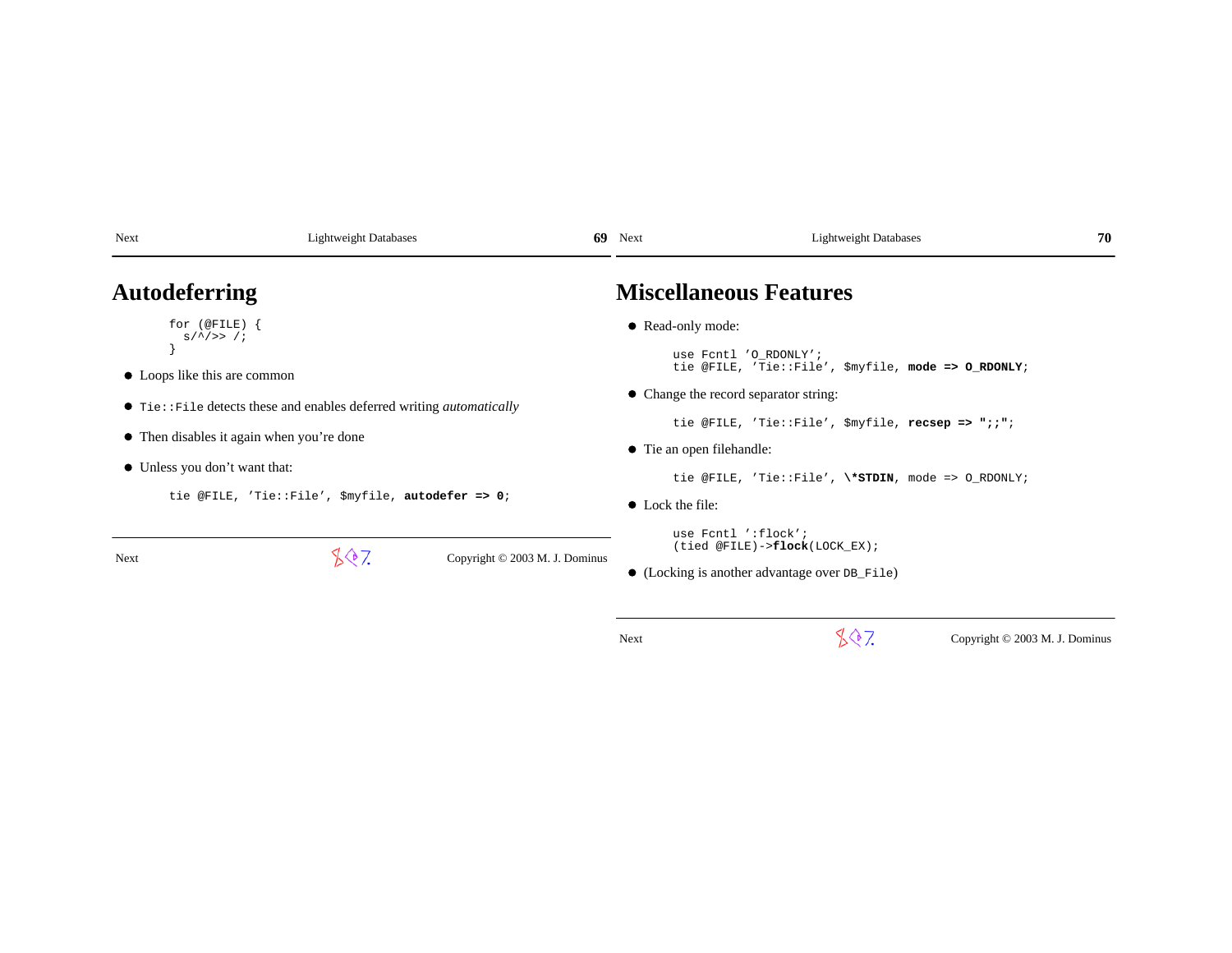| Next | <b>Lightweight Databases</b>                                 | 71 Next    | <b>Lightweight Databases</b>                                              | 72 |
|------|--------------------------------------------------------------|------------|---------------------------------------------------------------------------|----|
| DBM  |                                                              | <b>DBM</b> |                                                                           |    |
|      | • Perl's tie feature is a generalization of <i>DBM files</i> |            | dbmopen %hash, \$filename, \$permissions;                                 |    |
|      | O (DBM is short for Data Base Manager, I think)              |            | • There are several different libraries than can handle this association  |    |
|      | • Basic idea: A Perl data structure is backed by a disk file |            | • Which one did dbmopen use?                                              |    |
|      | O Reading the data structures reads the file                 |            | O Whichever one was compiled into Perl                                    |    |
|      | O Modifying the data structures writes the file              |            | O If you want to copy data from an NDBM file into an ODBM file, too bad   |    |
|      | • This first appeared in perl 3                              |            | • This was one of the major motivations for the Perl 5 module system      |    |
|      | dbmopen %hash, \$filename, \$permissions;                    |            | • New syntax:                                                             |    |
|      | dbmclose %hash;                                              |            | tie %hash, 'Package', ARGS;                                               |    |
|      |                                                              |            | • The Package is a module responsible for implementing the association    |    |
| Next | 807<br>Copyright © 2003 M. J. Dominus                        |            | • dbmopen %hash, \$file is now emulated as                                |    |
|      |                                                              |            | tie %hash, 'AnyDBM_File';                                                 |    |
|      |                                                              |            | • AnyDBM_File tries several popular modules until it finds one that works |    |
|      |                                                              |            |                                                                           |    |

 $887$  Copyright © 2003 M. J. Dominus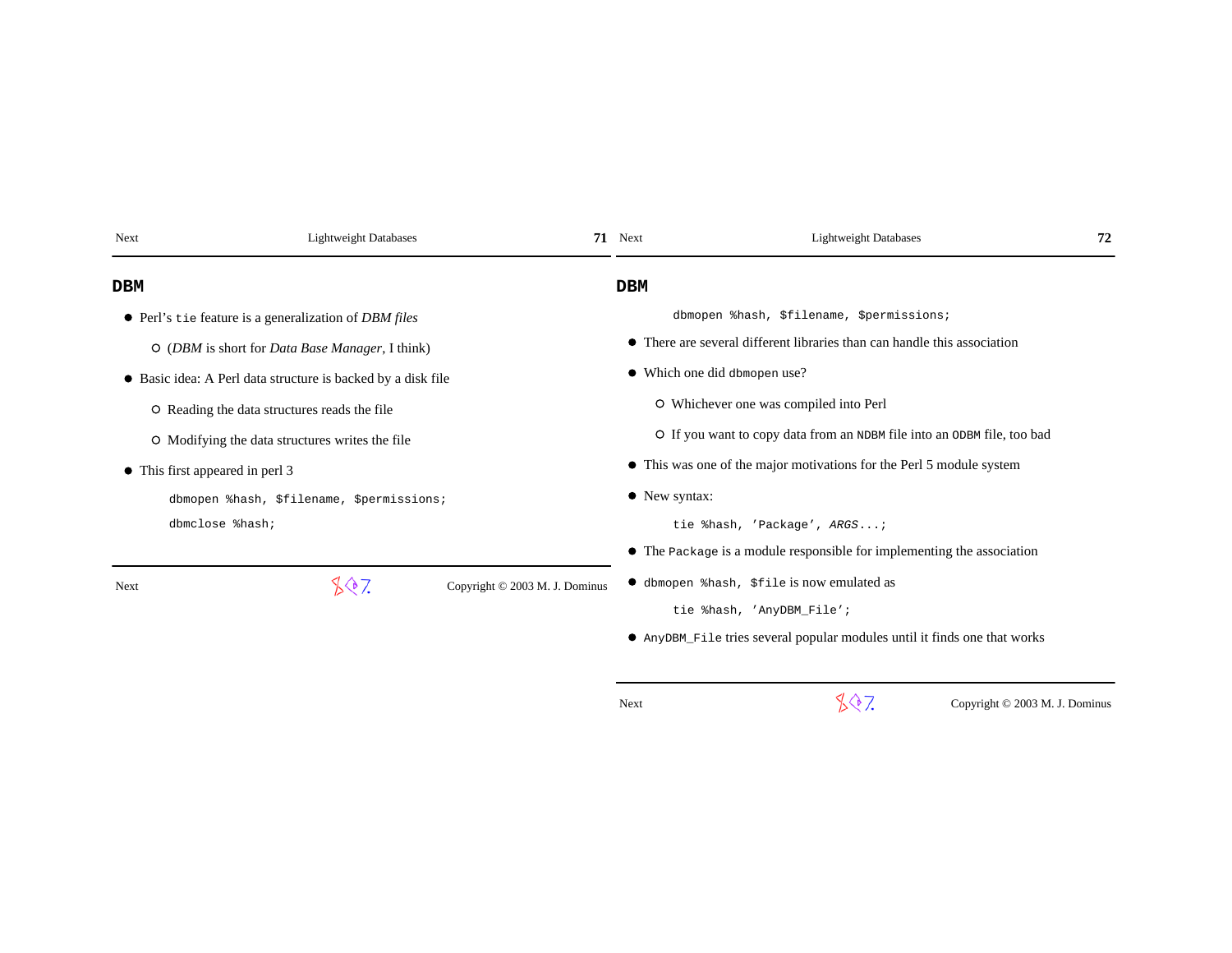| Next | <b>Lightweight Databases</b>                                       | 73 | Next                  | <b>Lightweight Databases</b>                                               | 74                             |
|------|--------------------------------------------------------------------|----|-----------------------|----------------------------------------------------------------------------|--------------------------------|
|      | <b>Common DBM Implementations</b>                                  |    | <b>What DBM Does</b>  |                                                                            |                                |
|      | • There are five widely-used DBM libraries                         |    |                       | • DBM libraries store data in a hashed database                            |                                |
|      | O ODBM_File uses the original DBM library, called libdbm (1979)    |    |                       | • It's like a Perl hash, but on the disk                                   |                                |
|      | O NDBM_File uses an improved version called libndbm (1985)         |    |                       | • Advantage over plain text files:                                         |                                |
|      | O GDBM_File uses the GNU project library, libgdbm (1990?)          |    | O Lookup is very fast |                                                                            |                                |
|      | O SDBM_File uses a new version called libsdbm (1991)               |    |                       | O (Insertion is much less fast because data might have to be moved around) |                                |
|      | O DB_File uses the Berkeley DB library libdb (1993)                |    | • Disadvantage:       |                                                                            |                                |
|      | • When you build Perl, it looks for each of these                  |    |                       | O The file is full of binary gibberish                                     |                                |
|      | O It constructs and installs the tie modules for the ones you have |    |                       |                                                                            |                                |
|      | O Exception: Perl comes with libsdbm, so you always have SDBM_File |    | Next                  | 807                                                                        | Copyright © 2003 M. J. Dominus |

t  $\mathbb{C}^{\mathbb{Q}}$  / Copyright © 2003 M. J. Dominus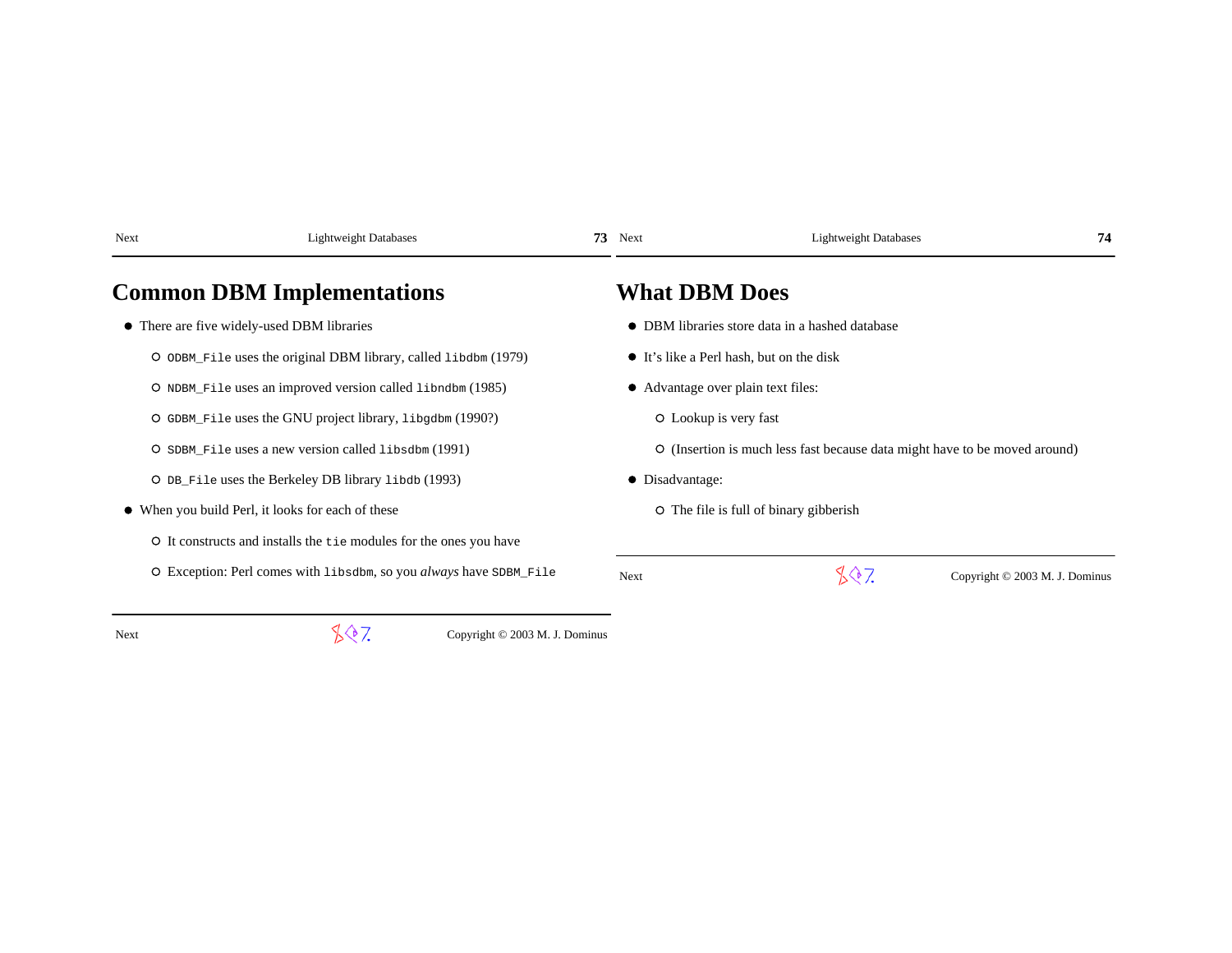| Next                 | <b>Lightweight Databases</b>                                                                                                                                                                                                                                                                                              |                                | $75$ Next                       | <b>Lightweight Databases</b>                                                                                                                                                                                                              | 76 |
|----------------------|---------------------------------------------------------------------------------------------------------------------------------------------------------------------------------------------------------------------------------------------------------------------------------------------------------------------------|--------------------------------|---------------------------------|-------------------------------------------------------------------------------------------------------------------------------------------------------------------------------------------------------------------------------------------|----|
| <b>What DBM Does</b> |                                                                                                                                                                                                                                                                                                                           |                                |                                 | Small DBMs: ODBM, NDBM, and SDBM                                                                                                                                                                                                          |    |
|                      | • DBM libraries provide functions for storing, fetching, and generating lists of keys                                                                                                                                                                                                                                     |                                |                                 | • These all have the same major drawback:                                                                                                                                                                                                 |    |
|                      | • The tie modules provide a glue layer between these libraries and Perl                                                                                                                                                                                                                                                   |                                | • The amount of data is limited |                                                                                                                                                                                                                                           |    |
| MODULE = SDBM File   | PACKAGE = SDBM File<br>#define sdbm_FETCH(db, key) sdbm_fetch(db->dbp, key)<br>• These libraries are an attempt to keep a hash on the disk<br>O Just as $\text{tie} : \text{File}$ is an attempt to keep an array on the disk<br>$\circ$ As with $\text{tie}$ : File, there are a lot of interesting tradeoffs to be made | $PREFIX = sdbm$                | print " $ok\n'i$                | • Typically, key size + value size must be less than about 1KB for each key<br>use Fcntl 'O_RDWR', 'O_CREAT';<br>use SDBM_File;<br>tie %h, "SDBM_File", "/tmp/sdbm", O_RDWR O_CREAT, 0666<br>or die $$!!$<br>$\h{h}$ {ouch} = "-" x 1024; |    |
|                      |                                                                                                                                                                                                                                                                                                                           |                                | $\bullet$ Nope:                 |                                                                                                                                                                                                                                           |    |
| Next                 | LQ 7.                                                                                                                                                                                                                                                                                                                     | Copyright © 2003 M. J. Dominus |                                 | sdbm store returned -1, errno 22, key "ouch" at sdbm fail line                                                                                                                                                                            |    |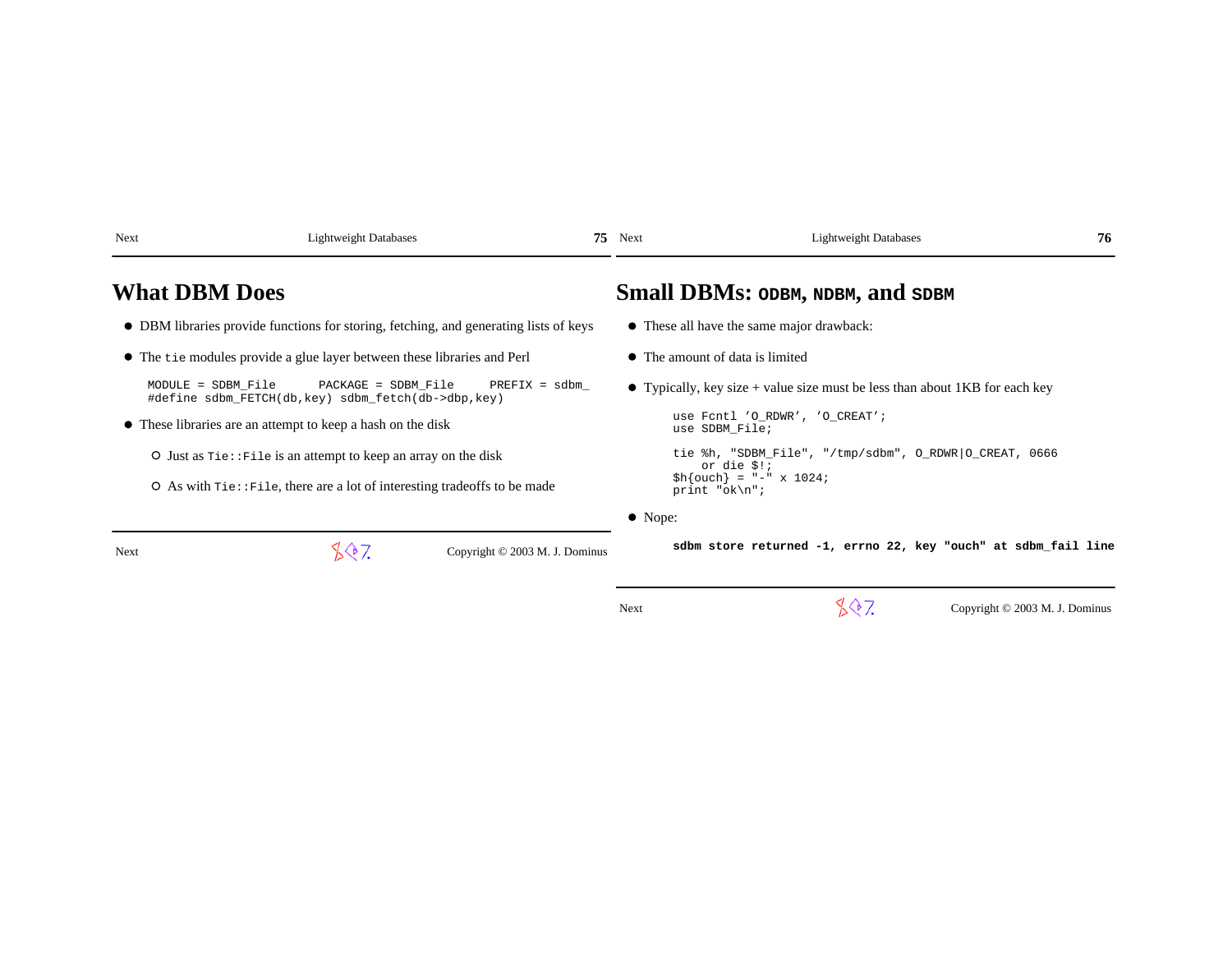| Small DBMs: ODBM, NDBM, and SDBM                                    |                          |                          | <b>GDBM</b>                                                                    |  |
|---------------------------------------------------------------------|--------------------------|--------------------------|--------------------------------------------------------------------------------|--|
| • Another problem is that these databases use <i>sparse storage</i> |                          |                          | • GDBM does not have these data size problems                                  |  |
| $\bullet$ The hash isn't represented very efficiently on the disk   |                          |                          | • I used to use it all the time                                                |  |
| # Keys                                                              | File extent<br>$(ls -l)$ | Space used<br>$(ls - s)$ | $\bullet$ Now I don't; here's why                                              |  |
|                                                                     | 1024                     | 8                        | $\bullet$ In 1998 I was using it for a web user database for a major<br>client |  |
|                                                                     | 2048                     | 8                        |                                                                                |  |
|                                                                     | 4096                     | 8                        |                                                                                |  |
| 8                                                                   | 8192                     | 48                       | O The key was the user name and the value was the                              |  |
| 16                                                                  | 120832                   | 120                      | user's information                                                             |  |
| 32                                                                  | 245760                   | 208                      |                                                                                |  |

- We had about 320,000 registered users
- $\bullet$  One day, the firstkey and nextkey routines stopped producing all the keys
	- They would generate about 1,700 of the usernames andthen stop
	- I couldn't get the list of our users!



 $\sqrt{$}$  7. Copyright © 2003 M. J. Dominus

(This output produced by sdbm\_test.pl in your handout)

64 441344

128 4251648

256 12701696

512 21091328 2320

1024 33284096

2048 536668160

4096 1065409536

store

Next

Next Lightweight Databases

296

456

1456

2320

4128

11592

22272

On these systems, O/N/SDBM are severely limited in the amount of data they can

Even though we're not storing that much data, the file extents get huge

Many systems can't handle a file with an extent greater than 2GiB.

**77**

### 77 Next Lightweight Databases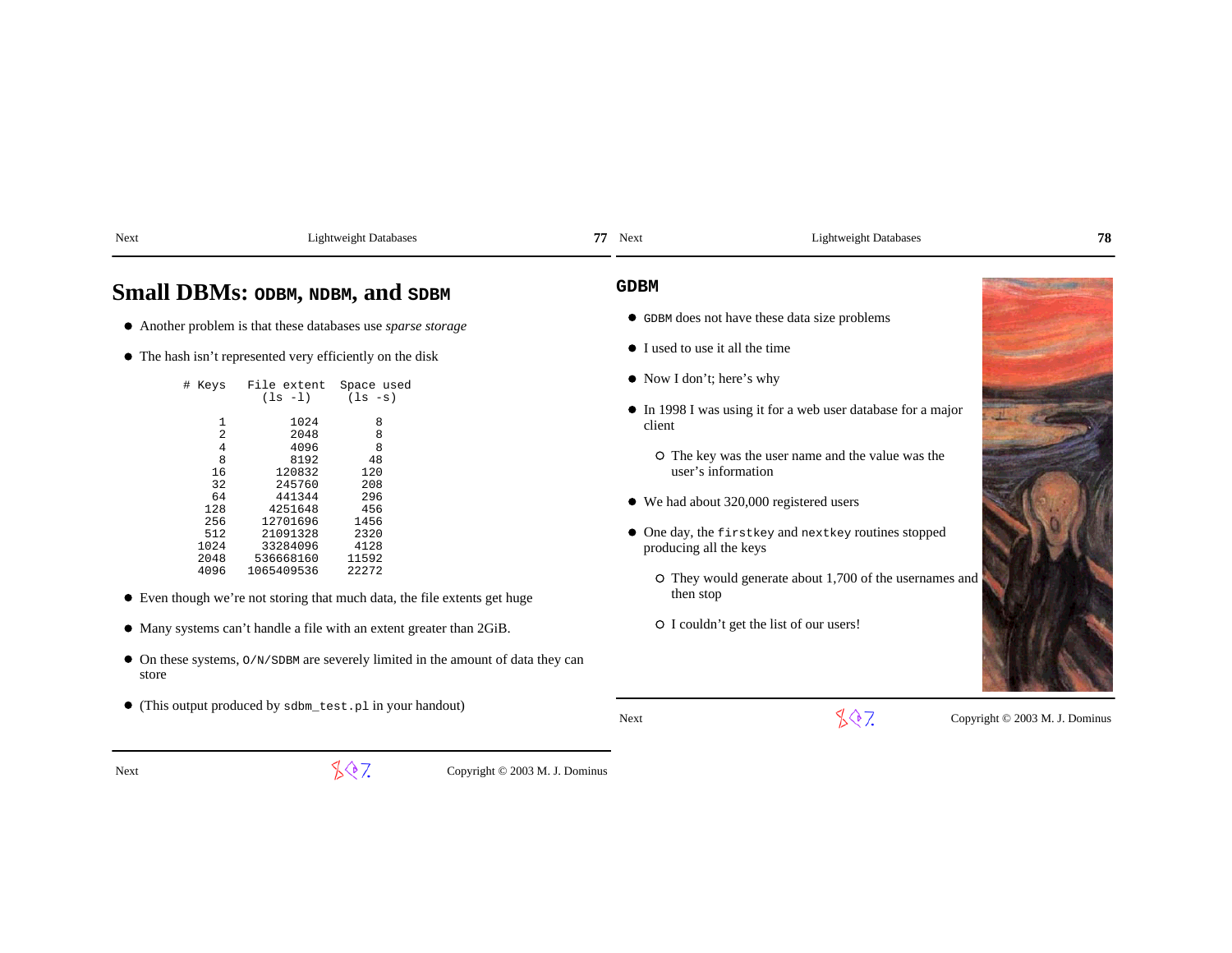| Next                                                                                                                  | <b>Lightweight Databases</b>                                                                                                                                                  | 79.                            | Next                  | <b>Lightweight Databases</b>                                                                              | -80 |  |
|-----------------------------------------------------------------------------------------------------------------------|-------------------------------------------------------------------------------------------------------------------------------------------------------------------------------|--------------------------------|-----------------------|-----------------------------------------------------------------------------------------------------------|-----|--|
| <b>GDBM</b>                                                                                                           |                                                                                                                                                                               |                                |                       | DB File                                                                                                   |     |  |
|                                                                                                                       | • I sent a detailed bug report to the GNU folks, offering to do whatever I could to help                                                                                      |                                |                       | • The best choice                                                                                         |     |  |
|                                                                                                                       | • The reply said:                                                                                                                                                             |                                |                       | • Berkeley DB was good ten years ago and it has gotten better                                             |     |  |
| I have heard of this happening before. I was not able to<br>find out why. Do you have a backup of earlier versions so |                                                                                                                                                                               |                                |                       | • Basic usage is very simple:                                                                             |     |  |
|                                                                                                                       | you can get most of your keys out? If so, you might try to<br>recover by moving to DB-2.? routines. They are still being<br>updated an developed. gdbm has not had any active |                                |                       | use DB File;<br>tie %hash, 'DB File', \$file or die ;                                                     |     |  |
|                                                                                                                       | development in years.                                                                                                                                                         |                                | • Optional arguments: |                                                                                                           |     |  |
|                                                                                                                       | • So I restored what I could from the backup tapes                                                                                                                            |                                |                       | tie %hash, 'DB_File', \$file, O_RDONLY;                                                                   |     |  |
|                                                                                                                       | • I switched to Berkeley DB                                                                                                                                                   |                                |                       | tie %hash, 'DB_File', \$file, O_CREAT   O_RDWR;                                                           |     |  |
|                                                                                                                       | • I have not used GDBM since                                                                                                                                                  |                                |                       | tie %hash, 'DB_File', \$file, O_CREAT   O_RDWR, 0666;                                                     |     |  |
|                                                                                                                       |                                                                                                                                                                               |                                |                       | • Now use $\lambda$ Now use $\lambda$ Now use $\lambda$ Now use $\lambda$ nuclearships and November 2014. |     |  |
|                                                                                                                       |                                                                                                                                                                               |                                |                       |                                                                                                           |     |  |
|                                                                                                                       |                                                                                                                                                                               |                                | <b>Next</b>           | 807<br>Copyright © 2003 M. J. Dominus                                                                     |     |  |
| Next                                                                                                                  | 807.                                                                                                                                                                          | Copyright © 2003 M. J. Dominus |                       |                                                                                                           |     |  |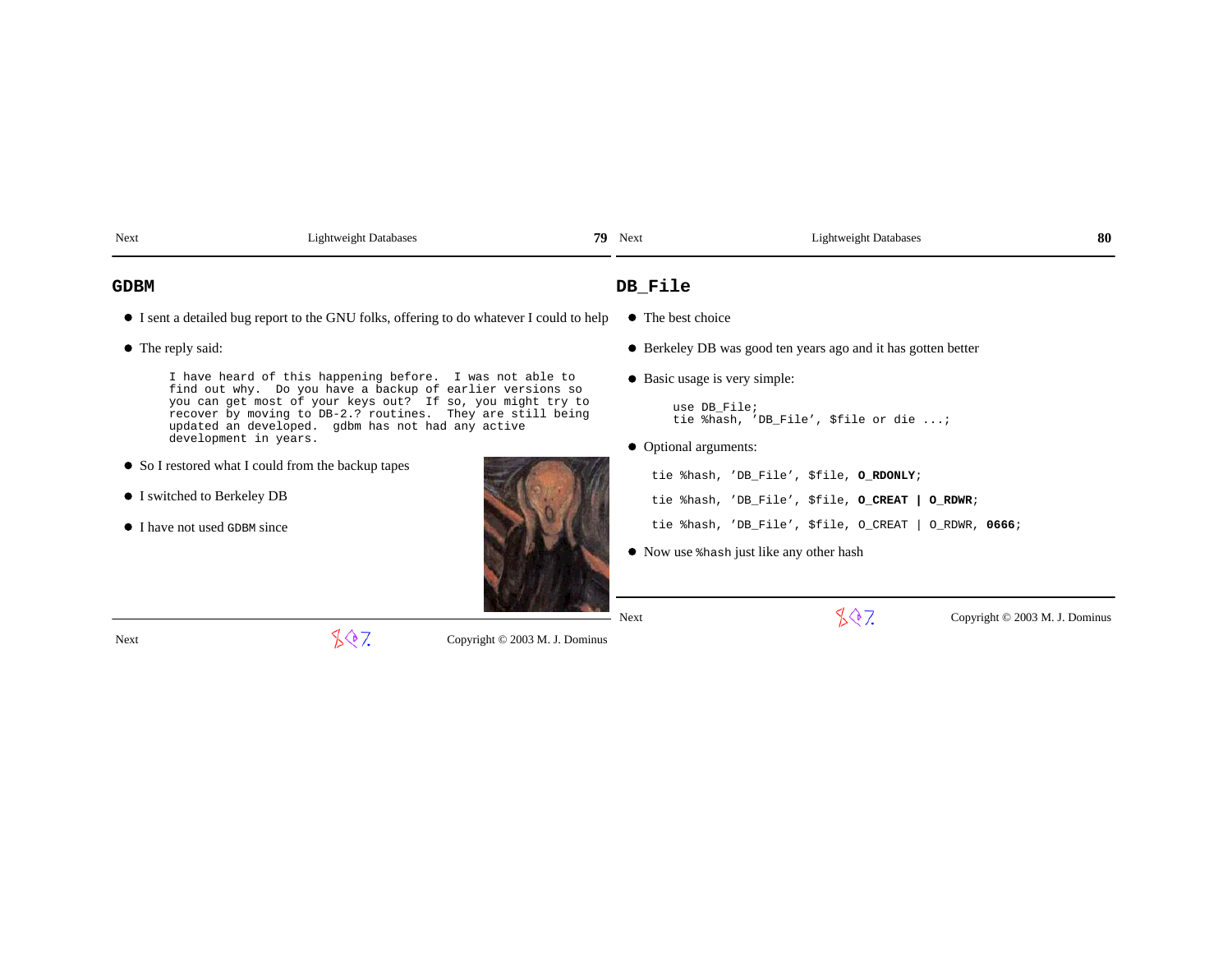| Next                                                             | <b>Lightweight Databases</b>                        |                                | 81 Next                                                                     | <b>Lightweight Databases</b>                                      | -82 |  |  |
|------------------------------------------------------------------|-----------------------------------------------------|--------------------------------|-----------------------------------------------------------------------------|-------------------------------------------------------------------|-----|--|--|
| <b>Indexing Revisited</b>                                        |                                                     |                                | <b>Indexing Revisited</b>                                                   |                                                                   |     |  |  |
|                                                                  | • Here's a hybrid approach to indexing              |                                | • Searching will be fast:                                                   |                                                                   |     |  |  |
|                                                                  | • The bulk of the data will be in a plain text file |                                | $sub$ find $\{$                                                             | my $(\$fh, \$dbm, \$key) = @_{i}$                                 |     |  |  |
|                                                                  | • But the plain text file takes too long to search  |                                | my $\text{Softset} = \text{Sdbm->{Skey};$<br>seek \$fh, \$offset, SEEK SET; |                                                                   |     |  |  |
| • So we'll also have a DBM file that records record byte offsets |                                                     |                                | $my$ $\frac{1}{2}rec = \frac{1}{2}fh$<br>return \$rec;                      |                                                                   |     |  |  |
|                                                                  | • Then we can locate records quickly                |                                | • \$fh is a filehandle on the (plain text) data file                        |                                                                   |     |  |  |
|                                                                  | • Complete example code is in indexed.pl            |                                |                                                                             | • sdbm is a reference to the DBM hash with the offset information |     |  |  |
|                                                                  |                                                     |                                |                                                                             | $\bullet$ \$ key is the key we want to look up                    |     |  |  |
| Next                                                             | 807.                                                | Copyright © 2003 M. J. Dominus |                                                                             | • We get the offset information from the DBM hash                 |     |  |  |
|                                                                  |                                                     |                                |                                                                             | • Seek the filehandle to the right position in the text file      |     |  |  |
|                                                                  |                                                     |                                | • Read the right record instantly                                           |                                                                   |     |  |  |
|                                                                  |                                                     |                                |                                                                             |                                                                   |     |  |  |

 $\sqrt[3]{?}$  Copyright © 2003 M. J. Dominus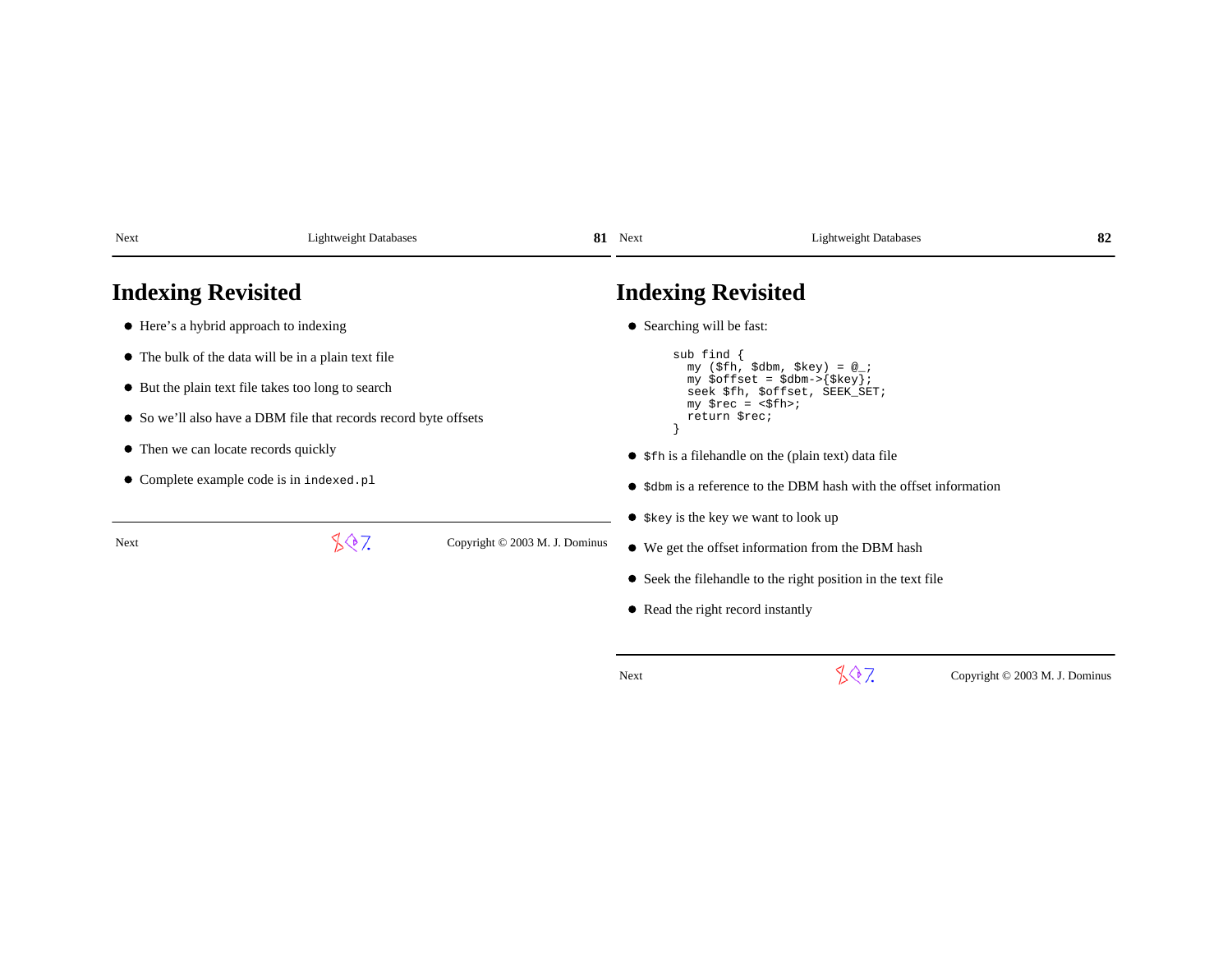| Next | Lightweight Databases | Q1<br>Next<br>. റ. | $\sim$<br>Lightweight Databases | Ω.<br>-84 |
|------|-----------------------|--------------------|---------------------------------|-----------|
|------|-----------------------|--------------------|---------------------------------|-----------|

### **Indexing Revisited**

Where did the offset information come from?

```
 sub make_index {
 my ($fh, $dbm, $key_function) = @_; seek $fh, 0, SEEK_SET;\$5dbm = ();

 my $pos = 0;
 while (<$fh>) { chomp;
 my $key = $key_function->($_);\daggersdbm->\{\$key\} = \$pos;
         $pos = tell $fh; } }
```
- \$fh and \$dbm are as before
- \$key\_function takes a record from the file and says what the key should be
- If the DBM eats the index, your homework is still intact

Next

 $\sqrt{$}$  7. Copyright © 2003 M. J. Dominus

## **Indexing Revisited**

A typical use:

```
 use DB_File;
 tie %by_name, 'DB_File', "./pw_aux", O_CREAT|O_RDWR, 0666 or die $!;
 open PASSWD, "<", "/etc/passwd" or die $!; make_index(\*PASSWD, \%by_name, sub \{ (split / : / , \xi_{\text{I}}[0], 2) [0] \}) is a set of \overline{\phantom{a}}
```
- The key function here takes a password file line and extracts the username
- We only need to call make\_index once
	- (Until the password file changes)
- After that, we can get as many fast lookups as we want:

print find(\\*PASSWD, \%by\_name, "mjd");

 **mjd:x:119:100:Mark Jason Dominus:/home/mjd:/bin/bash**

Next

 $\sqrt{$}$ , Copyright © 2003 M. J. Dominus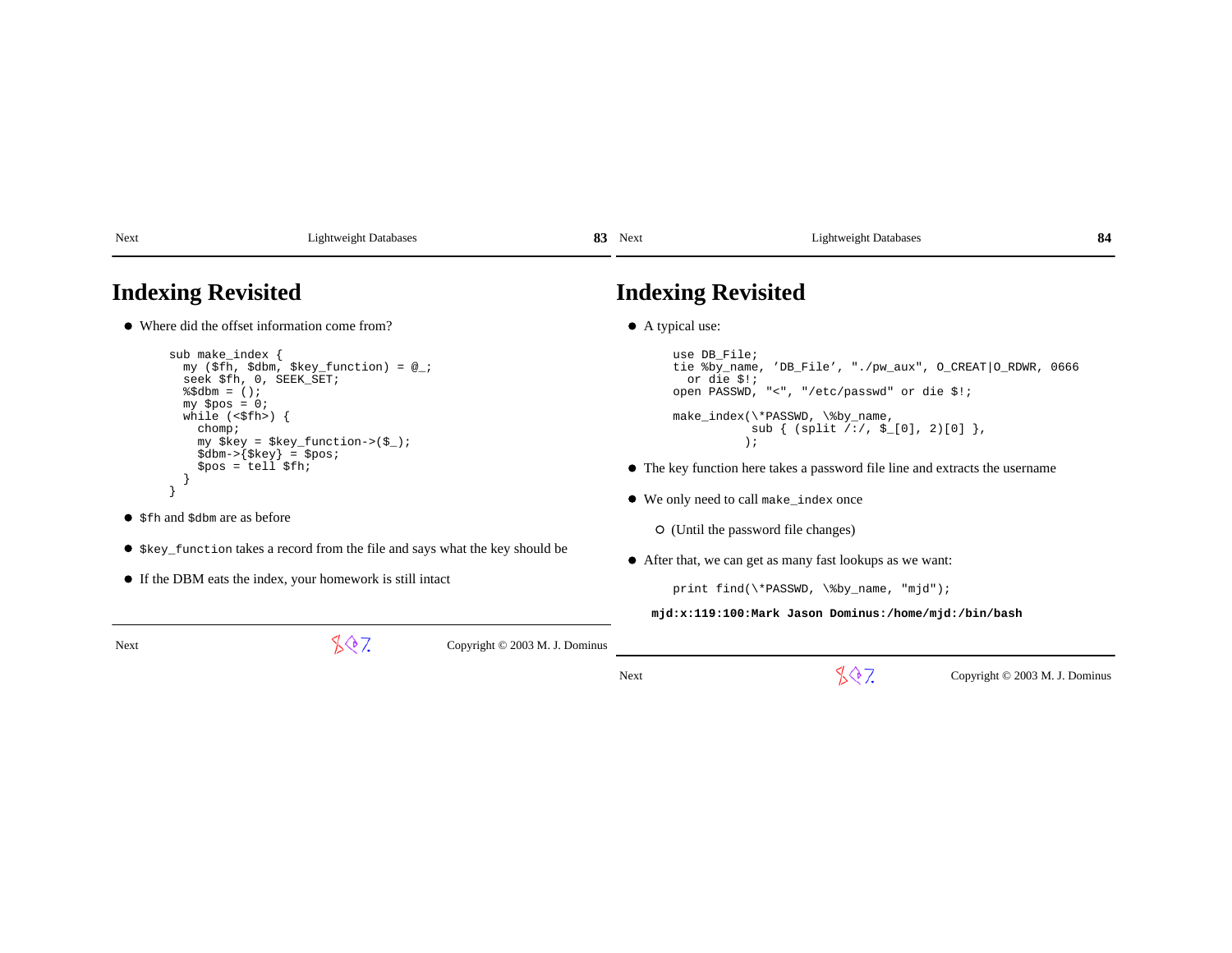Next Lightweight Databases

**85 85** 

### 85 Next Lightweight Databases

### **Indexing Revisited**

We can also build multiple indices:

```
 open PASSWD, "<", "/etc/passwd" or die $!;
 tie %by_name, 'DB_File', "./pw_aux", O_CREAT|O_RDWR, 0666 or die $!;
 tie %by_uid, 'DB_File', "./pw_uid", O_CREAT|O_RDWR, 0666 or die $!; make_index(\*PASSWD, \%by_name,
```

```
sub \{ (split / : / , \xi_{-}[0], 2) [0] \} );
```

```
make_index(\*PASSWD, \%by_uid,
sub \{ (split / : / , \xi_{-}[0], 3) [1] \} );
```

```
print find(\*PASSWD, \%by_name, 'mjd');
print find(\*PASSWD, \%by_uid, 119);
```
(All this also works with untied hashes)

Next

 $\sqrt{$}$ , Copyright © 2003 M. J. Dominus

### **Ordered Hashes**

DB\_File actually supports three different file types

 tie %hash, 'DB\_File', \$file, O\_CREAT|O\_RDWR, 0666, **\$DB\_HASH**; tie %hash, 'DB\_File', \$file, O\_CREAT|O\_RDWR, 0666, **\$DB\_BTREE**;tie **@array**, 'DB\_File', \$file, O\_CREAT|O\_RDWR, 0666, **\$DB\_RECNO**;

- The default is DB\_HASH which we've seen already
- DB\_RECNO associates a plain text file with an array

O But Tie::File may be preferable, for a number of reasons

(See the handout)

DB\_BTREE uses a different data structure called a *B-tree*

Also called a *VSAM file* by big-iron types

Unlike a hash, it keeps the records *in order*

 $\circ$  For very large databases (1,000,000 records) lookup may be slower than hashes

 $\sqrt{$}$  7. Copyright © 2003 M. J. Dominus

**86 86**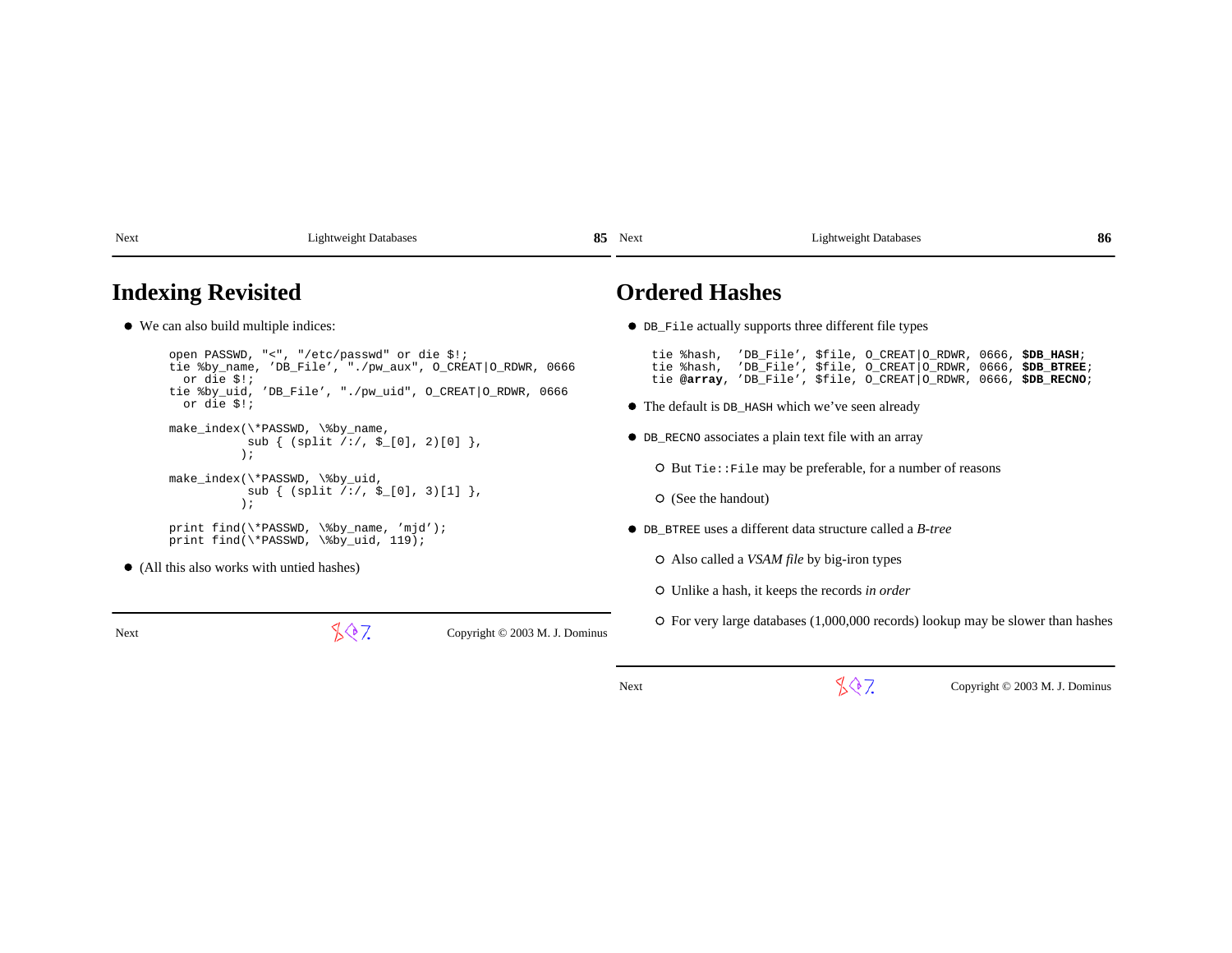| <b>Ordered Hashes</b>                                                                                                                                                                                                                                                                                                                         | <b>Partial Matching</b>                                                                                                                                                                                                                                                                                                                                                            |
|-----------------------------------------------------------------------------------------------------------------------------------------------------------------------------------------------------------------------------------------------------------------------------------------------------------------------------------------------|------------------------------------------------------------------------------------------------------------------------------------------------------------------------------------------------------------------------------------------------------------------------------------------------------------------------------------------------------------------------------------|
| tie %hash, 'DB_File', \$file, O_CREAT O_RDWR, 0666, \$DB_BTREE;<br>$\bullet$ By default, the ordering is lexicographic:<br>for (qw(red orange yellow green blue violet)) {<br>$\{\xi_k\} = \text{length}$<br>print join(" ", keys $\hbox{hash}$ ), "\n";<br>blue green orange red violet yellow<br>• You may specify an alternative ordering: | blue<br>4<br>5<br>green<br>orange<br>6<br>red<br>violet<br>6<br>yellow<br>5<br>• Because the keys in a B-tree are in order, you can do limited partial matching<br>$\bullet$ As with search: : Dict, you can look for the first key that begins with some string<br>$my$ \$db = tied %hash;<br>$my$ $$k = "g";$<br>$\dagger$ db->seq( $\frac{1}{2}k$ , $\frac{1}{2}v$ , R_CURSOR); |
| use DB File;<br>my \$rev btree = DB File::BTREEINFO->new();<br>$\frac{1}{2}$ srev btree->{compare} =<br>sub<br>$my (sa, sb) = @_{i}$<br>reverse(\$a) cmp reverse(\$b)<br>$\}$ ;<br>tie %hash, 'DB File', \$file, O CREAT   O RDWR, 0666, \$rev btree;<br>red orange blue green violet yellow                                                  | print " $$k \Rightarrow $v \n\\ n"$ ;<br>green 5<br>• Actually it produces the first key that is greater than or equal to $\frac{1}{5}$<br>O Under the appropriate comparison<br>• If there is no such key, $\frac{1}{2}k$ is unchanged, $\frac{1}{2}v$ is undef, and seq returns true                                                                                             |
| 807.<br>Copyright © 2003 M. J. Dominus<br><b>Next</b>                                                                                                                                                                                                                                                                                         | 807.<br>Next<br>Copyright © 2003 M. J. Dominus                                                                                                                                                                                                                                                                                                                                     |

87 Next Lightweight Databases

**88**

**87** 

Next Lightweight Databases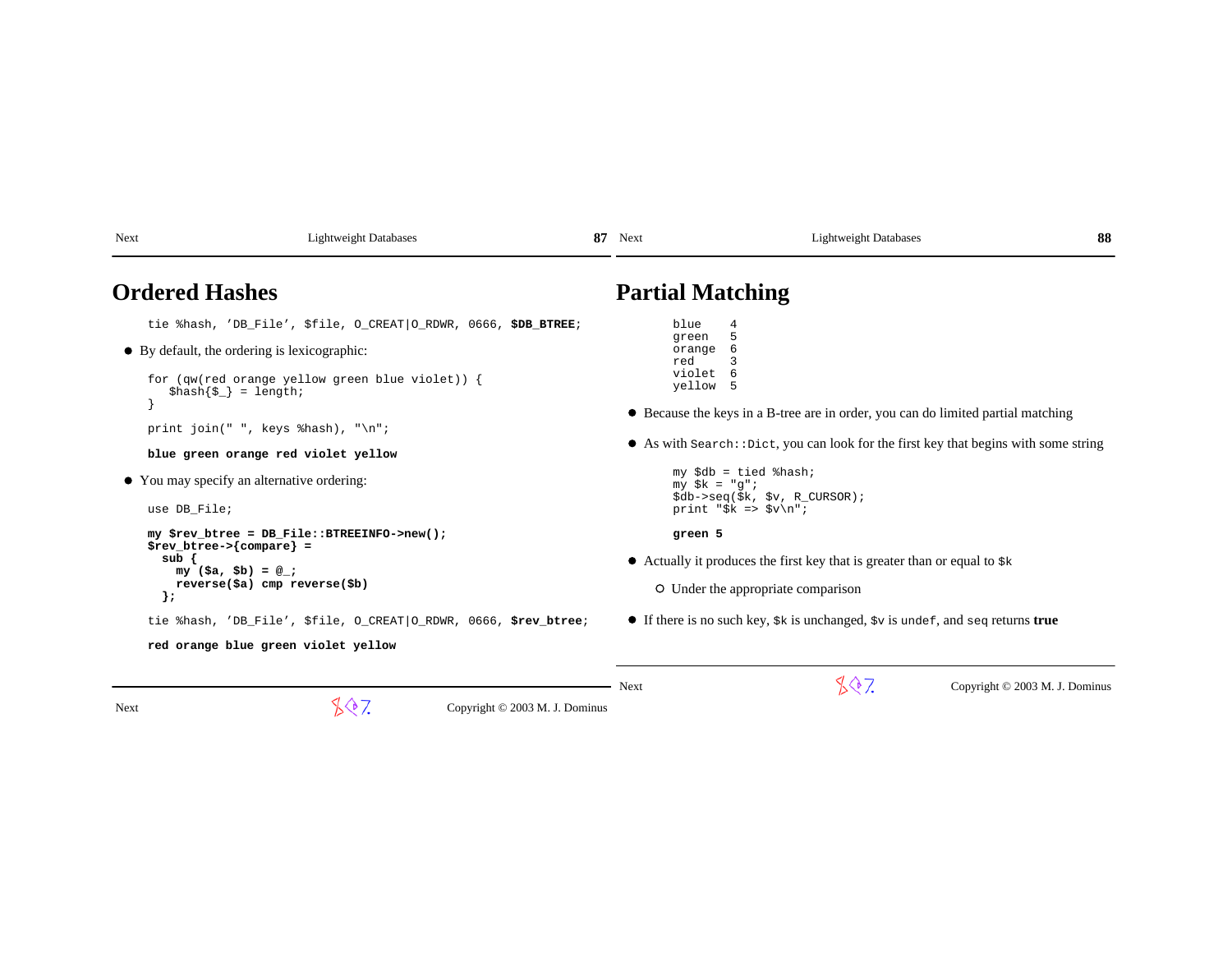| Next                                                                       | Lightweight Databases |  | 89 Next                                                          | <b>Lightweight Databases</b> | 90 |
|----------------------------------------------------------------------------|-----------------------|--|------------------------------------------------------------------|------------------------------|----|
| <b>Sequential Access</b>                                                   |                       |  | <b>Filters</b>                                                   |                              |    |
| $\bullet$ $\rightarrow$ seq provides generic sequential access to the keys |                       |  | • Suppose you want to store complex data structures in a DB_File |                              |    |

In the user-defined order

Next Lightweight Databases

- Note: C-style for loops coming up
- $\bullet$  To scan the keys forwards:

```
 my $db = tied %hash;
 my ($k, $v, $fail);
 for ($fail = $db->seq($k, $v, R_FIRST) ; ! $fail ;
 $fail = $db->seq($k, $v, R_NEXT)\lambda
 print "$k => $v\n"; }
```
 $\bullet$  Or backwards:

```
 for ($fail = $db->seq($k, $v, R_LAST); ! $fail;
 $fail = $db->seq($k, $v, R_PREV)\qquad \qquad ) {

 print "$k => $v\n"; }
```
• Or just the keys between  $\sin$  and  $\sin$ :

```
 $k = $a;
 for ($fail = $db->seq($k, $v, R_CURSOR); ! $fail && $k le $b;
 $fail = $db->seq($k, $v, R_NEXT)\left( \begin{array}{c} 1 \end{array} \right)
 print "$k => $v\n"; }
```
This doesn't work:

 $$hash{numbers} = [1, 4, 2, 8, 5, 7];$ 

The array is converted to a string, and the *string* is stored:

print \$hash{numbers}, "\n";  **ARRAY(0x8118d9c)** 

89 Next Lightweight Databases

 \$aref = \$hash{numbers};print "@\$aref\n";

 Can't use string ("ARRAY(0x8118d9c)") as an ARRAY refwhile "strict refs" in use...

This is a drawback of all DBM implementations

And indeed of the Unix operating system

There's no OS support for storing anything except a lifeless byte sequence

Next

 $\sqrt{$}$  7. Copyright © 2003 M. J. Dominus

 $\sqrt{$}$  7. Copyright © 2003 M. J. Dominus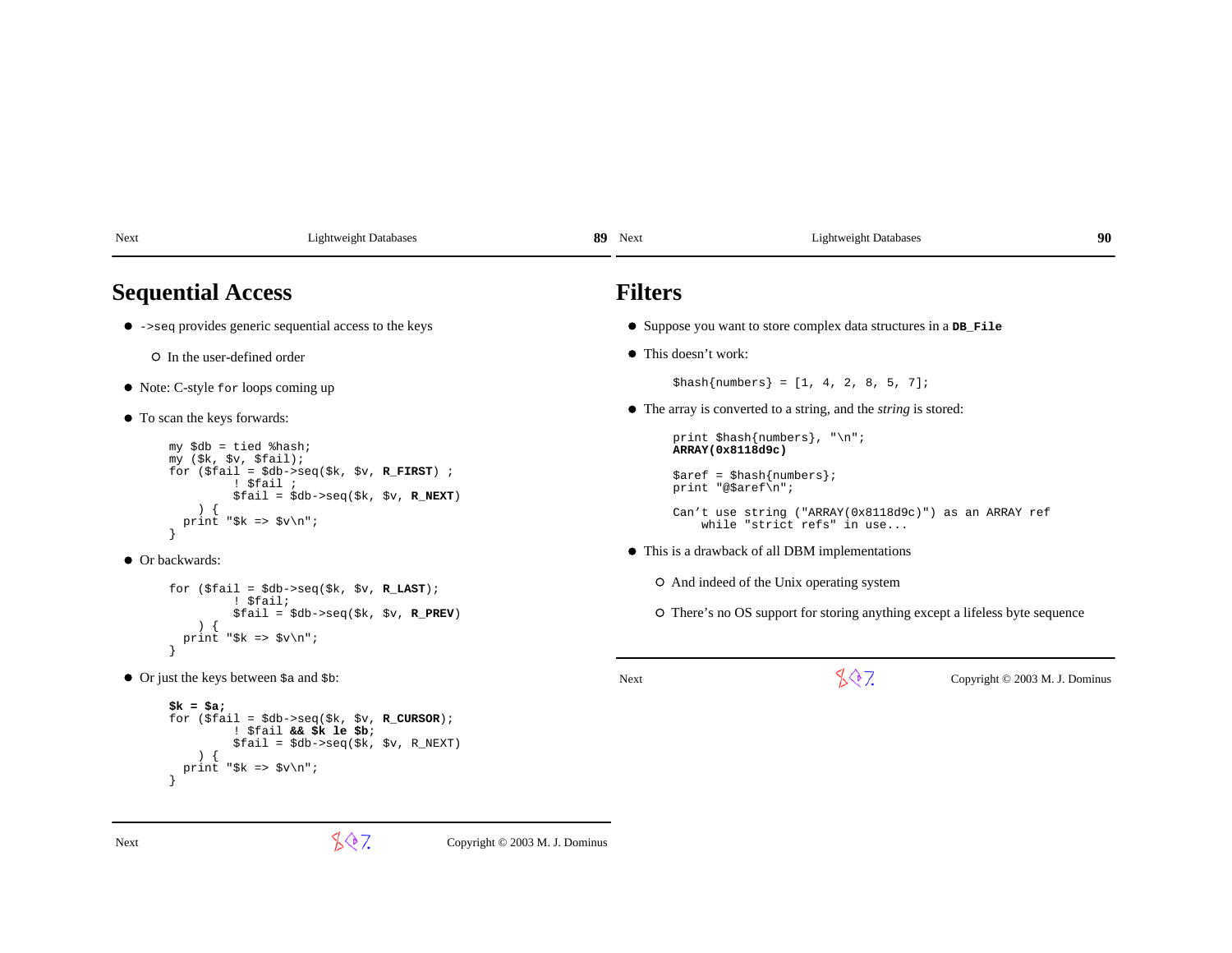| Next | <b>Lightweight Databases</b>                                                                                                                                 |  | 91 Next                    | <b>Lightweight Databases</b>                                                        | 92                             |
|------|--------------------------------------------------------------------------------------------------------------------------------------------------------------|--|----------------------------|-------------------------------------------------------------------------------------|--------------------------------|
|      | <b>Filters</b>                                                                                                                                               |  | BerkeleyDB                 |                                                                                     |                                |
|      | $\bullet$ We could use a serialization module like Storable                                                                                                  |  |                            | • The Berkeley DB library has many other fascinating features                       |                                |
|      | O It will convert arbitrary values to strings, and back:                                                                                                     |  |                            | O Not all are available through DB_File                                             |                                |
|      | use Storable;                                                                                                                                                |  |                            | $\bullet$ For example, there is a DB_Queue file type                                |                                |
|      | \$hash{numbers} = freeze $[1, 4, 2, 8, 5, 7]$ ;                                                                                                              |  |                            | O This is like an array                                                             |                                |
|      | $\text{Saref} = \text{thaw} \, \text{Shash} \{ \text{numbers} \}$<br>print "@\$aref\n";                                                                      |  |                            | O But it is optimized for push and shift operations                                 |                                |
|      | 1 4 2 8 5 7                                                                                                                                                  |  |                            | O You might use this to store a log file                                            |                                |
|      | $\bullet$ This is kind of a pain                                                                                                                             |  |                            | O When the log file exceeds a certain size, you shift the old records off the front |                                |
|      | • DB File will do it automatically:                                                                                                                          |  |                            |                                                                                     |                                |
|      | $my$ \$db = tied %hash;                                                                                                                                      |  |                            | • There is an option to keep the values for duplicate keys in a user-defined order  |                                |
|      | $\dagger$ db->filter_store_value(sub { $\zeta$ = Storable::freeze( $\zeta$ ) });<br>$\dots$ \$db->filter_fetch_value(sub { $\zeta$ = Storable::thaw(\$_) }); |  | • It supports transactions |                                                                                     |                                |
|      | • Now this works:                                                                                                                                            |  |                            | $\bullet$ The Berkeley DB module provides interfaces to this functionality          |                                |
|      | $\{\text{hash}\{\text{numbers}\} = [1, 4, 2, 8, 5, 7];\}$                                                                                                    |  |                            | • It's worth skimming through the manual                                            |                                |
|      | $\{ \text{area} \}$ ;<br>print "@\$aref\n";                                                                                                                  |  |                            | • Check out http://www.sleepycat.com/docs/reftoc.html for a tutorial and            |                                |
|      | • freeze and thaw are called automatically                                                                                                                   |  | overview                   |                                                                                     |                                |
|      | $\circ$ Note that the filters use $\varsigma$ for input and output                                                                                           |  |                            |                                                                                     |                                |
|      | • Similarly, filter_store_key and filter_fetch_key                                                                                                           |  | <b>Next</b>                | 807.                                                                                | Copyright © 2003 M. J. Dominus |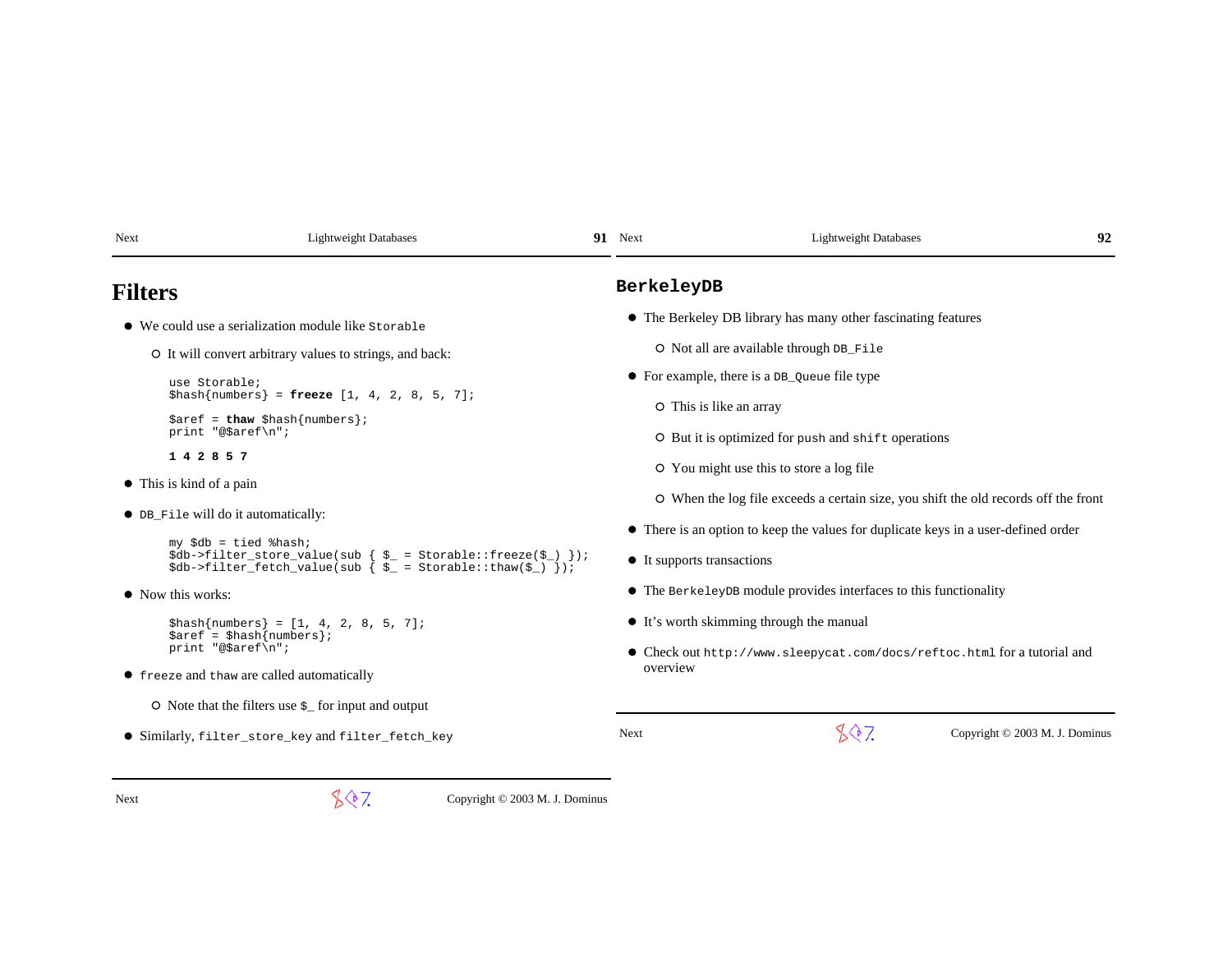| Next                     |      | 93 Next<br><b>Lightweight Databases</b> |                                    | <b>Lightweight Databases</b>                                      | 94 |  |  |
|--------------------------|------|-----------------------------------------|------------------------------------|-------------------------------------------------------------------|----|--|--|
| <b>Thank You!</b>        |      |                                         | <b>Bonus Slides</b>                |                                                                   |    |  |  |
| $\bullet$ Any questions? |      |                                         | • Classes change from year to year |                                                                   |    |  |  |
|                          |      |                                         |                                    | • Some things move in, others come out                            |    |  |  |
| Next                     | 807. | Copyright © 2003 M. J. Dominus          |                                    | • There's never enough time to cover all the material I'd like to |    |  |  |
|                          |      |                                         |                                    | • But you may as well see the deleted slides                      |    |  |  |
|                          |      |                                         |                                    |                                                                   |    |  |  |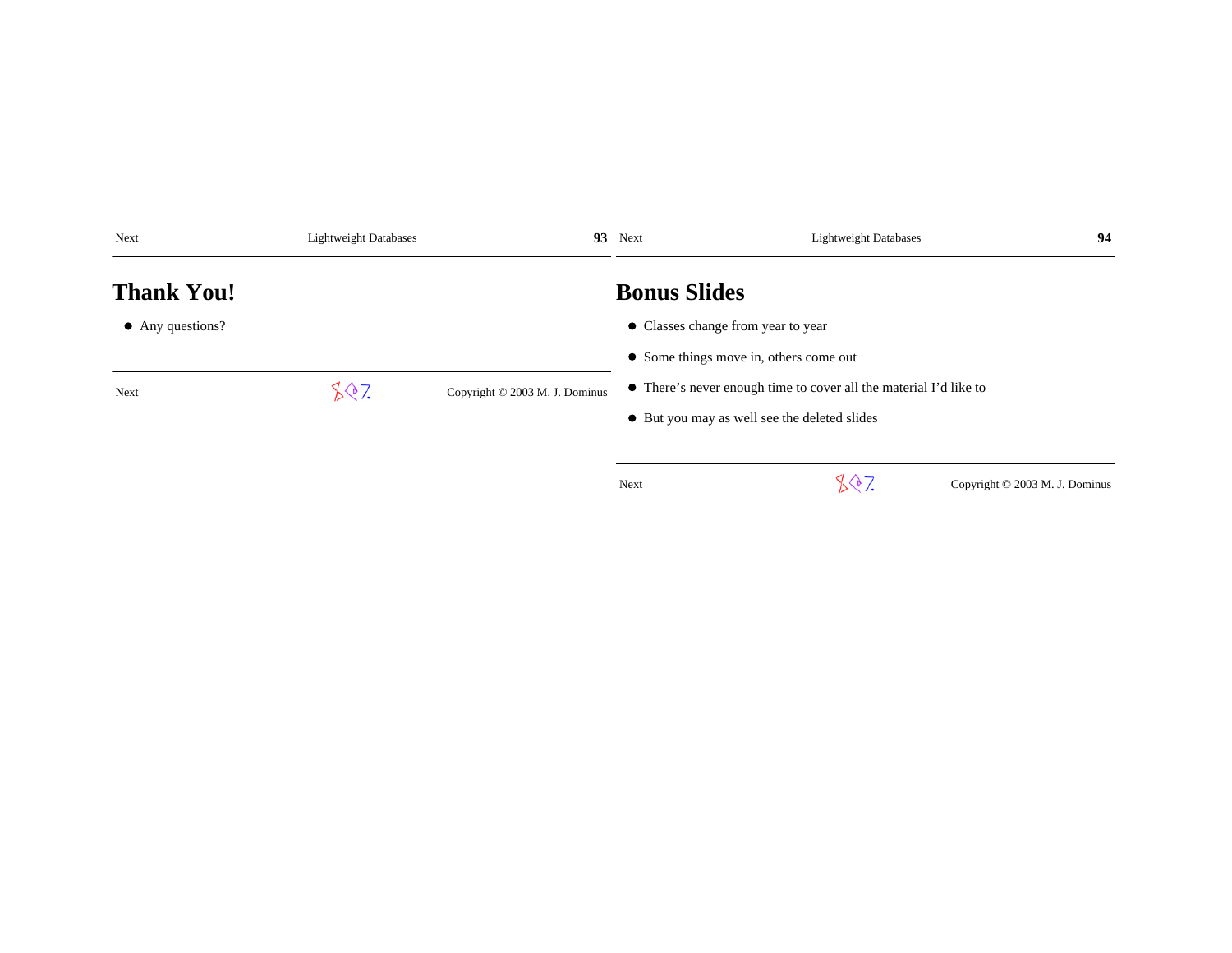| Next                                                                  | <b>Lightweight Databases</b>                                                                                                                                                                                                                                                                                                                                                                                                                                                                     | 95 Next |                                                                                                                                                                         | <b>Lightweight Databases</b>                                                                                                                                                                                           | 96 |
|-----------------------------------------------------------------------|--------------------------------------------------------------------------------------------------------------------------------------------------------------------------------------------------------------------------------------------------------------------------------------------------------------------------------------------------------------------------------------------------------------------------------------------------------------------------------------------------|---------|-------------------------------------------------------------------------------------------------------------------------------------------------------------------------|------------------------------------------------------------------------------------------------------------------------------------------------------------------------------------------------------------------------|----|
| Tie::File Internals                                                   |                                                                                                                                                                                                                                                                                                                                                                                                                                                                                                  |         | <b>Multiple Values</b>                                                                                                                                                  |                                                                                                                                                                                                                        |    |
|                                                                       | $\bullet$ Inside, $\text{rie} : \text{File}$ uses a combination of several of the techniques we've seen                                                                                                                                                                                                                                                                                                                                                                                          |         |                                                                                                                                                                         | • Unlike a hash, a B-tree may store more than one value per key                                                                                                                                                        |    |
| • It maintains an offset table internally                             |                                                                                                                                                                                                                                                                                                                                                                                                                                                                                                  |         | • To enable this, use R DUP:                                                                                                                                            |                                                                                                                                                                                                                        |    |
| $$z = $FILE[57];$                                                     |                                                                                                                                                                                                                                                                                                                                                                                                                                                                                                  |         | my \$dup_btree = DB_File::BTREEINFO->new();<br>$\{\text{dup\_btree-} > \{\text{flags}\} = R_DUP;$<br>tie %hash, 'DB_File', \$file, O_CREAT O_RDWR, 0666, \$dup_btree;   |                                                                                                                                                                                                                        |    |
| • This checks the offsets table for $\zeta$ offsets[57]               |                                                                                                                                                                                                                                                                                                                                                                                                                                                                                                  |         |                                                                                                                                                                         |                                                                                                                                                                                                                        |    |
| record                                                                | $\circ$ If it's already present, $\text{tie} : \text{File seeks}$ to the right location and reads the                                                                                                                                                                                                                                                                                                                                                                                            |         | while $(FRUITS)$ {<br>$\{\text{hash}\}\$ color = $\text{fruit}$ ;                                                                                                       | my (\$color, \$fruit) = split / /, \$ , 2;                                                                                                                                                                             |    |
| O If not, Tie:: File scans from the last known position up to line 57 |                                                                                                                                                                                                                                                                                                                                                                                                                                                                                                  |         | • Ordinary hash assignment actually stores the new value in <i>addition to</i> the old one                                                                              |                                                                                                                                                                                                                        |    |
| $sub$ _fetch {<br>$\cdots$                                            | $my$ (\$self, \$n) = $@_{i}$ ;                                                                                                                                                                                                                                                                                                                                                                                                                                                                   |         |                                                                                                                                                                         | • Hash retrieval recovers only the first stored value                                                                                                                                                                  |    |
| $\ddots$                                                              | if $(\frac{1}{2}$ { $\frac{1}{2}$ { $\frac{1}{2}$ } { $\frac{1}{2}$ { $\frac{1}{2}$ } { $\frac{1}{2}$ } {<br>return if $\text{self} \rightarrow \{ \text{cof} \}$ ;<br>my $\lozenge$ = $\searrow$ self->_fill_offsets_to( $\lozenge$ n);<br># If it's still undefined, there is no such record,<br># so return 'undef'<br>return unless defined \$0;<br>$my$ \$fh = \$self->{FH};<br># we can do this now that offsets is populated<br>$$self-> seek(Sn);$<br>$my$ \$rec = \$self->_read_record; |         | $\bullet$ But ->seq will recover <i>all</i> the values:<br>$sk = "red";$<br>print " $$k: $v \n\\n"$ ;<br>red: apple<br>red: cherry<br>red: strawberry<br>red: raspberry | for $(\frac{\xi}{2}) = \frac{\xi}{2}$ ( $\frac{\xi}{2}$ , $\frac{\xi}{2}$ , $\frac{\xi}{2}$ , $\frac{\xi}{2}$ , $\frac{\xi}{2}$ , $\frac{\xi}{2}$<br>! \$fail && \$k eq "red";<br>$$fail = $db->seq ($k, $v, R_NEXT))$ |    |
| \$rec;                                                                |                                                                                                                                                                                                                                                                                                                                                                                                                                                                                                  |         |                                                                                                                                                                         |                                                                                                                                                                                                                        |    |

 $\sqrt[4]{\sqrt[4]{7}}$  Copyright © 2003 M. J. Dominus

 $\sqrt[4]{\sqrt[4]{7}}$  Copyright © 2003 M. J. Dominus

Next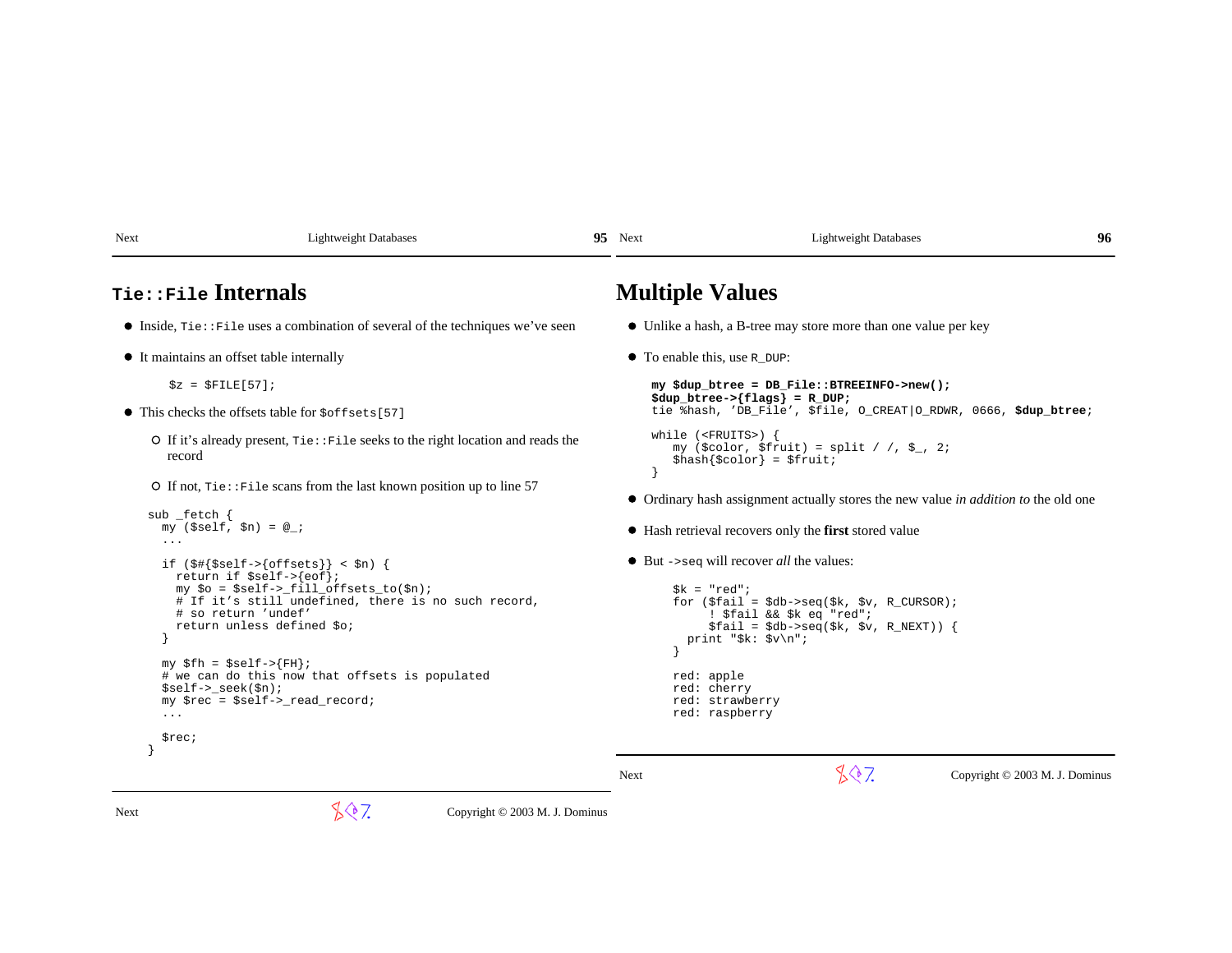| <b>Multiple Values</b>                                                                                                                                                                                                                                                                      | <b>Multiple Values</b>                                                                                                                                                                                                                                                                                               |  |  |
|---------------------------------------------------------------------------------------------------------------------------------------------------------------------------------------------------------------------------------------------------------------------------------------------|----------------------------------------------------------------------------------------------------------------------------------------------------------------------------------------------------------------------------------------------------------------------------------------------------------------------|--|--|
| • For a user-defined comparison, 'identical' keys might not be exactly the same                                                                                                                                                                                                             | $\gamma_{\text{my\_btree}}$ / compare = sub { lc $\gamma_{\text{m}}$ cmp lc $\gamma_{\text{m}}$   ;                                                                                                                                                                                                                  |  |  |
| • Suppose the comparison is case-insensitive:                                                                                                                                                                                                                                               | %hash = (Red => 'apple', red => 'cherry', RED => 'strawberry',<br>blue => $'$ qrape');                                                                                                                                                                                                                               |  |  |
| my \$my_btree = DB_File::BTREEINFO->new();<br>$\text{Smy\_btree-}$ {flags} = R_DUP;                                                                                                                                                                                                         | • Since the keys are insensitive, the hash interface can't distinguish them:                                                                                                                                                                                                                                         |  |  |
| $\text{Smy\_btree->}\{\text{compare}\} = \text{sub} \{ \text{lc } \text{L}[0] \text{cmp } \text{lc } \text{L}[1] \}$<br>tie %hash, 'DB_File', \$file, O_CREAT O_RDWR, 0666, \$my_btree;                                                                                                     | print "\$hash{blUe} \$hash{red} \$hash{Red} \$hash{RED}\n";                                                                                                                                                                                                                                                          |  |  |
| • Then Red, red, and RED are all considered 'the same'                                                                                                                                                                                                                                      | grape apple apple apple                                                                                                                                                                                                                                                                                              |  |  |
| for (['Red', 'apple'], ['red', 'cherry'],<br>$['RED', 'strawberry'], ['blue', 'grape']$ ) {<br>my (\$key, \$value) = $@$j;$<br>$\{\text{hash}\{\text{key}\} = \text{value}\}$<br>• Only the first of these three is actually stored<br>• The hash interface will report the duplicate keys: | $\bullet$ But ->seq can recover the values:<br>$my$ \$db = tied %hash;<br>$$k = $START = 'red';$<br>for $(\frac{\xi}{2} \text{fail} = \frac{\xi}{2} \text{db} - \frac{\xi}{2} \text{eq}(\frac{\xi}{2} k, \frac{\xi}{2} v, R_CURSOR);$<br>! \$fail;<br>$$fail = $db->seq ($k, $v, R_NEXT))$<br>print " $sk: sy\nu$ "; |  |  |
| print join(" ", keys $\hbox{hash}$ ), "\n";                                                                                                                                                                                                                                                 | Red: apple<br>Red: cherry<br>Red: strawberry                                                                                                                                                                                                                                                                         |  |  |
| blue Red Red Red                                                                                                                                                                                                                                                                            |                                                                                                                                                                                                                                                                                                                      |  |  |
|                                                                                                                                                                                                                                                                                             |                                                                                                                                                                                                                                                                                                                      |  |  |

Next Lightweight Databases

 $\sqrt[3]{2}$  Copyright © 2003 M. J. Dominus Next

**8 97** 

97 Next Lightweight Databases

 $\sqrt[4]{\sqrt[4]{7}}$  Copyright © 2003 M. J. Dominus

**98**